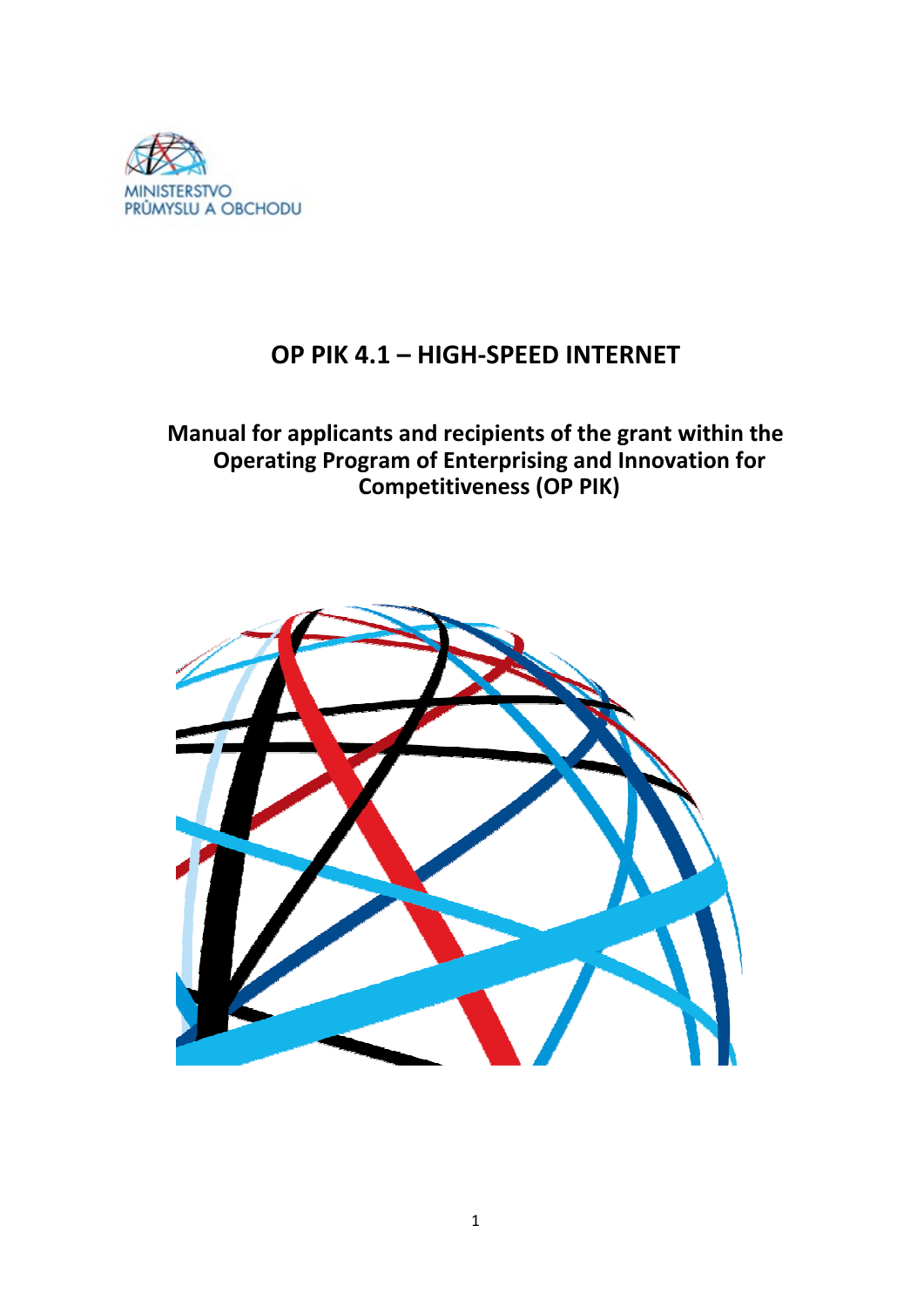# **Table of Contents:**

# **Part I.**

- **1. Rules for applicants, qualified costs, and summary of criteria, which the grant recipient is bound to meet**
- 1.1. Territory coverage, blank spaces, private investment protection, general requirements for the documentation to the Grant Application
- 1.2. Grant subject determination passive infrastructure of NGA networks, priority, and qualification of cost
- 1.3. Points of connection of NGA networks to other networks of electronic communication, definitions and related duties
- 1.3.1. Network structure.
- 1.4. Coordination of NGA public network development with the development of other networks, and relations between the supported and unsupported development section
- 1.5. Accessing the passive building infrastructure of third parties
- 1.6. Development and building parameters of passive infrastructure, which is part of NGA development
- 1.7. Building and technical parameters of connecting (backhaul) network
- 1.8. Building and technical parameters of distribution network
- 1.9. Building and technical parameters of subscribers' network
- 1.9.1. FTTx networks
- 1.9.2. Cable TV networks (CATV)
- 1.9.3. xDSL networks
- 1.9.4. Wireless access networks
- 1.10. Settlement of easements with entities affected by NGA network development
- 1.11. Geodetic alignment of the network and its registration in the Register of Map Documents

# **Part II.**

- **2. Economical section – requirements for economical parameters of the grant applicant and recipient**
- 2.1. Summary of key parameters of the business plan being the subject-matter of the grant application.
- 2.2. Simplified Cash Flow model of the entrepreneurial plan being the subject-matter of the grant application
- 2.3. Profit and loss report of the applicant for previous 2 years

# **Part III.**

### 3**. Project study requirements**

- 3.1 Mandatory information
- 3.2 Applied technology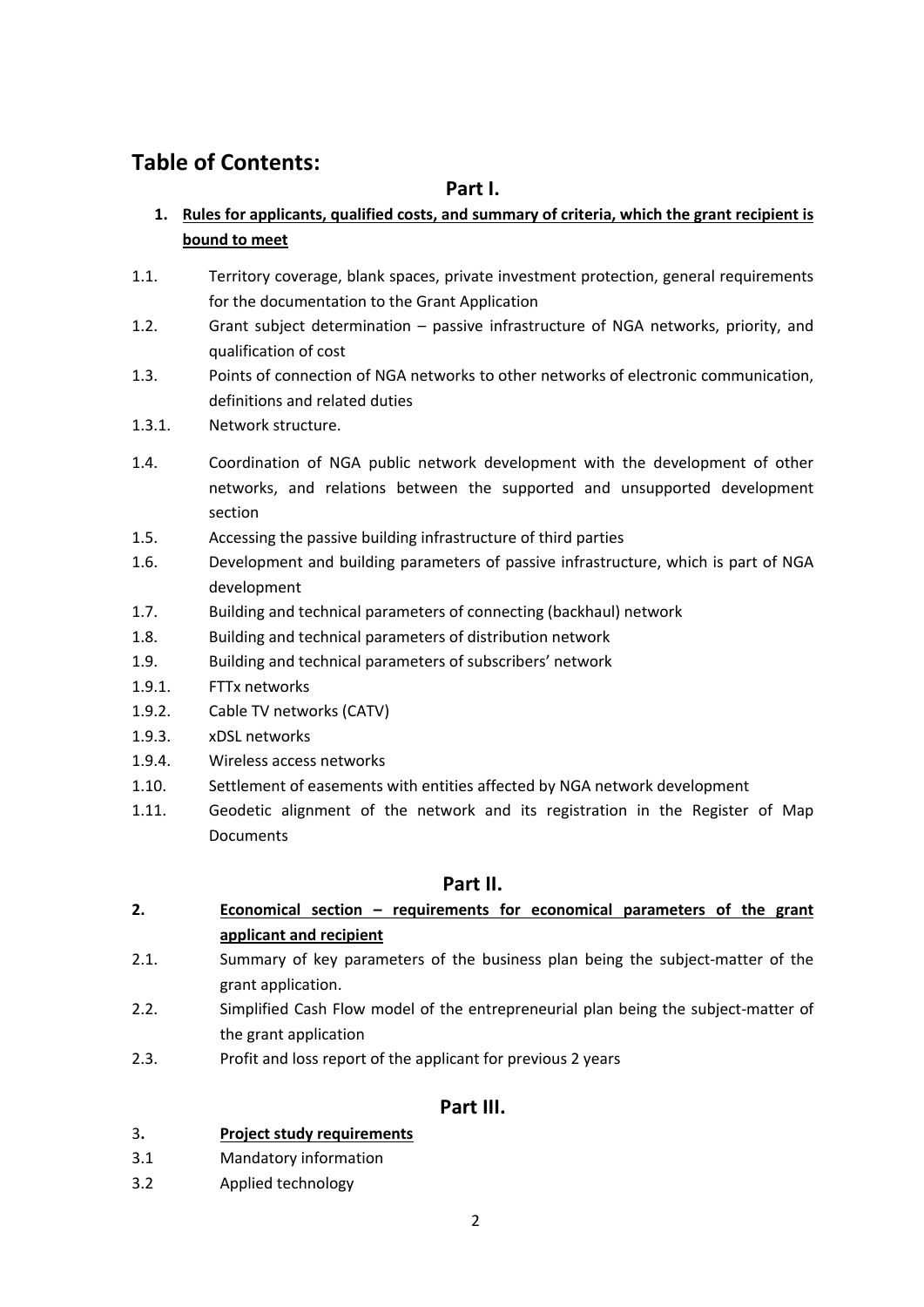- 3.3 Amount of residential building address points
- 3.4 Solution method of connecting and distribution network

# **Part IV.**

- 4**. Required parameters of NGA networks, assessment methods, measuring and evaluation**
- **4.1. Definition of NGA networks, required connection speed, parameters, verification, quality of services,**
- 4.1.1. Qualitative parameters of NGA networks.
- 4.1.2. Parameters of operating reliability of NGA network (SLA for the end subscriber of residential type)
- **4.2. CTO methods for measuring and evaluation of data parameters of fixed networks of electronic communications**
- 4.3. Conclusion and summary

# **Part V.**

# **5. Wholesale offer – Instructions for creating and publishing a wholesale offer of accessing NGA networks developed with the use of the grant Program "High-speed Internet".**

- 5.1 Introduction, general principles
- 5.2. Assessment method and ensuring compliance of offers with this document, and settlement of disputes
- 5.2.1. Assessment of wholesale offer compliance with Instructions
- 5.2.2. Resolution of disputes

# **Part VI.**

### **6. Related documents, references to sources, definitions and abbreviations used.**

- **6.1. Related documents:**
- **6.2. References to sources:**
- **6.3. Definitions and abbreviations used:**

### **List of pictures:**

Picture 1 – NGN network structure 13

**List of tables:**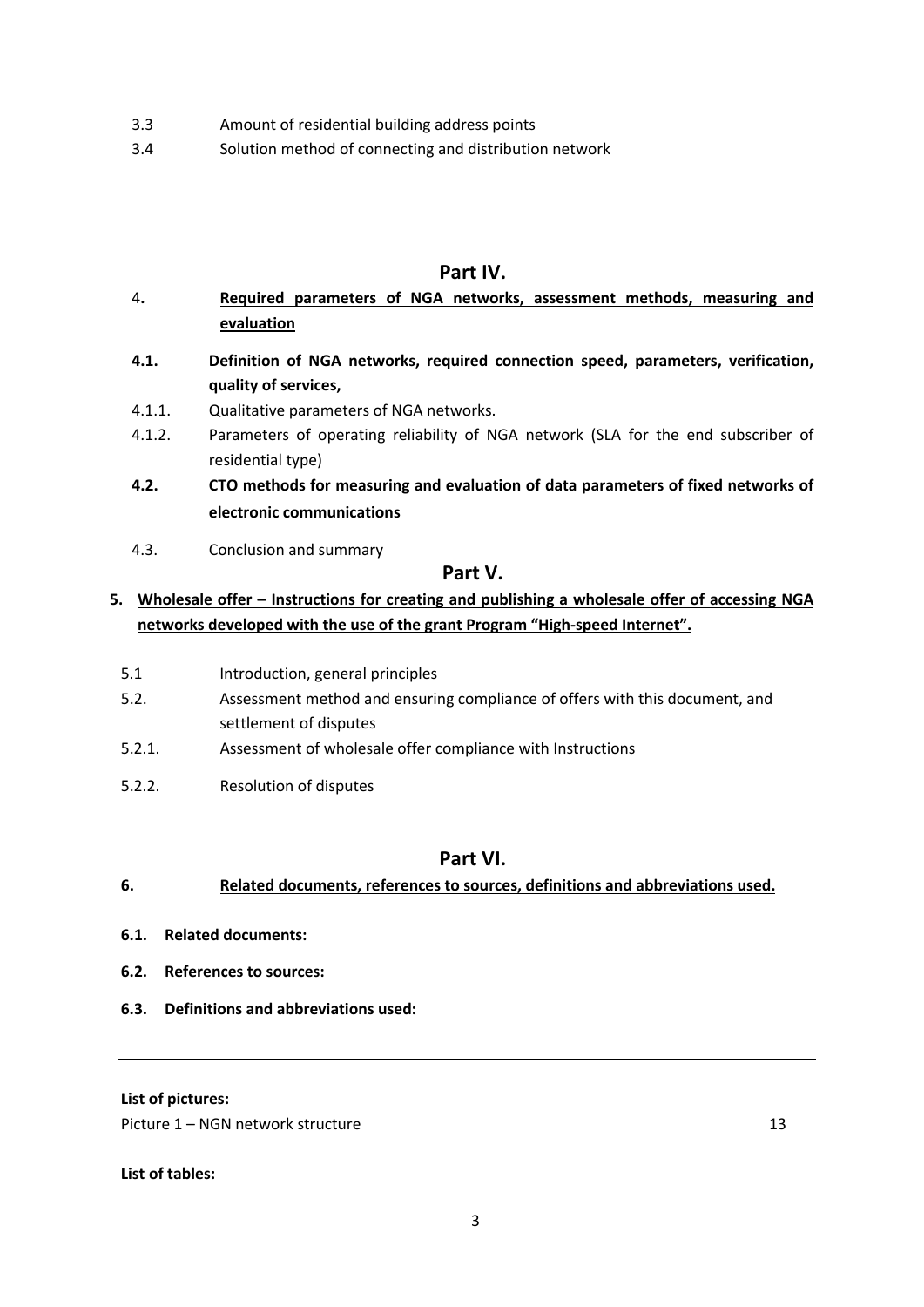| Tab. 5 – Set of rules for stable operation under MEF 23.1 - PT 1 – CoS Low                     | 46. |
|------------------------------------------------------------------------------------------------|-----|
| Tab. $6 - Set$ of rules for stable operation under MEF 23.1 - PT $1 - COS$ Medium              | 46. |
| Tab. $7$ – Requirements for the relationship between subscribers and NGA transmission capacity |     |
|                                                                                                | 48  |

**Important note: Parts of the text serving as suggestions or comments are written in italics. This differentiation however does not apply in case of equations and letters in mathematic relations.**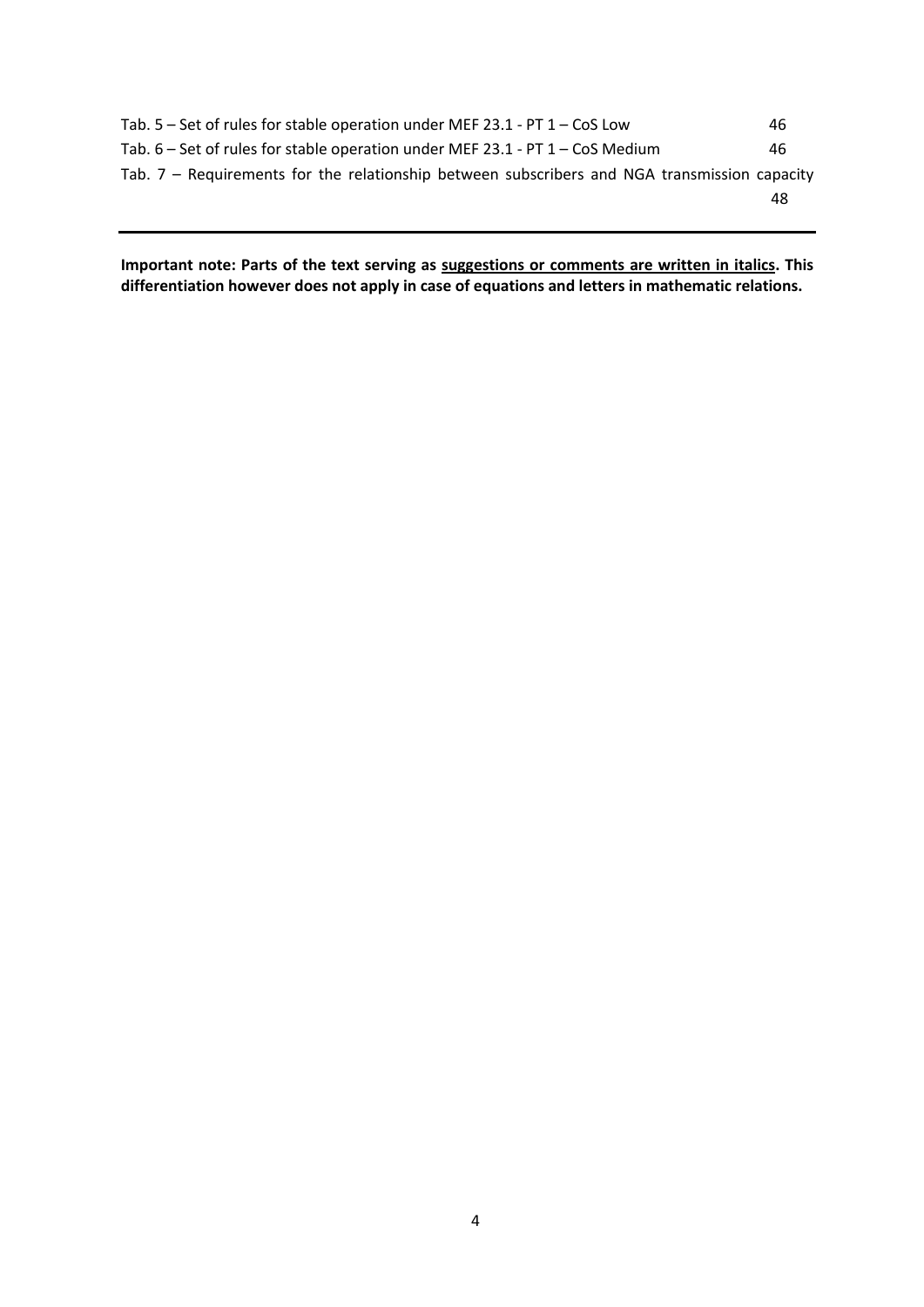### **Part I.**

### **1. Rules for applicants, qualified cost, and summary of criteria, which the grant recipient is bound to meet**

Under the terms of EC Directives 2013/C25/01 and based on the National Plan for the Development of Next Generation Networks (hereinafter NPRSNG) approved by Government of the CR, the grant recipient is in designated localities (see the map of so-called blank address points of residential buildings and "blank ZSJ", based on collected data on the Czech Republic territory coverage as at 31.12.2015, and the planned coverage by 31.12.2018, based on which territorial localization of the intervention locality was designated, that was approved to the grant applicant as the locality of his project) bound to realize NGA network, which is characterised in the manner that it must be ready to provide end subscribers with high-speed Internet connection through NGA network according to the conditions stated below.

To ensure a meaningul development of NGA networks within the CR, the recipient of the grant is bound to meet many other criteria set in NPRSNG and further specified in this manual and other a annexes to the invitation for grant application submission (hereinafter the Invitation). Criteria define additional general building, operating, and technical parameters of NGA networks, and also verification methods of how these requirements were met, to be able to include the development cost of this network among qualified cost and settle the cost, or to be able to settle its proportional part up to the amount under the terms and conditions of the Decision on the provision of this grant.

1.1.**Territory coverage, blank spaces, private investment protection**, general requirements for the documentation of the Grant Application:

Designated locality (Intervention area) is understood a set of blank spaces (ZSJ) that were identified based on CTO data collection as at 31.12.2015. The set of Intervention areas determines the scope of the territory to be covered with new (modernized) NGA networks developed with a state assistance.

- determination of the intervention area must enable long-term (7 years) sustainability of network operation
- the size of the intervention area must meet OP PIK criteria, i.e. the state assistance degree for single Intervention area may not exceed the amount of CZK 200 mil.
- selection of the intervention area size should lead to the coverage of municipal territories with several thousands of address points of residential buildings.

The applicant for a grant for the new NGA network development (or upgrade of the existing broadband network to NGA network) must comply with the conditions prescribed by MPO (see the Invitation document and its annexes) and meet other legal requirements for operations related to development, operations, and maintenance of electronic communication networks, and operation of the public electronic communication network. Approval of the grant for NGA network development is subject to applicant's ability to ensure the development of a new network, or redevelopment (upgrade) of his existing public network of electronic communications, **so that a compact network is created, capable to provide end users with access to high-speed Internet services**, either through their own network or using combination of own network and sections of a contractually leased network, or networks of an entrepreneurial consortium.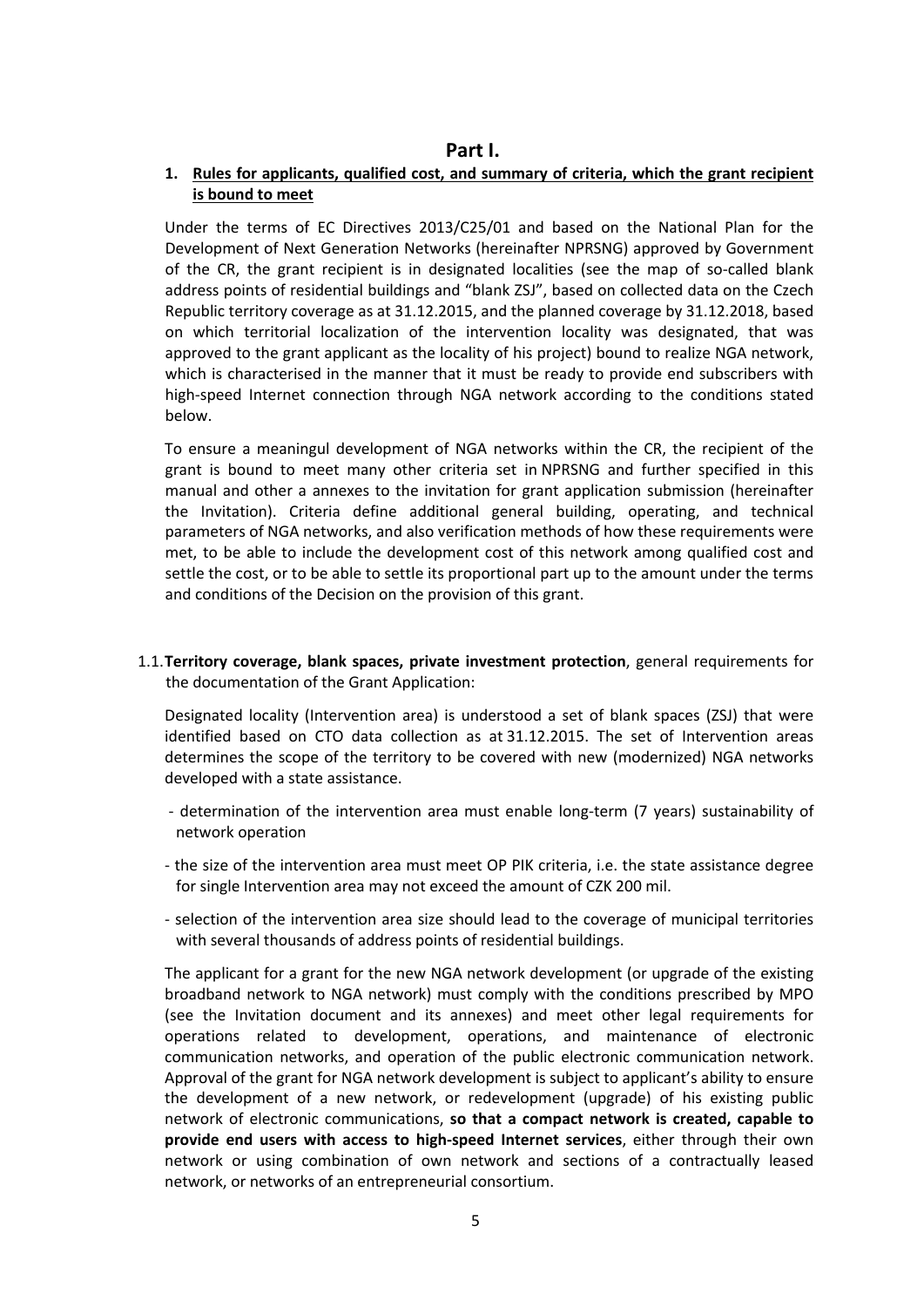Newly build NGA network and modernized existing network (to the condition that meets NGA network requirements) using the grant must after its completion provide subscribers with reliable internet access under terms and conditions set in NPRSNG and specified further in this document, i.e. with effective speed min. 30Mbit/s *(in forward direction)*, assuming that such network must enable the users to access the Internet with the effective speed exceeding 100Mbit/s *(in forward direction)*, by simple replacement of active technology, not later than by the end of 2020*.*

NPRSNG states that the development or upgrade of NGA network with assistance must not cause destration of private investments into development of NGA networks that were registered in CTO data collection, used for determination of intervention areas. Grant recipient is therefore bound to avoid in the grant-aided development of NGA network (in compliance with art. 66 of EC Directives mentioned above) such address points of residential buildings where another legal entity – operator of the public network of electronic communications has already been operating (the operator before the date the Decision on grant approval was signed) other public network of electronic communications, providing subscriber's with high-peed Internet access corresponding with the general definition of NGA stated in NPRSNG and specified further in Chapter 4.1 hereof. Networks being subject of private investments protection are in particular FTTx, HFC, and CATV networks, however also the networks that meet NGA network requirements by their parameters, but without for example sufficient capacity (mainly optical) connectivity. These networks may use for example the LAN network infrastructure, advanced wireless infrastructures, etc. as a subscriber premises network, even in case when, until the time of connecting (backhaul) or distribution optical network development into the object served by LAN network, for instance a microwave connection of point-to-point (P-P) type is used for connectivity to the parent network, with lower capacity then required by NGA network (for existing number of disposable connections). These networks were either declared directly to the operator, in CTO data collection on Czech Republic coverage with high-speed Internet network access, or as networks in the area of further development of NGA networks. The reason for protection of such (incomplete yet) network is that the network may be at any time switched to optical distribution network, or use a high-capacity microwave P-P connection operated based on individual permit (eventually also in the free bandwidth of 80GHz), where the operator of such network may guarantee the compliance with NGA network parameters and provide any network subscriber with effective access speed of 100Mbit/s and more, if active elements are replaced.

*It is necessary to consider similarly any other local network, which is a public network of electronic communications and which is in its distribution network and also in the section of users' lines capable to meet technological requirements for NGA network with access speed higher than 100Mbit/s to each user, but certain section of high-capacity optical connection is missing, so that the integral NGA network cannot be realized. On the contrary, connection using a wireless network operated in free – shared bandwidths ("WIFI" technology), using radio transmissions in P-MP configuration is not automatically considered a network enjoying protection of the grant provider (with the exception stated in art. 1.9.4 below), since the operator of such network is in most cases not capable to guarantee compliance with the conditions required for NGA network, or the guarantee of connection reliability based on the use of free frequency bandwidths is in the future out of the question.*

Covered address points (where the public network of electronic communications meeting the condition of high-speed Internet connection has already been operated) subject to investment protection in specific ZSJ, which will fall within the intervention area of the invitation, were identified and their list made available to the public within the annex to documents for public consulting on data collection for Czech Republic coverage by public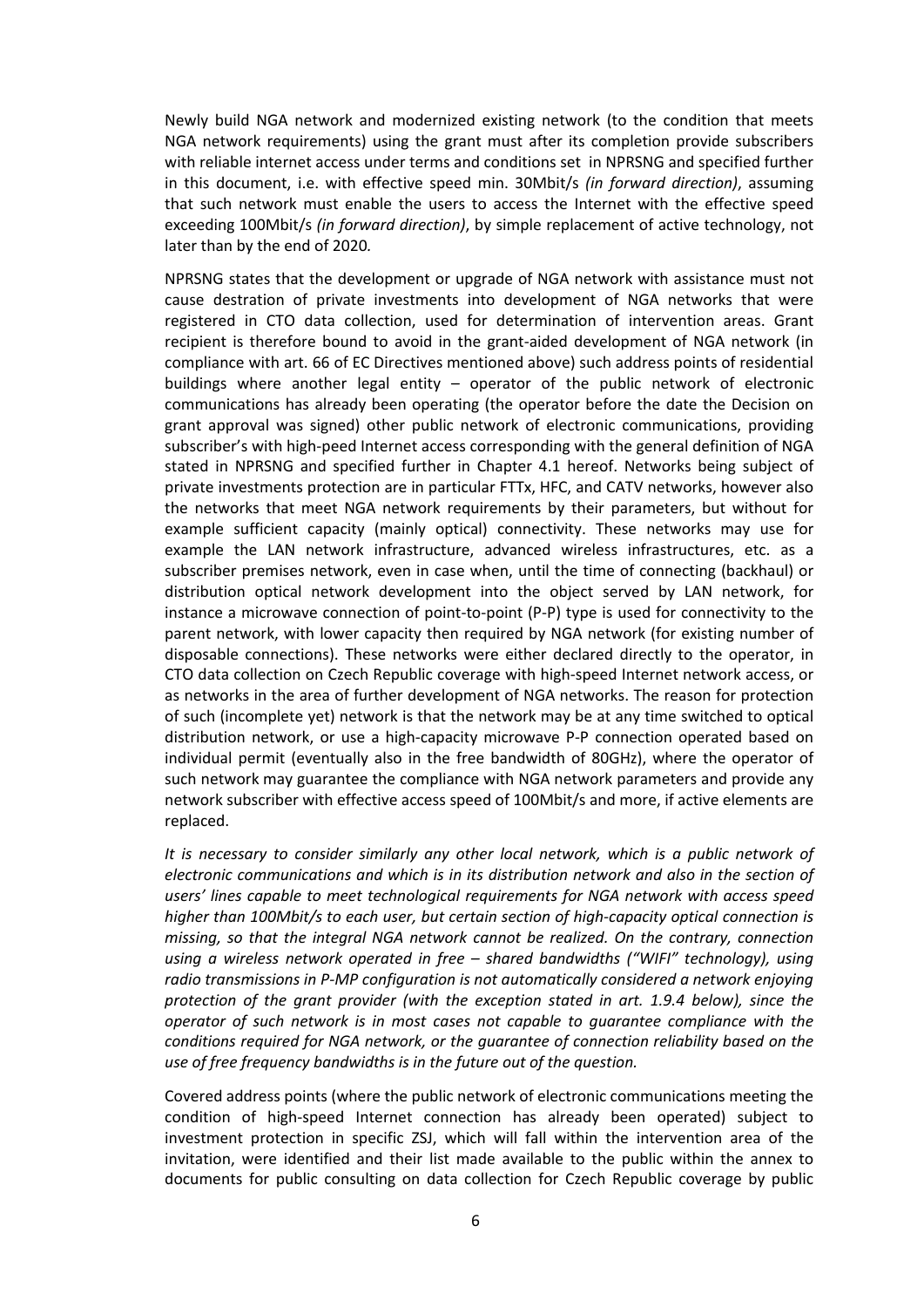broad-band networks for internet connection and within public consulting on the intervention areas proposed.

*Potential upgrade of the existing NGA network, which is subject to private investment protection, and which is located in the area indicated during TSJ mapping for 2015 as a blank space, and which will not obtain state assistance for its upgrade, is not bound by rules stated in this document. The scope and quality of such upgrade will be fully at the discretion of its owner. MPO however suggests its investor and operator to comply with required qualitative parameters for NGA network within his own commercial interests.*

Should the grant recipient fail to respect the duty to protect existing NGA networks within the blank space and decide to compete with an already developed existing network even in address points connected by existing network, he may do so at his own expense only. The grant recipient may not include the cost of connections developed within the newly built competitive network to address points connected by already developed existing network in the final accounts of the project being subjected to the grant (so-called qualified cost). Such connections therefore cannot be included in the number of reported newly developed NGA connections within the project being subjected to the grant. In case of ambiguities, the development cost of the connecting and distribution network are divided proportionally to the number of covered and uncovered address points of residential buildings at the time the Decision of grant approval is signed. Should the grant recipient include the cost of already covered address points of residential buildings in the list of qualified cost, MPO will decide that this is not the qualified cost (or aliquot part of this cost – e.g. for the use of grant-aided connecting network) and may even consider such inclusion of the cost a grant fraud incompatible with conditions of the grant – with all associated consequences.

Conditions of the NGA networks development (upgrade) assistance project determine that the qualified cost might be only the cost, which the work was actually executed for, and the related date of taxable supplies was later than the date, which the grant applicant sent his application for the grant on to the administrator of the grant funds (MPO), which cannot be earlier than the day, which the MPO released the Invitation to submit grant application on, however within such project only, which is reported in the invitation for registration as an intervention area. Project work including eventual building permit, zoning decision, or zoning approval effective before applicants registration for grant approval are not considered initiation of project execution and thus cannot be subjected to the grant. Project execution initiation is considered initiation of engineering, construction, and assembly works, and the purchase of technology after the applicant sent his grant application to MPO. Therefore, the technology purchased before the submission date of the grant application to the tender for the specific intervention area, and also other related activities (including expenses for the project study and project preparation for zoning decision), the taxable supplies date which took place before the applicant's registration day to the project, cannot be considered as qualified cost.

In the network development, the grant applicant must (if selected in the tender as a grant recipient) meet all legal conditions that are necessary for the development of electronic communication network. In addition, he is bound to meet the conditions set by NPRSNG and the Invitation, including all annexes.

The grant applicant shall attach to his tender application for predetermined intervention area (consisting of a set of blank ZSJ determined in the mapping of the area) the following:

- **project study** of NGA network development in the intervention area in question, including specification of the technological solution, proposed cable routes with indication of prospective use of passive infrastructure of other subjects, and description of the technical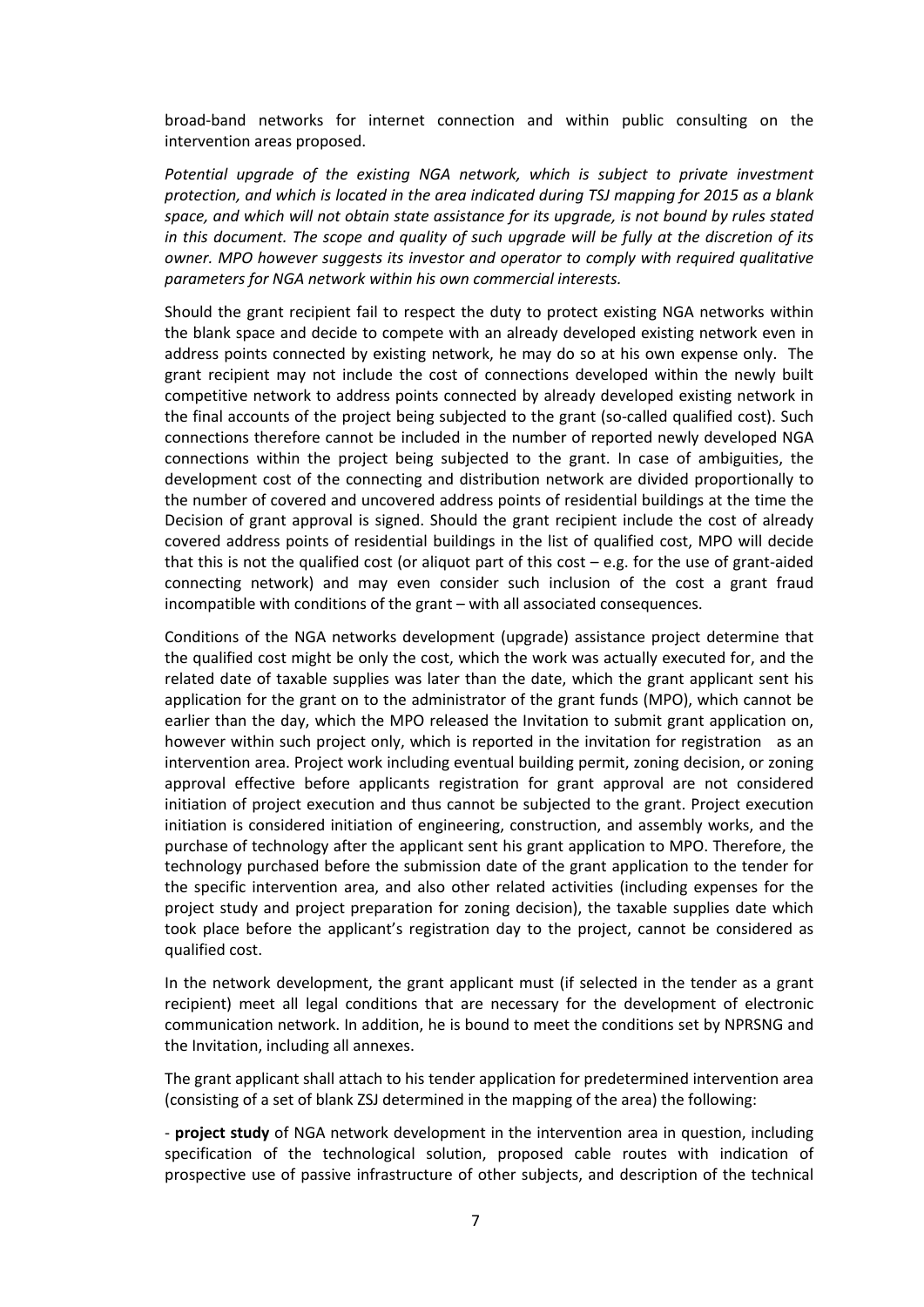solution enabling to meet the condition of access speed and other parameters prescribed for NGA networks;

- **list of address points** updated with the number of address points of residential buildings and estimated number of flats (according to the database describing respective intervention area), which the applicant intends to connect in the area within NGA network development, and resulting percentage of NGA network coverage compared to all address points of residential buildings in the intervention area;

- **estimated quantification of the cost** of NGA network development and related passive infrastructure in such structure to be to assess the grant application in the tender (inter alia updated with the so-called "bill of quantities", and the summary of elements and prices of passive infrastructure). To verify the business plan, it is necessary to submit also the estimated volume of technological cost of the project for verification of the business plan – see below;

- **brief business plan** (prepared under the attached sample stated in the document "selection criteria"), demonstrating sustainability of NGA network operation for a period of min. 7 years from the project completion date. In case the grant applicant is not at the same time a provider of public services of electronic communications, such a business plan must then also include data on estimated network rental income from the service provider, and estimated cost of network operation and maintenance, which is important information for the grant provider on whether the grant recipient is capable to ensure operating profitability and thus also long-term sustainability of his project;

- **description of general principles of the wholesale offer**, i.e. how the applicant is ready to ensure to share his network built or upgraded using the grant funds with other parties interested in providing services of electronic communications under "**Instructions for creating and release of the wholesale offer to access NGA networks"** (part V. hereof). At the same time, the applicant must undertake in writing to comply with them, and release his complete wholesale offer (and inform the grant administrator) six months before starting the operation of the grant-aided network;

- **copies of contract, or contracts on future contracts** on the use of the infrastructure and property of third parties, should the applicant cover all intervention areas or their part using the network or networks not held by him and thus not subjected to the grant. The requirement for presentation of these contracts does not apply to easements, land appropriation, and similar anticipated qualified cost;

- **expert estimate** of the amount of average settlement of easements for installation of networks outside residential buildings, especially for underground and overhead lines of the cable network. These estimated costs will be used by applicant in the calculation of the estimated project cost.

#### **1.2. Determination of the subject-matter of the grant – passive infrastructure of NGA network, priorities, qualification of costs.**

Passive infrastructure is such a part of the infrastructure of the electronic communication network that is not active. Active part of the electronic communication network infrastructure is such part of the infrastructure that needs a power supply for its operation. For the purpose of this project, the passive infrastructure includes also such parts of the building infrastructures that serve for laying and installation of electronic communication networks.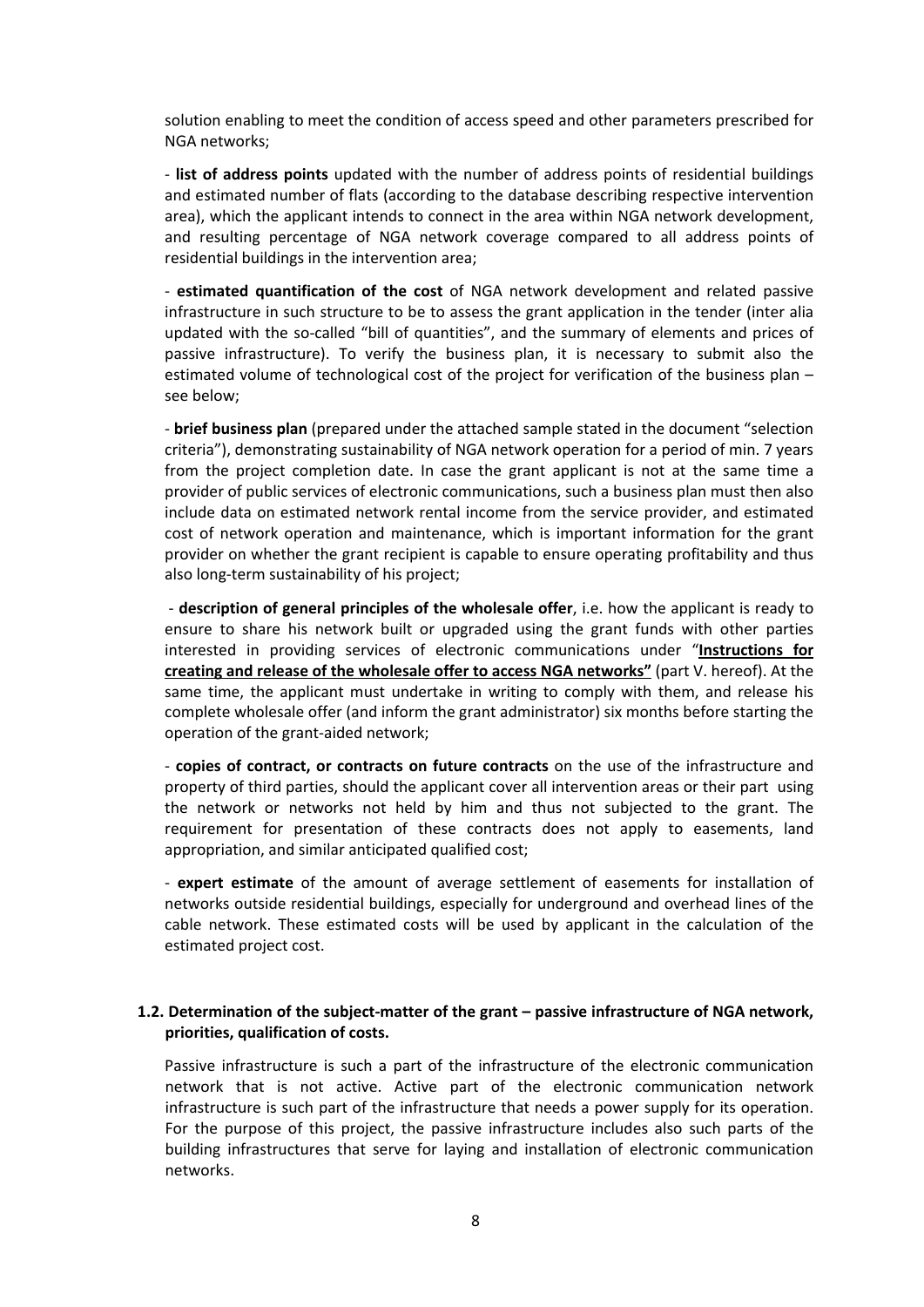#### Passive infrastructure includes in particular:

- Cable routes designed for cable lines that include optical and metallic communication cables (including these cables) and related components,
- Plastic protectors for installation of optical cables,
- Warning cover foils and plastic protective panels of underground networks,
- Cable ducts and cable cellars, connections, trenches, alignment components
- Distribution boxes of electronic communication networks including power supply connections for active technologies (it does not apply to passive chemical power supplies), if it is necessary to install active technologies in this distribution boxes for NGA network operation,
- Support elements for the assembly of overhead optical cables,
- Columns, poles, and antenna carriers for installation of network components (if necessary for operation of the designed NGA network),
- Passive elements related to installation of the optical, metallic, and coaxial network, such as ODF, connector fields, connectors, hubs, and cable organizers,
- Other installation material and other investment cost of passive infrastructure development, including operational design, geodetic alignment, and the cost of entering the network information in the register of passive infrastructure (RPI,) after this register is set up.

The qualified cost however does not include the cost of distribution boxes (racks), which do not include terminals of physical network layer and associated respective passive elements (ODF, connector field, optical distribution panels, optical filters, notched tapes, etc.). The qualified cost may not include the cost of the technology (inter alia also investments to boxes, stands, distribution panels, and connecting cables) required for network operation by competitive network operators who use for their business activities the complete network of the grant recipient or its part, developed or upgraded with financial assistance of the state. The qualified cost also does not in include the cost of active technology providing required temperature and humidity environment for active elements of the grant-aided network (heating, cooling, A/C).

The subject matter of the grant is thus development of the passive part of the access NGA network including related necessary project, digging, assembly and installation work and also settlement of easements (right of access), and settlement of necessary appropriations of public areas during network development, or settlement of damages in agricultural plants in the amount proved.

*In localities where a building permit was issued for residential buildings, or a zoning decision for the development of utility line networks, which will be used for future coverage of residential buildings in the intervention area, the grant recipient will be able to include the cost of the high-speed electronic communication network design and the cost of development of the passive building infrastructure for such network (e.g. installation of cable protectors in pavements developed in the municipality that belongs to the intervention area) in the qualified cost.*

### **Part of the access NGA network is its connecting (backhaul), distribution, and users' network.**

**->Connecting network (backhaul)** may be defined as a network connecting the backbone network and the main node of the connecting network, so-called CO ("central office", "central station", "distribution centre", "main station", etc.), where the distribution network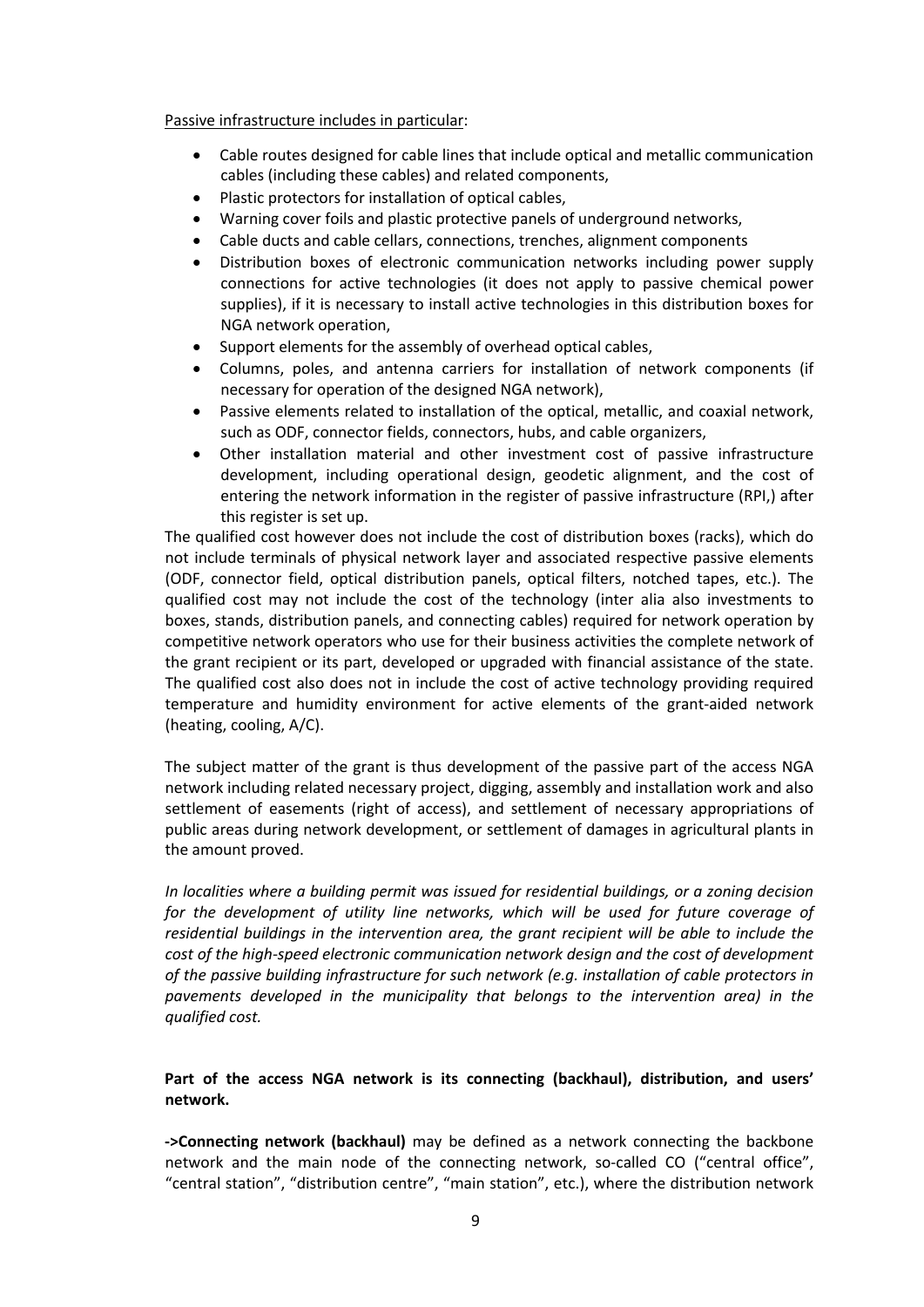serving the intervention area connects. Within the program of grant-aided NGA network development, the connecting (backhaul) network must be of optical type only.

**->Distribution network** connects individual municipality districts, several municipalities in the intervention area, or adjacent localities, and provides connectivity to individual distribution points (DP) and assembling points (AP), where subscribers' networks are connected. Distribution and access points may be at the same location. Distribution network section is usually optical, or (in order to connect such number of households that the operator may guarantee safely sufficient transmission capacity for all subscribers interested in high-speed connection and other required parameters) also wireless, or metallic (mainly coaxial).

**->Users' network** is part of the NGA network between the access point (AP) and the end user (subscriber). Subscribers' segment of the network may consist of two parts: from the section of the access NGA network owner and the section of internal installation in the building, which may be owned by other subject (network operator, building owner, or even end user). *Users' network intermediates direct connection of the end user to the network providing Internet connection service, or using active devices located in the subscriber's flat (so-called Customer Premise Equipment – CPE).*

Users' network may use any technology, however it must guarantee that NGA network requirements set in Part V. hereof are met.

The subject matter of the grant is the development of (upgrade) of the whole access NGA network (network infrastructure) – i.e. the NGN network section from the meeting point with the backbone optical network of the municipality, or set of municipalities (ZSJ) within the designated intervention area where the applicant for a grant for NGA networks development will execute his operations, and also development (upgrade) of users' networks from the socalled access point on the distribution network to the end user. Termination of the subscribers' network (network end point) is possible in the users's flat or house, where a building network connects to this network (so-called transfer point), which is owned by building residents. If the owner of the residential building does not agree with the connection of NGA network, or the grant recipient will not be able to obtain owner's approval, the users' network may be terminated in a suitable point at the building footing, or at the border of the private land, which the building is located on, so that it is possible at this point to make a connection to the user's flat (flats) in the future in compliance with the provision of the Act on facilitation of electronic communication network development (transposition of the Directive EC 61/2014).

In the designated area, the grant applicant is bound to guarantee min. 40% (in case of intervention area, which an NGA network is operated in through 2 and more different infrastructures of the subscribers' network), or min. 50% (in case that 1 infrastructure type of the subscribers' network is used only to cover the area) connection of address points of residential buildings (detail determination is stated within specification of respective intervention area), and such connection must meet conditions of the transmission rate and other parameters, as stated in NPRSNG and this document, or in other annexes to respective invitation round. Transmission capacity of passive network elements at the level of connecting and distribution network must be capable (upon replacement of active network elements only) to guarantee the transmission capacity for anticipated min. 75% target penetration of address point connections in residential buildings, which were at the beginning of the project not covered by high-speed connection network (NGA). In case of upgrade of the existing broad-band network, which does not meet NGA attributes, it is possible to get a state support for its modernization to NGA network condition (including its expansion), assuming also that required conditions of the access speed and other parameters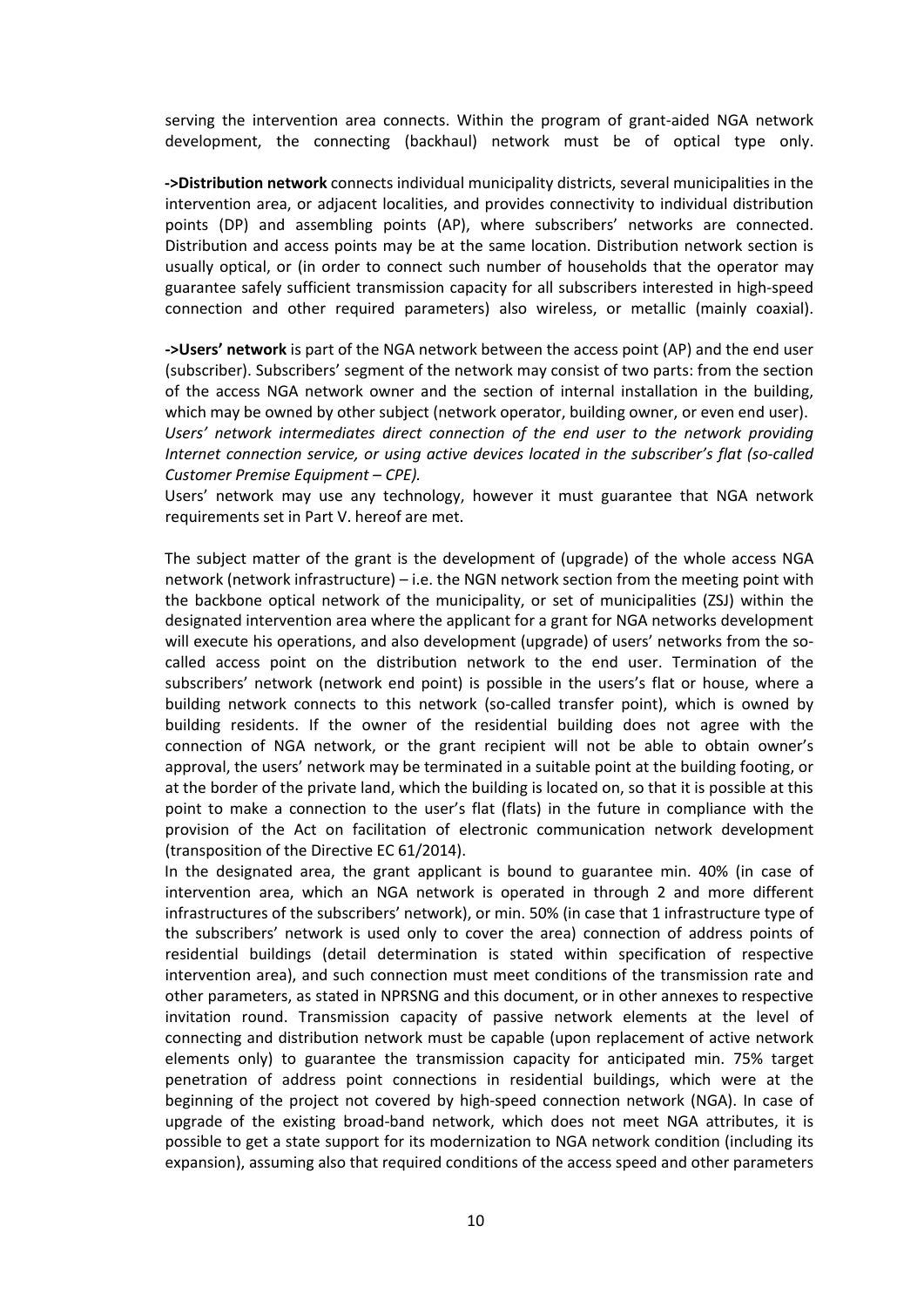will be met, as stated in NPRSNG and this document, or other annexes to respective invitation round.

For this purpose, the grant applicant may associate his business with other legal entity and form a business consortium (association, registered corporation, coop, or create another subsidiary legal entity with several owners) assuming that other entities being members of the consortium must also meet prescribed general conditions (see the Invitation) that do not prevent them to be a grant recipient, or to be in the relation of contractual partners with the grant recipient, ensuring to the applicant in compliance with conditions stated in NPRSNG and respective contractual document the operation of such part of the network, which is part of the integral NGA network, as stated above. In case the grant applicant intends to use the existing network, the owner of which is another entity (e.g. already built NGA network within the municipality, or on the contrary connecting (backhaul) network of another entity), he must document the integrity condition of NGA network development at least by Contract on future contract with the owner of the network that will be used for such purpose.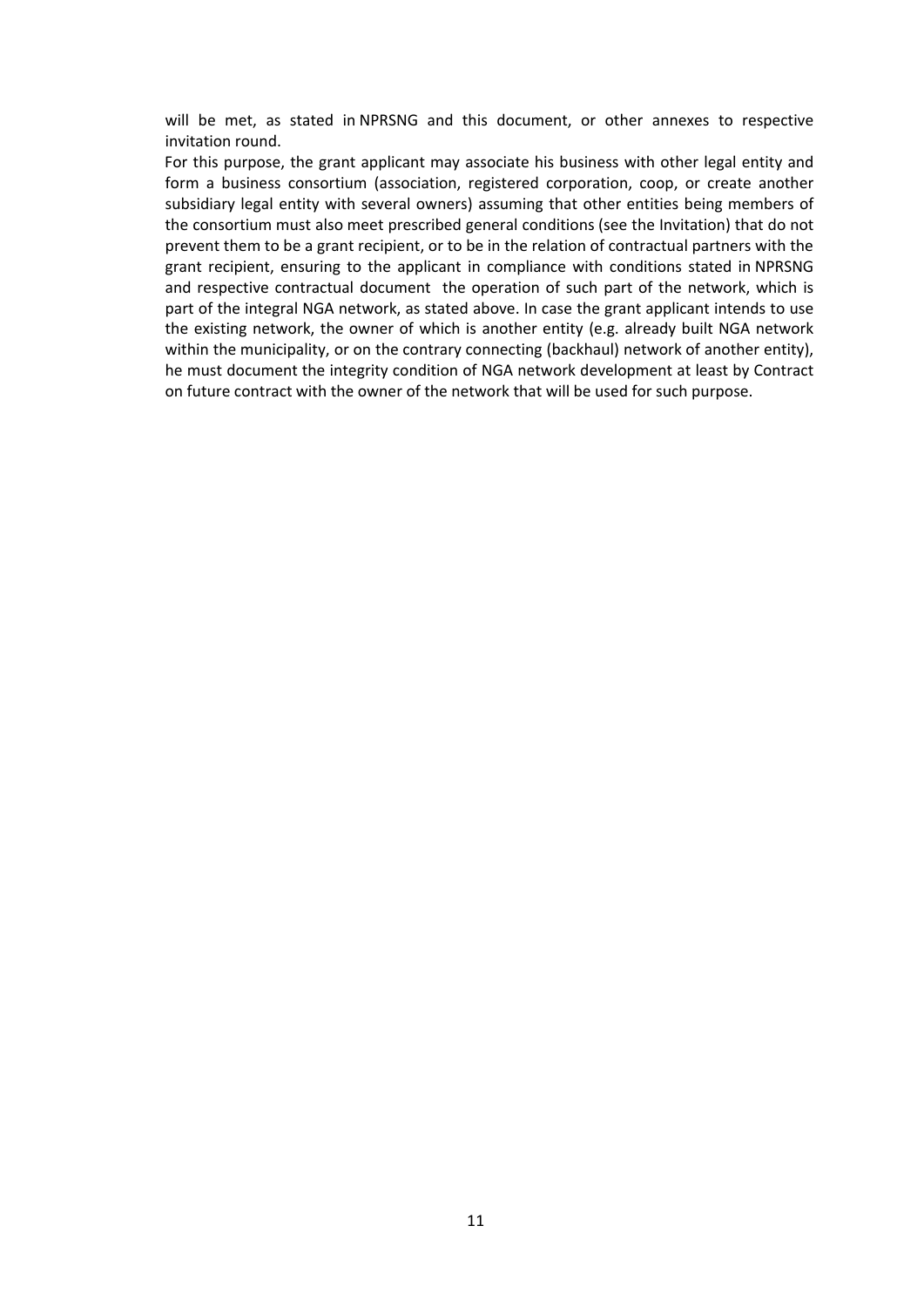# **-> Summary of qualified expenses of the program Development and Upgrade of Networks for High-speed Internet Access.**

General:

a) investment cost of the development of passive network infrastructure of high-speed Internet access

b) investment cost of contraction and engineering works related to the development of network infrastructure of high-speed Internet connection, or upgrade of the existing broadband infrastructure to the condition of high-speed infrastructure of access networks of new generation ("NGA networks").

### Within the abovementioned, the qualified cost usually<sup>\*)</sup> include:

- Development and upgrade of cable routes designed for cable lines, including optical and metallic communication cables (including these cables), and related components and their installation,
- Plastic protectors for installation of optical cables,
- Warning cover foils and plastic protective panels of underground networks,
- Cable ducts and cable cellars, connections, trenches, alignment elements
- Distribution boxes of electronic communication networks including power supply connections for active technologies (it does not apply to passive chemical power supplies), if it is necessary to install active technologies in this distribution boxes for NGA network operation,
- Support elements for the assembly of overhead optical cables,
- Columns, poles, and antenna carriers for installation of network components (if necessary for operation of the designed NGA network),
- Passive elements related to installation of the optical, metallic, and coaxial network, such as ODF, connector fields, connectors, hubs, and cable organizers,
- Other installation materiel and other investment cost of passive infrastructure development
- Operational design, geodetic alignment, and the cost of entering the network information in the register of passive infrastructure (RPI,) after this register is set up.
- Settlement for easements (right of way) that are entered into not to be in conflict with the provision of Section 18 of the Act no. 151/1997 Coll., on property appraisal, assuming that the settlement cost of easement establishment is in the amount usual at that time and in that location, and payments for appropriation of public areas at the time of network development, if it is necessary for NGA network development.
- Compensation for damages in agricultural crops in the amount proven, if it is necessary for NGA network development.
- Development of new supports (poles) for overhead cable lines of the NGA network (if such solution is approved by respective building authority)
- Upgrade of the existing overhead cable lines
- Network connection to buildings (blank address points of residential buildings)
- Cable network installation inside residential buildings including assembly of required distribution panels
- Termination of the cable network in the customer's flat including installation of a subscriber's outlet
- Power supply connection to the distribution panel inside the building, if the power supply is necessary for NGA network operation.

*Note \*) if these expenses are not in conflict with other regulations stated in the invitation.*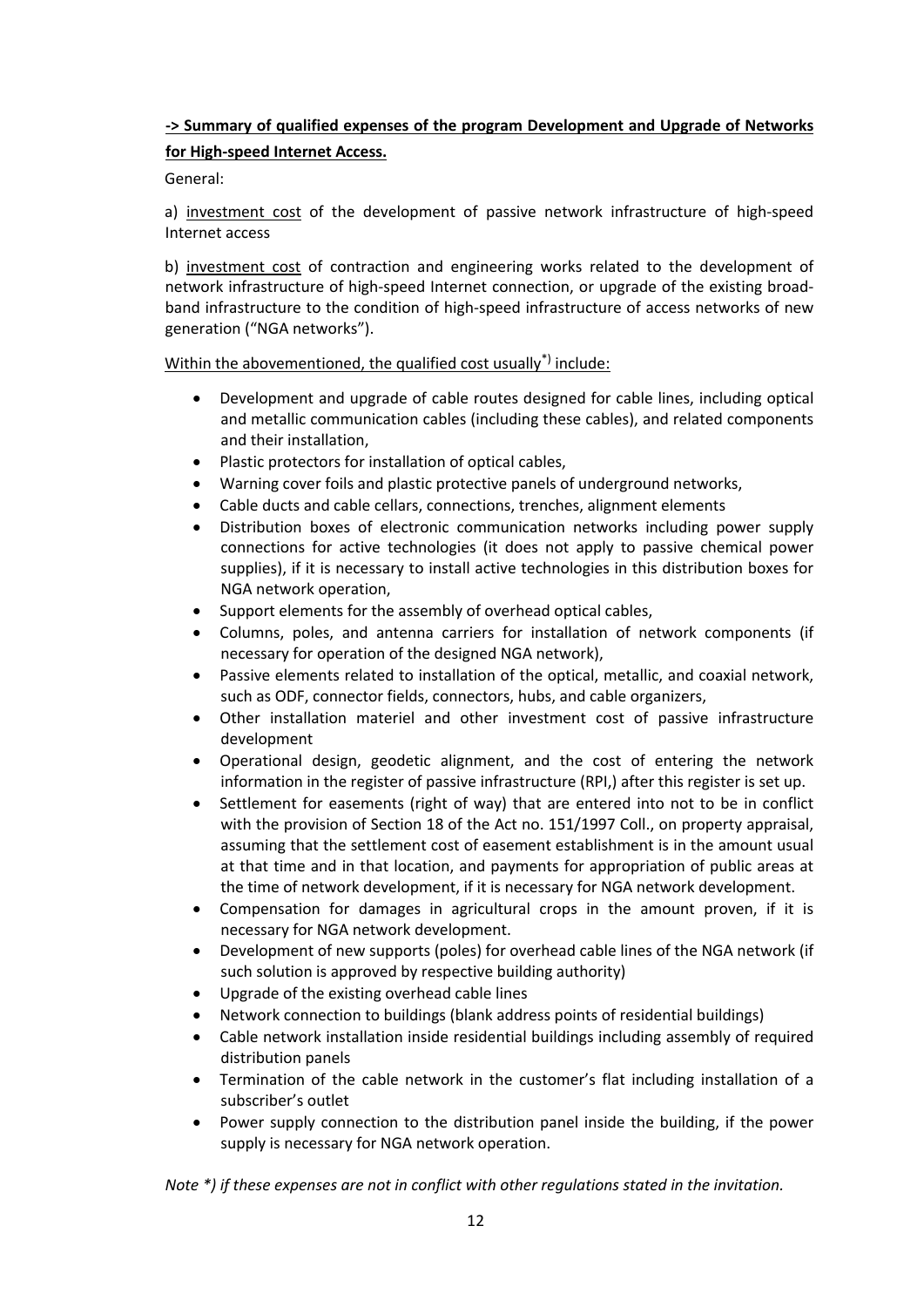#### 1.3.**Connection points of NGA network to other networks of electronic communications and accessing the network, definitions and related obligations.**

In order to ensure integrity of the NGA network and thus access of end users to all services, which the network is able to provide, it is necessary to connect the (access) NGA network to the parent (backbone) optical network. This connection point of the connecting (backhaul) NGA network and the backbone (core) network is indicated in the network topology as POP<sup>1</sup>(Point of presence), which is (for the purpose hereof) the connection point of two networks of different levels and (usually) different owners (operators). See also the example<sup>2</sup> of a backbone network map. In addition to connection between optical networks ensuring connectivity of the end user on the NGA network to the point, which the network operator access the public Internet network in (so-called Peering centre, e.g. Neutral Internet Exchange – NIX), it is at this point required on the part of the grant provider, that the grant recipient guarantees IP connectivity meeting speed and qualitative parameters required for NGA networks from this point up to the end user. It is at the same time required, that the bit-stream from this point (POP) up to end users can be shared on the NGA network by other providers of converged IP services who would be interested in to share the NGA network of the grant recipient for regulated wholesale price (the obligation to provide the network for operation of services for regulated price under the wholesale offer applies for the entire NGA network section, the passive infrastructure of which was developed with state assistance – see Part V hereof). The section from the connection of the backbone and access network (POP) to the connection of the backhaul and distribution network in NNI<sup>3</sup> point CO (Central office, HS, DC), must enable other authorized operator of the electronic communication network to share also the physical level of the backhaul NGA network in the lease form of non-illuminated optical fibres. In following sections of the NGA network, i.e. distribution and subscribers' network, the grant recipient is bound to either enable to access his network on the physical layer or virtually (VULA) in NNI, or at the "central office" point, main station, etc., and at the network terminal point, if the access to physical layer is technically impossible. Distribution network is a network section between NNI and access points, where subscribers' stations are connected to the distribution network. Access to the network developed or upgraded using a state grant (physical access to the network, virtual access – VULA, and bitstream sharing) for the price not exceeding the grant recipient's cost of the purchase and operation of the network (according to the cost model expressed in the Wholesale Offer Methodology, which is binding for NGA networks developed with state assistance) is one of the basic duties of the grant recipient. The duty of wholesale access to the network is not restricted by investment sustainability period. After termination of the period of mandatory sustainability, the grant recipient will not be obliged anymore to follow the price regulation related to network accessing, or its passive (building) infrastructure under the cost model – see Part V. hereof.

The grant recipient may however also make an arrangement with his contractual partner on significantly broader conditions of network accessibility, should this express the will of both parties.

One of the primary methods of the connecting optical network (backhaul) is the lease of nonilluminated fibres for the regulated price of the wholesale offer. The option to lease the passive building infrastructure (cable ducts, cable protectors, and micro-tubes) is supported by grant administrator as an alternative to the lease of non-illuminated fibres.

If another network type is used, the duty of the wholesale offer applies similarly, and the details are described in the mentioned Wholesale Offer Instructions prepared by a working team under CTO management (see also Part 5 hereof).

 $\overline{a}$ 

<sup>1</sup> POP - http://www.thenetworkencyclopedia.com/entry/point-of-presence-pop/

<sup>2</sup> Backbone network – example: http://business.upc.cz/pdf/13425-mapa-A4-sirka-finalni.pdf

<sup>3</sup>NNI - hhttps://www.techopedia.com/definition/8560/network-to-network-interface-nni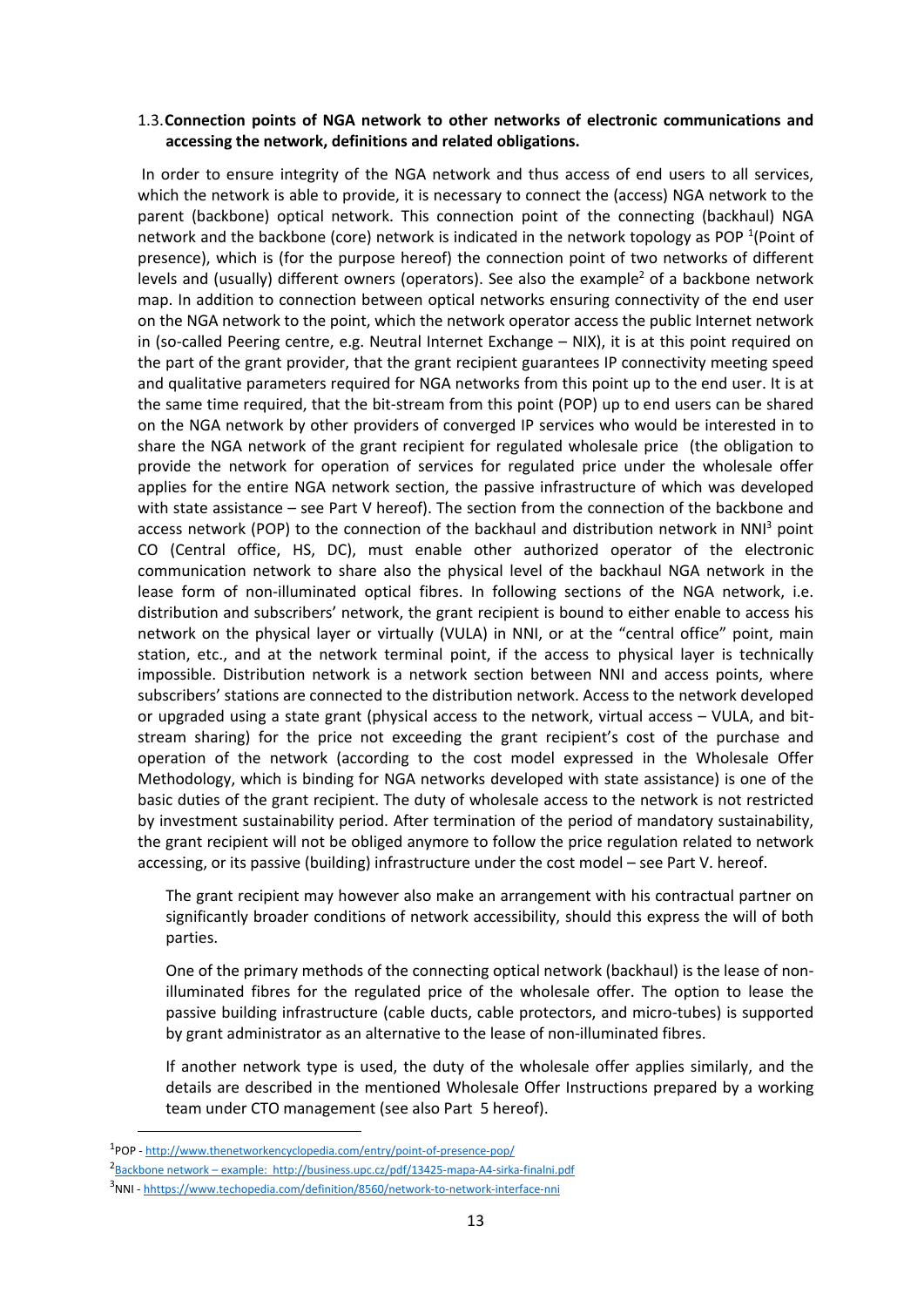The NGA network operator is obliged to create such technical conditions at connection points with other networks (POP and CO), so that connections of other networks is technically possible under transparent and non-discriminatory conditions, and concurrently, that these points allow connection of temporary CTO measuring technologies, if requested, enabling to find out or monitor the speed and quality of data transmission on the NGA network in order to check whether the conditions stated in the document NPRSNG and art. 4.1 below are met.

#### **Explanation of the terminology: Building and technical parameters of NGA network, types of the infrastructure, network topology, and transmission topology used.**

NGA networks use various types of passive infrastructure, which is the subject matter of the grant for the development of networks enabling high-speed Internet connection. If we except the building part of the infrastructure (cable ducts, cable cellars, columns, poles) and follow the telecommunication infrastructure only, these are in particular transmission lines of the metallic network type (especially coaxial and symmetric lines, fibre optics, and radio transmissions, that form the so-called physical layer of the transmission infrastructure (passive pasts of the electronic communication networks). This network infrastructure may have various forms and methods of regional coverage (topological structure), and in particular in case of fibre optics it is distinguished where the terminal point of the optical network is to connect other infrastructure types. These different network infrastructure types are used by various transmission technologies that are a purposeful arrangement of passive and active elements enabling data transmissions within the transmission infrastructure or in the open space. It is therefore always necessary to distinguish the infrastructure (e.g. metallic ore optical lines), its topology (e.g. FTTH, FTTB), and the transmission technology used (e.g. 1000Base-T, CATV, etc.) that use the passive network. With respect to the high number of different transmission technologies, it is obvious that some of them can employ certain characteristics better than other infrastructures and topologies. MPO as a grant administrator however follows strictly the technological neutrality, and if there are some restrictions in this document, they relate to physical limitations of certain technologies only, in particular in the subscriber segment of the NGA network. For the purpose hereof, following chapters 1.7 to 1.9 specify the meaning of individual network infrastructure types and conditions of their use, including links to assessment criteria C8 and C5 of the Selection Criteria document

.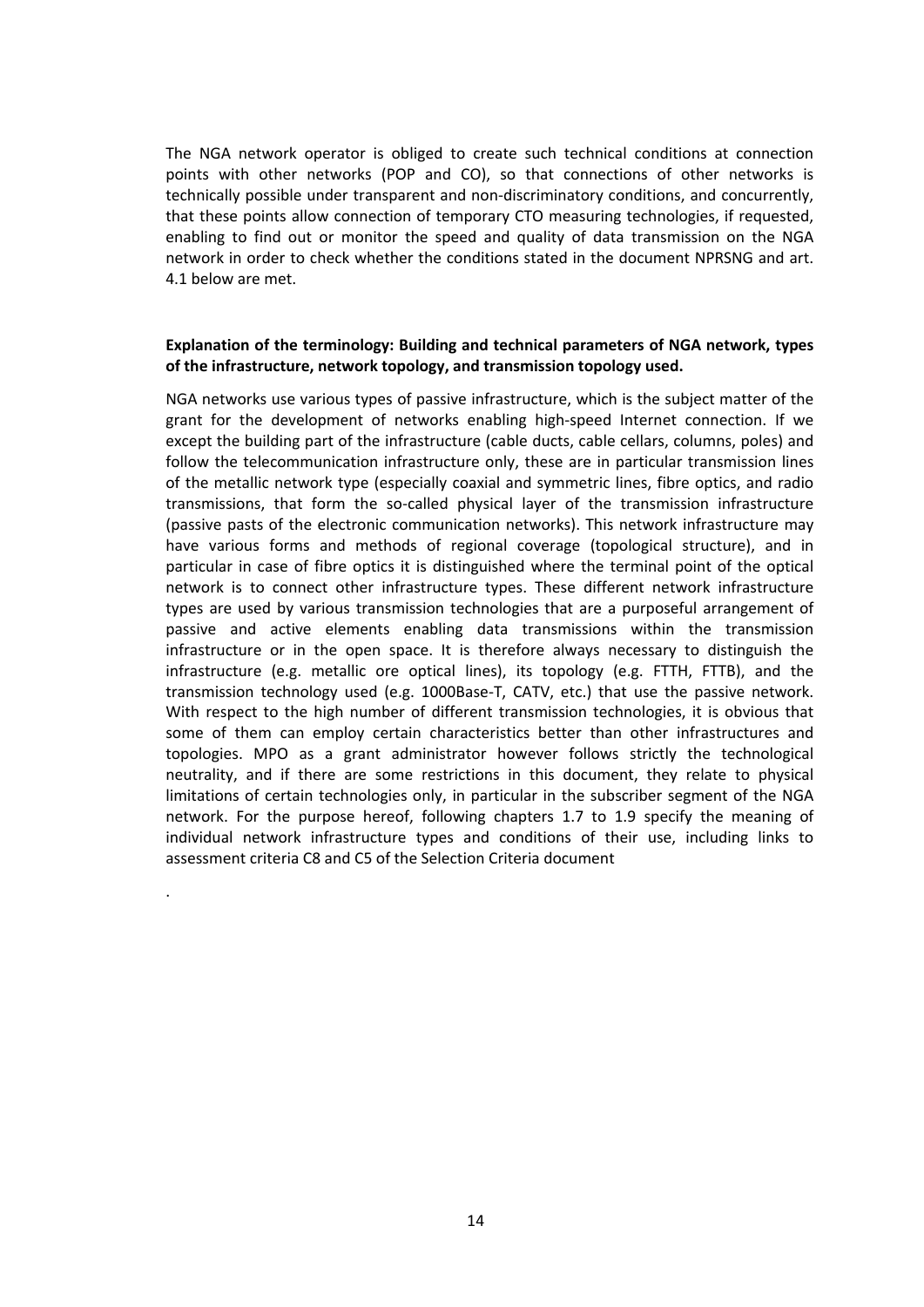

**Fig. 1 – NGN network structure**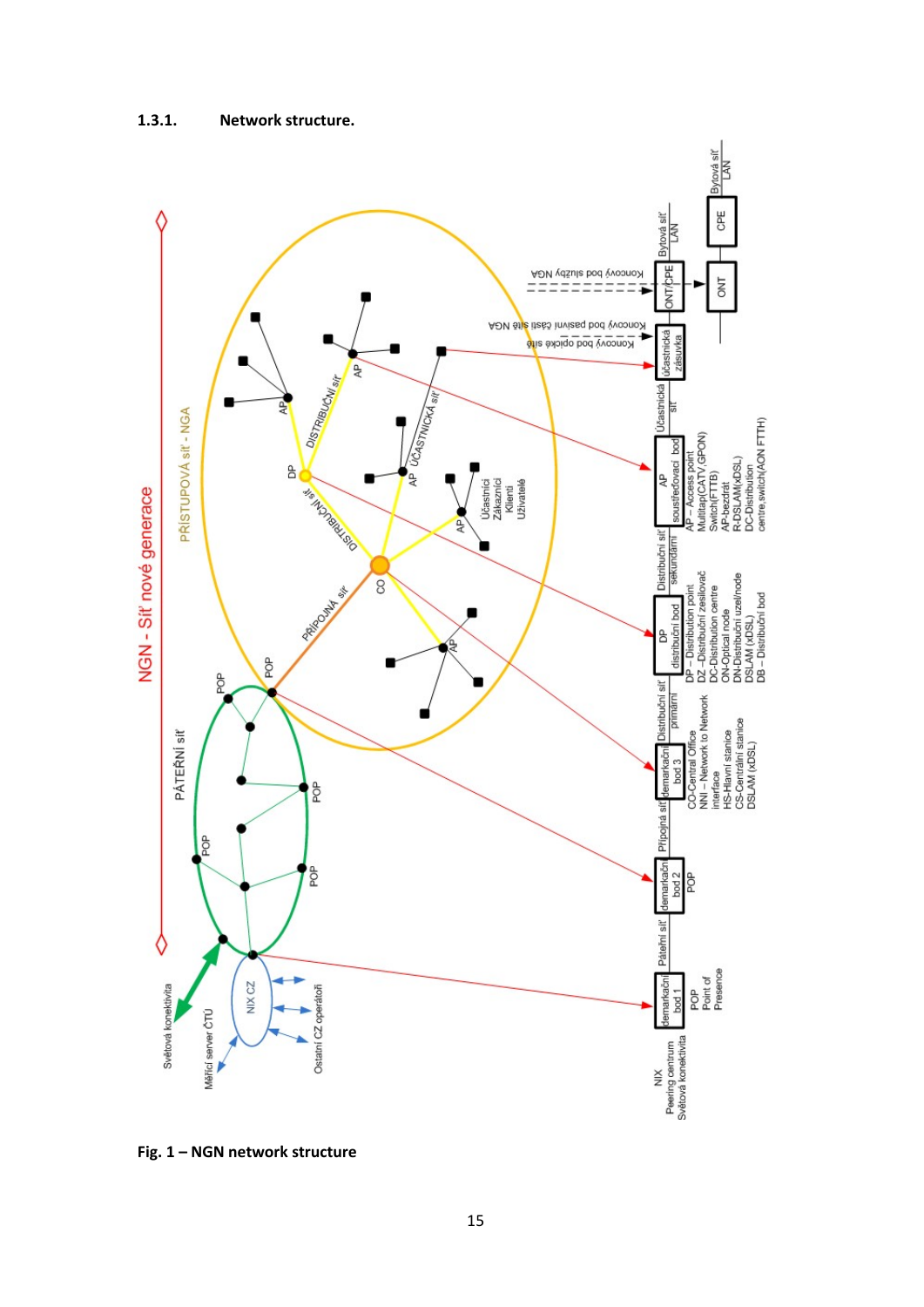#### **1.4. Coordination of NGA public network development with the development of other networks and relations between the grant-aided and unsupported development parts**

There is a natural effort in the interest of the Czech Republic to use efficiently the funds spent by state to support the development of NGA networks. For this reason, MPO as provider of grants requires from the grant recipient:

**->** to coordinate the development of NGA networks, in particular connecting (backhaul) networks, if possible, (suggested procedure), with other grant recipients or applicants for assistance with the development in neighbouring intervention areas, and also with the state administration authority appointed within MV that is the investor and operator of non-public telecommunication networks. Within coordination and optimization of the cost of state administration, MPO is authorized to submit the project study of the applicant, who was given this Decision on grant approval for NGA network development, to this authority. If the state authorities are interested in cooperation with the grant applicant and take the opportunity of NGA network development for installation of their own non-public networks of electronic communications, the applicant is, in compliance with the act which is a transposition of the EC Directive 61/2014 to the Czech law, bound to cooperate with this contractual partner in realization of the specific requirement based on the equality principle and mutual economical expediency (in particular settlement of a share of work expenses).

**->** in case that other investor of the telecommunication network development approaches the grant applicant, under the conditions of EC Directive on facilitation of NGA network development (EC 61/2014) that will be implemented as a new statutory provision, with a request for installation of additional cables in the trench for underground lines (or with any other request for coordination of construction works), the grant applicant is obliged to satisfy such request within the conditions of the act stated above (settlement of a share of work expenses).

**->** should this method increase a number of cable elements in the trench, the grant recipient is obliged to enter into a contract on the settlement of expenses of the underground cable line development with the entity participating in exploitation of earthworks, so that distribution of payments to individual entities (including eventual joint investment of MV and other state administration authorities) is not discriminatory for any participating investor. With respect to distribution of the cost of electronic communication networks of different investors, the settlement of the cost will be based on the number of cable elements (protectors, or cables laid directly to the ground) in the trench, or the settlement will also include prospective authorized additional cost in the amount proven. In case of concurrence with other utility network, the cost distribution must respect also demonstrable additional cost of trench expansion, independent drill-offs under roads, etc., to be able to preserve requirements for spatial separation of different networks according to respective technical standard.

**->** in case that the grant recipient is, in addition to the network development in residential buildings identified in data collection as blank address points of residential buildings in that intervention area, interested to use of the NGA network route also for other business activities that do not relate directly with NGA network development in that intervention area, he must ensure proportional distribution of the cost, as if it is a third party's investment. This does not apply, if the grant recipient uses part of the grant-aided NGA network for connection of business entities in respective intervention area that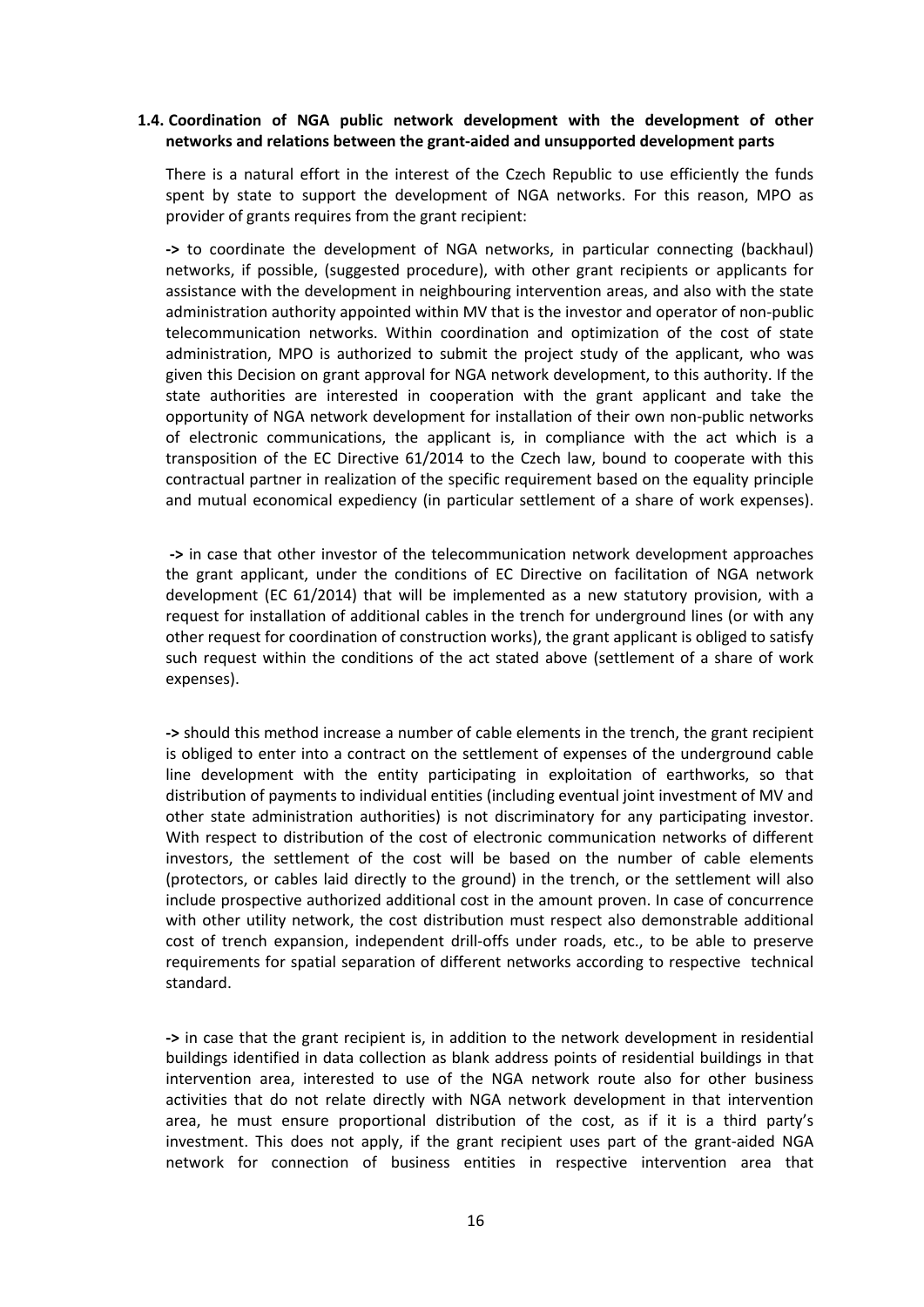demonstrably lacked high-speed Internet connection before initiation of the grant-aided network development.

**->** the coordination objective is to achieve transparent cost reduction in the NGA network development. Therefore MPO is in the interest of such cost reduction authorized to even enter into such coordination negotiations (e.g. between two entities selected the tender in neighbouring territories as grant recipients for the development of NGA networks) and ask such modification of the network topology that would lead demonstrably to cost reduction (the amount of the state assistance) in the development of these networks (e.g. by concurrence of two lines of the connecting optical NGA network (backhaul)) anywhere, where it is efficient and not in crucial contradiction with the subject matter of NGA network development. In case that the grant recipient documents on MPO's request that eventual coordination with a third party would not result any cost reduction, he is not obliged to bring such coordination into effect.

#### **1.5.Using the passive building infrastructure of third parties**

Financial grant for the development of NGA networks provided by MPO is of investment nature; therefore it is not possible to pay the operating cost from these funds.

**->** In practice, a situation may however occur when it is less expensive for NGA network development (and faster for its putting into operation) to use the passive (mainly building) infrastructure of another entity (e.g. existing cable protector, cable duct, etc.) than to develop own infrastructure. Therefore, the MPO as a grant provider will be ready to accept such accounting documents as the qualified cost of NGA network development, submission of which in the financial audit would demonstrate unambiguously that this is the cost of investment nature (for details see sec. 47 of Regulation 500/2002 Coll. – determination of items of expenditures that can be included in the purchase price of the long-term tangible assets). For example, it is therefore not possible to include a long-term lease (so-called IRU) in the qualified cost of network development, but it is possible to acknowledge a lump-sum payment for an easement (within restrictions under Act no. 151/1997 Coll., and in compliance with sec 47 g) of Regulation 500/2002), or a purchase contract for part of the infrastructure (e.g. cable protector), including eventual payment for an easement (right of way) related to its specific location, etc. Since the funds spent on the development of NGA networks are needed for the development just as time minimization, MPO will be ready to consult the solutions in public interest that would lead to meeting the target, assuming that such solution will be actually less expensive and more efficient than the new development in that network section and related complete building solution. The purchase contract (or contract on easement establishment) for such work (part of the work) in order to consider it a qualified cost must include the seller's duty that no third party's rights are attached to the subject matter of the work (e.g. collateral for bank mortgage, or also whether the protection period set for sustainability of the grant-aided investment from other state assistance has expired – see below). The seller of the network (in whole or its part) must not be in any proprietary relation with the grant receiver, nor be a member of the same business group.

**->** special attention in this connection needs to be therefore paid to the situation when the passive infrastructure developed already, which the grant applicant intends to use (under conditions stated in the previous complex sentence), was built based on another state grant program. These might be for example municipality-owned cable ducts developed within the IROP project, controlled by Ministry for Regional Development (MMR). This part of the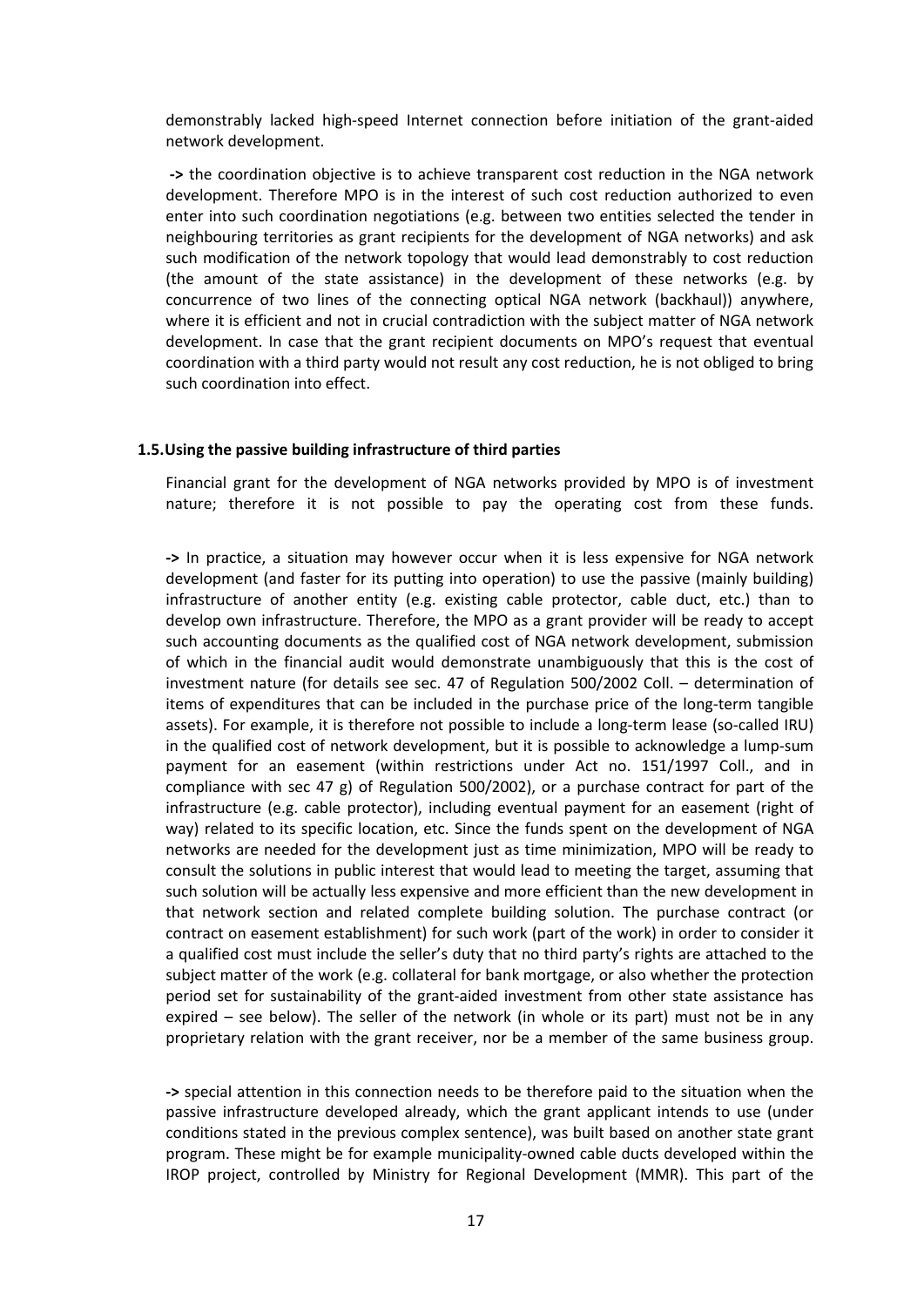building infrastructure cannot be included in the qualified investment cost. NGA network operator must arrange with the owner of such building infrastructure for the lease (operating cost) of such work for the purpose of assembly and operation of the cable line of NGE network, since no grant may be provided on the part of MPO for the purchase of the work for the market price, is such work was developed using a state investment grant. This applies in particular, if the work is in the protective period as yet, set for sustainability of such (previous) grant-aided investment, since this would represent a duplicate funding of identical qualified costs for the work, the development of which was once stimulated by public financial assistance in the past.

#### 1.6.**Development and building parameters of passive infrastructure, which is part of the NGA network**

To be able to accept the development cost of the building part of passive infrastructure by MPO as a qualified cost, the extent of this infrastructure must be proportionate to its purpose, which was primarily established for, which with respect to the project of Highspeed Internet is the development of the NGA network. MPO will thus not acknowledge the cost as qualified, if it by its amount and/or extent does not correspond with this purpose, or it was planned and/or spent, in addition to meeting the aim of NGA network development, for the purpose other commercial use on the part of the grant recipient, during or even after the investment sustainability period. The developed passive infrastructure must comply with regulations in effect, such as the depth of underground cable line route, route covering, sufficient strength, and static calculation of poles for the wireless communication equipment, demonstrable existence of a document illustrating that hygienic limits of non-ionizing radiation are met (if the NGA network includes radio technologies), and also consent of building owners with network equipment installation in their buildings. A static opinion for suspended cables longer than 60 metres including is also required, including an attestation document for anchoring elements, atmospheric surge protection check-up (where appropriate for network operation safety), and selection of suitable material and site arrangement of distribution boxes, so that their service life is not shorter than of other passive network elements. Last but not least (in particular), completed settled building proceedings, settled easements (right of way), and demonstrable restoration of surfaces (after development of underground networks) are required.

#### **1.7.Building and technical parameters of connecting (backhaul) network**

Connecting (backhaul) network is an optical network of electronic communications connecting respective POP on the backbone optical network and the area of interest (of respective municipality within that intervention area), where the development of a new NGA (upgrade and expansion of the existing) network is executed. The connecting network is at this point terminated in the optical distribution panel of the node CO ("Central office"), as stated in Fig. 1. This optical network might be underground, or a combination of an underground and overhead network or it may use also poles of HT and EHT power lines or traction line poles of the railway track as carriers for overhead lines. HT and EHT poles and poles of the traction line must be approved by owners of respective lines, or owners of supports (poles), and respective building authority.

In compliance with Directives 2013/C25/01, the grant recipient's duty is to enable wholesale access to the NGA network developed. In the connecting network section, the grant recipient is bound within the wholesale offer affective for the project sustainability period to enable access to other business entities, which are also operators of public electronic communication networks, to both, physical network layer and the data transmission layer (VULA and bistreaming). In case of access to the physical layer of the cable infrastructure, the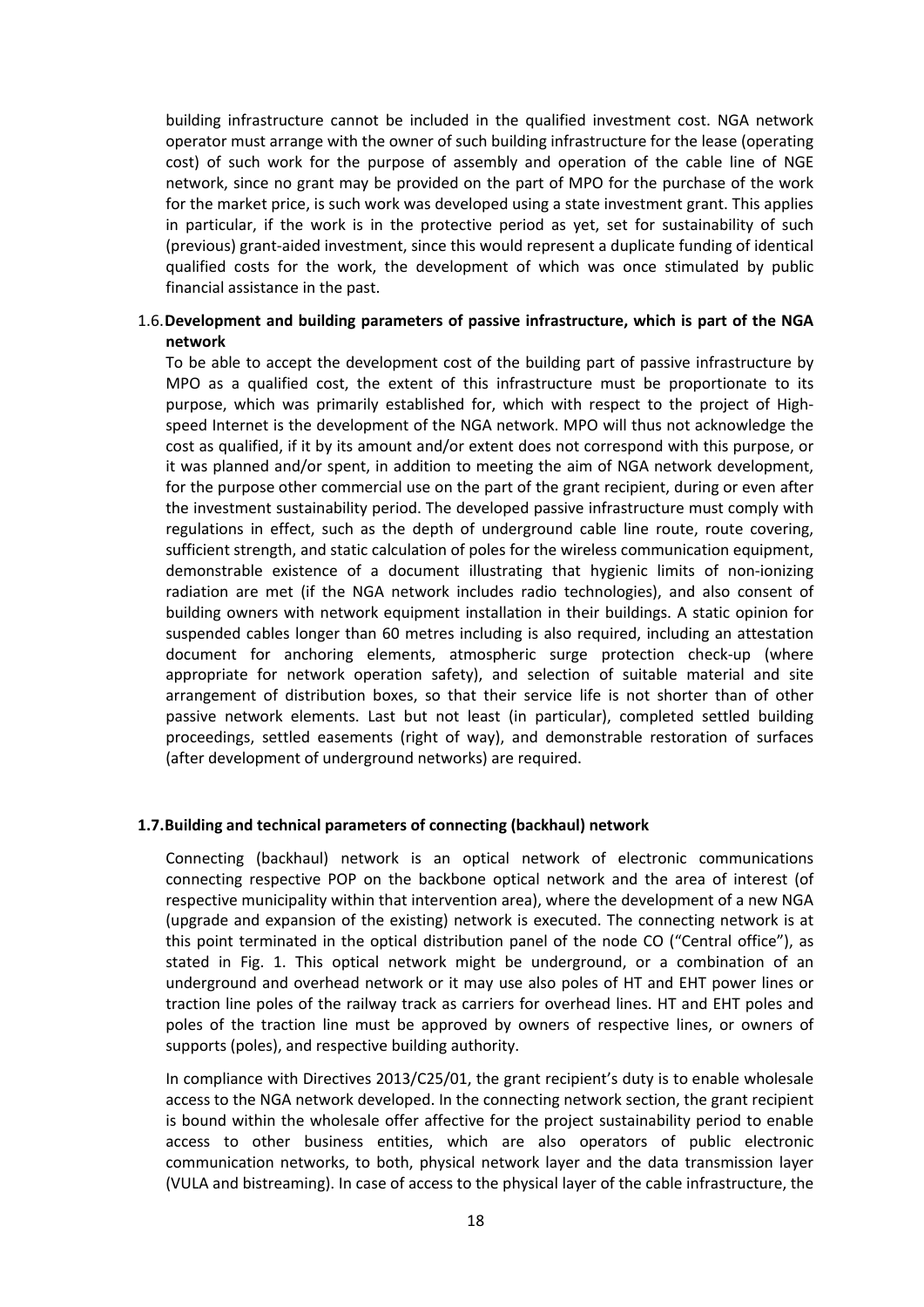grant administrator has reached the decision that this obligation would be met in particular by lease non-illuminated optical fibres in compliance with the regulations stated below.

**-> Underground line** of the connecting optical (backhaul) network being the subject matter of the grant-aided NGA network development consists of two to three HDPE protectors, usually in diameter 40/3 mm, or in particularly justified cases, from two to three thick-wall protectors of 50/5 mm. One of these protectors is used for blowing the optical cable in, which is also subjected to the grant, the second protector serves as a reserve in case of failures of the optical cable, and cannot be alone subjected to commercial use on the part of the grant recipient, and the third protector may be used for lease of the transmission capacity within regulations of the wholesale offer. The qualified cost includes (within 2-3 protectors stated above) installation of max. one HDPE protector with pre-installed microtubes. In case that the grant recipient or another entity wishes to apply other cable protectors to the trench of this optical network (beyond the prospective concurrence of the connecting and distribution, or even subscribers' network of his grant-aided project, or directly the cables), he must prove that it is a development of passive infrastructure within the NGA network project in that intervention area, or a settlement must be made under terms and conditions stated in art 1. 4., and MPO as a grant provider will be advised by grant recipient of such matter. Should MPO not reject the request for additional line under the condition of cost sharing under art. 1. 4. hereof within 60 days, it is assumed that the grant administrator approved this grant recipient's request. Underground line of the optical cable is after certain distances (according to networks topology) supplemented with underground plastic cable cellars that serve for installation of optical cable couplings and cable reserves. Underground cable line is installed in compliance with conditions of the building proceeding in effect, and technologic project, and it is geodetically aligned and provided with respective cable markers enabling subsequent localization of the cable route. If the general conditions are met, these components may also be classified as the qualified cost. Foundation of the underground line of connecting network (or its building infrastructure – cable protector, cable duct, cable cellars, etc.) cannot be included in the qualified cost, if the development of the underground conduit was initiated before signing the contract with MPO on the provision of the grant.

**-> Above-ground line** of the optical cable must use a fully dielectric optical cable with integrated traction elements, designed directly as a suspension cable resistant against UV radiation and using certified anchoring elements. Its assembly must be in compliance with terms and conditions of the contract between the grant recipient and the owner of the overhead line (or the owner as an authorized line operator). Minimum height of the cable line above the terrain is set to 6 m, unless stated otherwise in the contract between the grant recipient and the power line owner. Above-ground cable line must maintain its operating parameters unchanged up to the wind speed of 150km/h, even under ice deposits that may eventually emerge on the cable line.

**-> Optical cables**: connecting (backhaul) optical network must be dimensioned to enable not only the development of interrelated NGA networks in the municipalities involved, but also further development of networks and services of electronic communications for the entire service life of this optical network, at least for the period of 15 years from its development (upgrade). In addition to this task, this state assisted optical network must enable physical access to other competitive providers of electronic communication services in the wholesale offer form, and eventual other legitimate requirements of the state for the operation of nonpublic optical network. This all applies also in case of configurations of future network circuits, even if this connecting network is built at the time of its development as a P - P network of star configuration only. In doing so, it is necessary to take into consideration that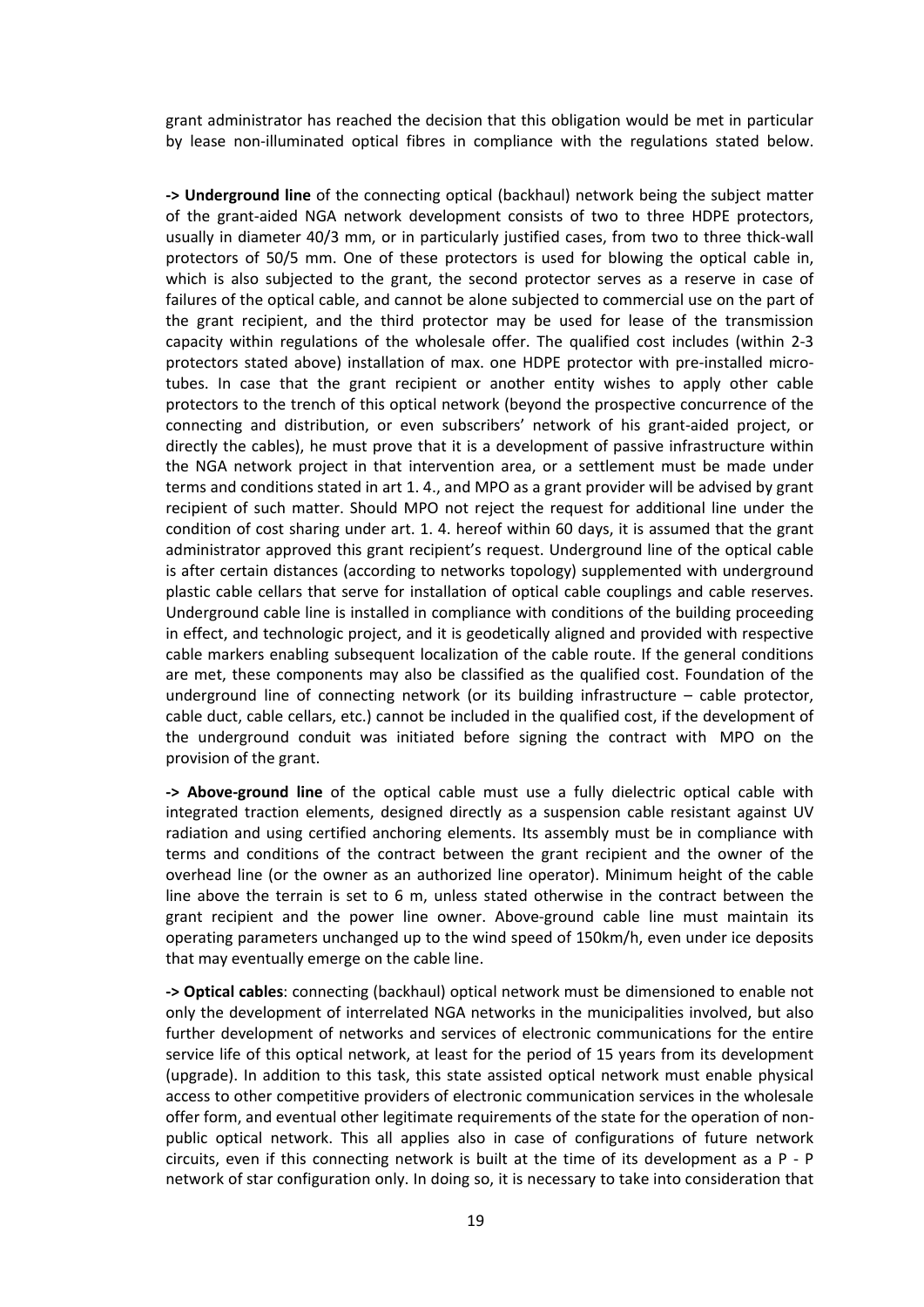increased number of fibres in the optical cable represents de facto immaterial cost increase of the optical network development. MPO in the position of a grant provider for NGA network development enters here as a co-investor, is eligible to exercise its decision on what number of optical fibres each part of the optical NGA network is to contain. For this reason, the following is required from the recipient of the grant for the development of the connecting (backhaul) optical network:

**-> optical fibres in the connecting network cable** must meet at least technical requirements of the suggestion ITU-T G.652D or G.657A (underground conduit), or ITU-T G.657A (overhead conduit). In optical couplings of the cable route, the whole profile of fibres must be fused.

**-> minimum number of optical fibres** in the cable of the connecting (backhaul) network is set as follows:

Since the operation of max. 4 competitive operators of electronic communication networks is anticipated in the area of interest (including primary network operator, if integrated vertically with the service provider), 4 fibres will be reserved for the investment sustainability period for eventual use (subject to the payment) of the connecting network on the part of state administration. The number of fibres of the operator will be set in the connecting (backhaul) network, so that for each 5000 residents in the area covered by this network at least 4 optical fibres are considered for data connectivity (also with respect to reserves for possible round off), and 2 reserve fibres, while 1 of these reserve fibres might be used for quasi-analogous transmission means (RFoG - Radio Frequency over Glass) of the CATV network system. Minimum number of fibres in the optical cable at this system level of the network is 48. If the grant applicant comes to the conclusion that the number of fibres should be different, he must justify it.

**-> part of the connecting (backhaul) optical network development** and thus also the qualified cost, if other preconditions required by this document are met, includes also **foundation of optical distribution frames** (ODF – Optical Distribution Frame), where the optical cable is terminated. This ODF must be dimensioned to interconnect all fibres in the cable, with respect to the number of optical connectors that can be fitted in ODF, and the number of cases for optical fusion joints, however the whole cable profile need not to be fitted with connectors. Installation of connectors (including attenuations and reflections on fibres with connectors) on double the number of fibres than needed (according to the previous clause) by grant recipient for the operation of his NGA network. Fitting other fibres with connectors and their measuring for prospective other provider of electronic communication services will be paid under the terms and conditions of the wholesale offer to access the passive infrastructure. In the development of the optical NGA network abreast of the connecting (backhaul) network, optical connectors E2000/APC or SC/APC will be used.

**->** the recipient of the grant for the development of this level of the optical network (backhaul) is obliged to operate this network for the whole investment sustainability period (either by himself or through a contractual operator), ensure on-line monitoring of its operability, and provide SLA under Instructions for creating and publishing of the wholesale offer stated in Part V. hereof.

-> Other details of the terms and conditions of the Wholesale Access (SLA, contractual penalties, etc) are set by Instructions for creating and publishing of the wholesale offer for NGA networks (Part V)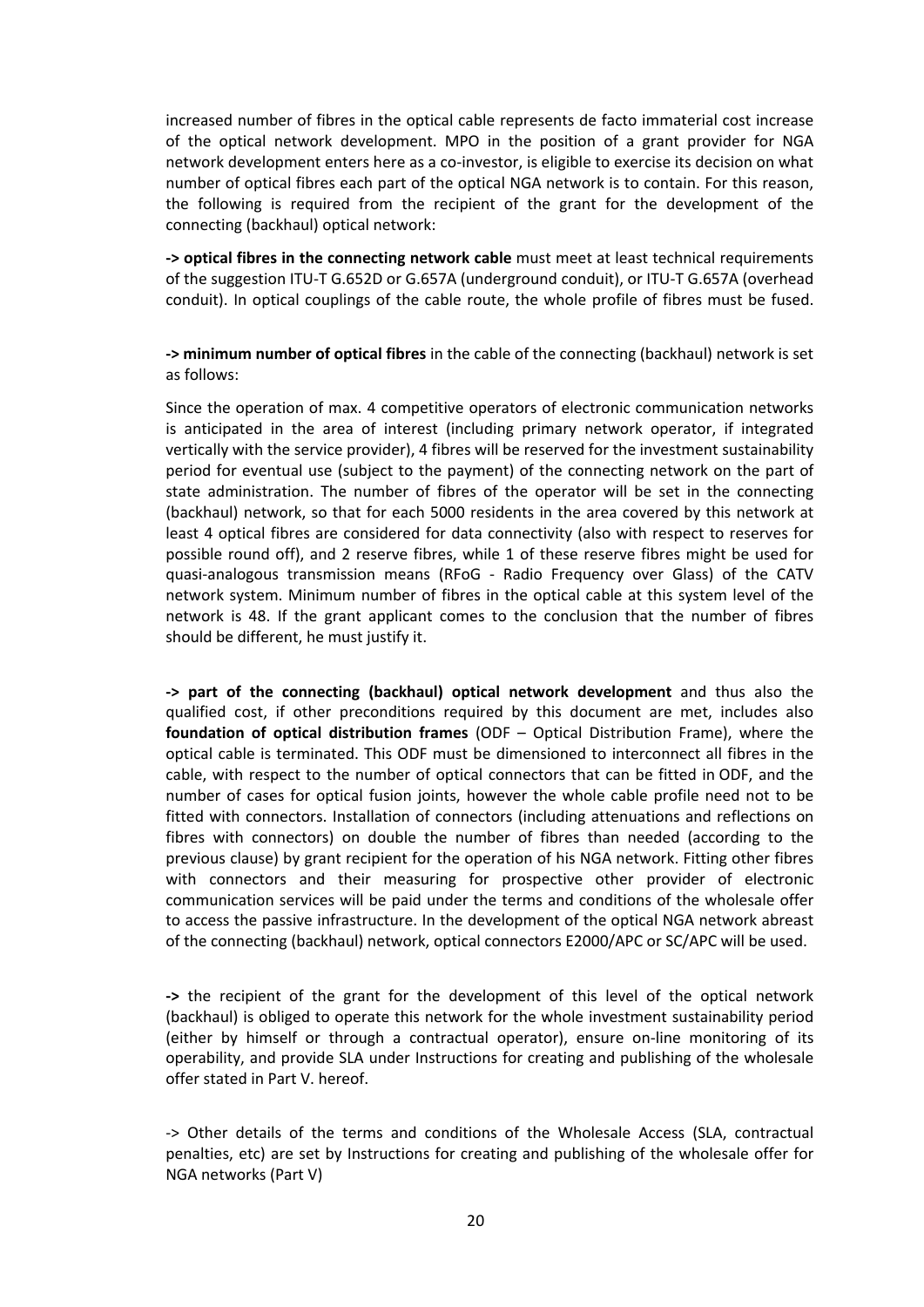-> *MPO suggests grant recipients to become familiar with the document of ICT Union "Methodology for the development of shared infrastructure in electronic communications"*

#### **1.8. Building and technical parameters of the distribution network**

Distribution par of the NGA network serves for interconnection between CO (with connectivity from backhaul network) and access points (AP), which subscribers' networks are connected in (see Picture 1). With respect to the coverage of the intervention area, the distribution network might have one or several levels, be used by various transmission technologies, and connects municipality districts or other municipalities and their parts through distribution points (DP) into an access infrastructure network, the input of which has access points, i.e. components of the electronic communication network, which independent connections of subscribers' network are connected in. NGA distribution optical network may be underground or overhead – e.g. using power distribution lines on poles, if approved by local building authority and owner of the overhead conduit, which this network is to share, and if it complies with regulations in effect approval of respective building authority is required), or also wireless. Since the current Regulation 501/2006 Coll., Section 24, states that electronic communication networks are in the built-up area situated under the ground, it is necessary for the development of the overhead conduit to ask for exception the respective building authority in administrative proceeding (a fee is applied to the application). If the grant applicant or recipient applies for the exception within the program of the grant-aided high-speed NGA network, he must undertake in his request to the building authority to build the overhead electronic communication network in such localities only where an overhead power distribution network exists already, and if the operator of the power network decides to install his network under the ground in compliance with the Regulation stated, the operator of the electronic communication network shall also provide relocation of his overhead network under the ground. Technical and building conditions for installation and operation of the distribution NGA network are essentially identical as for the connecting (backhaul) network; however with respect to the requirement for potential sharing of this network by several operators, this network must meet the following requirements:

-> **In case of optical distribution network,** the number of fibres in the optical cable connected to the distribution point (DP) must be dimensioned with respect to possible access of other interested parties to non-illuminated optical fibres, thus the number of fibres must be at least four times the number of 6 fibres per single operator of the NGA network.

In case that the distribution network is connected to the subscribers' wireless network, there will be min. 4 fibres per single access point (AP).

*For suggested max. 6 AP (access points) per single primary branch of the distribution network, 4 fibres are in practice sufficient (with respect to interconnection of fibres in optical couplings, MPO suggests that these fibres are between individual APs in series topologically "inter-looped") per single access point (AP), assuming that max. 3 competitive operators in that locality covered by shit network are envisaged (including primary network operator). Other two fibres will be reserved in this network section for state administration needs for the period of investment sustainability, assuming that eventual use of these fibres will be subject to payment in compliance with wholesale offer regulations.*

This leads to the requirement that the cable of the distribution network conducted to the distribution point DP includes at least 24 (but max. 72) fibres that will be included in the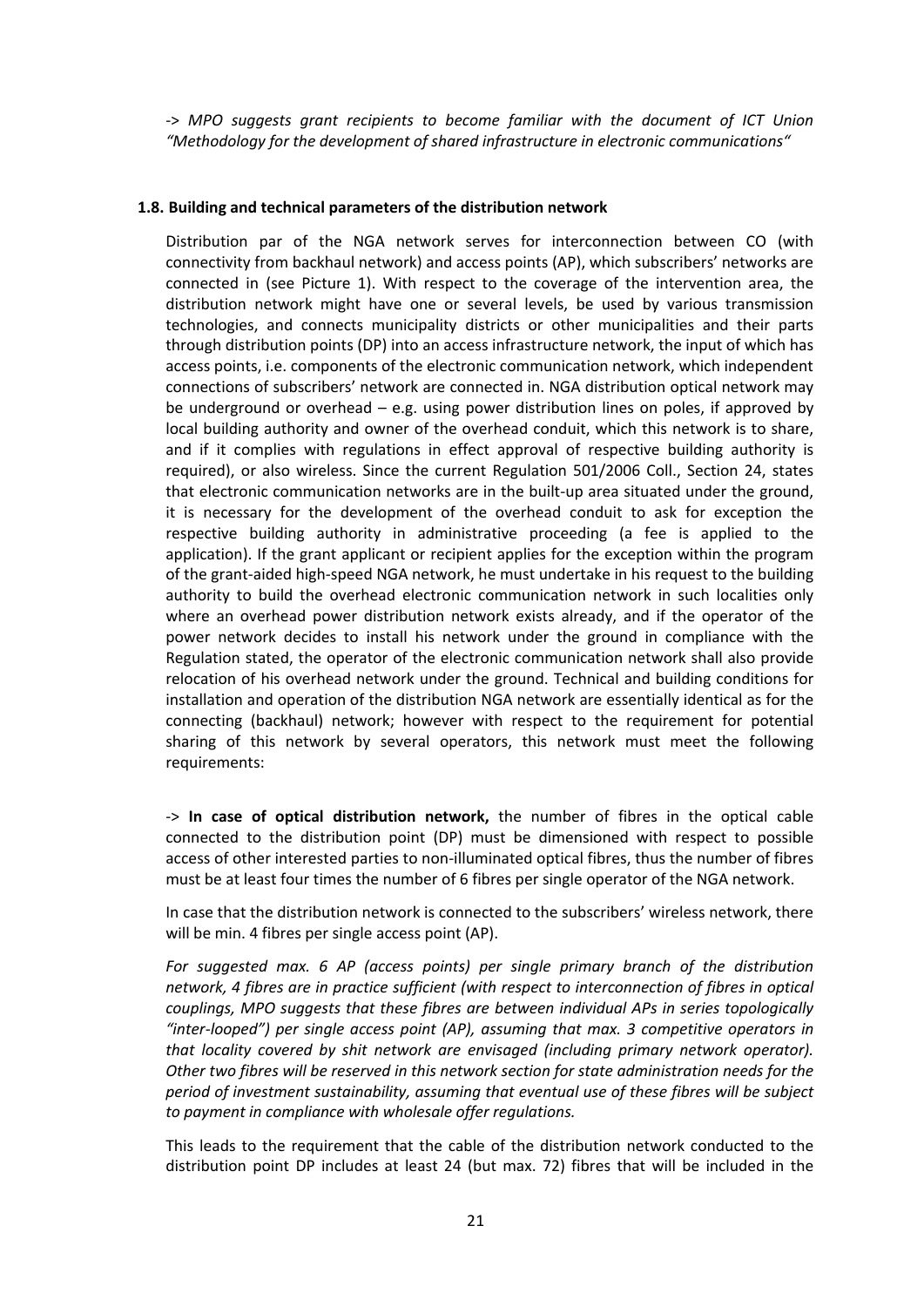qualified cost. If the grant applicant comes to the conclusion that the number of fibres should be different, he must justify it.

This requirement is important in particular in the event that the optical cable is suspended on poles of the overhead power conduit, because it is not expected that the number of such suspended optical cables could be more than one. MPO is authorized to consider whether the designed number of fibres in the optical distribution network is sufficient for that network topology project, and in case it is found excessive with respect to local population, the amount of the qualified cost of this network section might be reduced. Within the distribution optical network, it is suggested to use optical connectors SC/APC, or LC/APC. For span cables (suspended), it is recommended to use fibres suggested by ITU - T G. 657A, and G.652D or G.657A in case of underground cables. Development of new poles for overhead cable conduit of the NGA network counts among the qualified cost only in case, that such solution is approved by local building authority. It is also acceptable to use existing poles of the overhead power distribution conduit, or existing poles of the electronic communication network conduit. Replacement of existing supports (poles) of the overhead conduit of electronic communication network, the service life of which does not cover the whole sustainability period of the "High-speed Internet" project, can be included in the qualified cost.

*Note: In some cases, if the backbone optical network passes through the locality, which is the intervention area, the connecting (backhaul) network is with respect to the length minimized and may share the space with other fibres within the optical cable of the distribution network.*

**-> In case of distribution coaxial and/or metallic network,** it is not anticipated within the NGA network development that it would require a new network set-up; in addition under regulations of the Wholesale offer stated in Part V., no physical pooling of the metallic (incl. coaxial) distribution network is required. Therefore it is not necessary to define conditions for numbers optical fibres at the distribution network level. Indeed, such network must however meet the conditions, so that the Internet access is guaranteed for the end user in compliance with terms and conditions of NPRSNG and Part IV. hereof.

**-> In case of wireless distribution network,** it will be a potential development of antenna carriers and the connection of the optical and power supply network. MPO is in such case authorized to consider whether the designed costs are adequate for this network section, and if considered excessive, the extent qualified cost of this network section development may be reduced. Such reduction applies for example, if antenna carriers (poles) developed with the assistance of the grant are for the operation sustainability period of the project used commercially (beyond the purpose of NAG network development) also for other reasons than determined in the project. Such reduction of the grant funds will however not be applied, if this type of the building passive infrastructure is used on the part of the NGA network operator for the purpose of the high-speed Internet service provided in a fixed point. Wireless distribution NGA network must use individually assigned frequencies (not bandwidths, where the radio network operation is permitted based on general authorization). This principle might be breached only in case of tapping from the main distribution route assuming that frequency bands of 70/80GHz or higher are used.

**-> Distribution optical network includes** also (part of the qualified cost) the development of distribution frames in CO, DP, and AP points for termination of cable routes, passive network elements, and active devices, which the subscribers' junctions leading to individual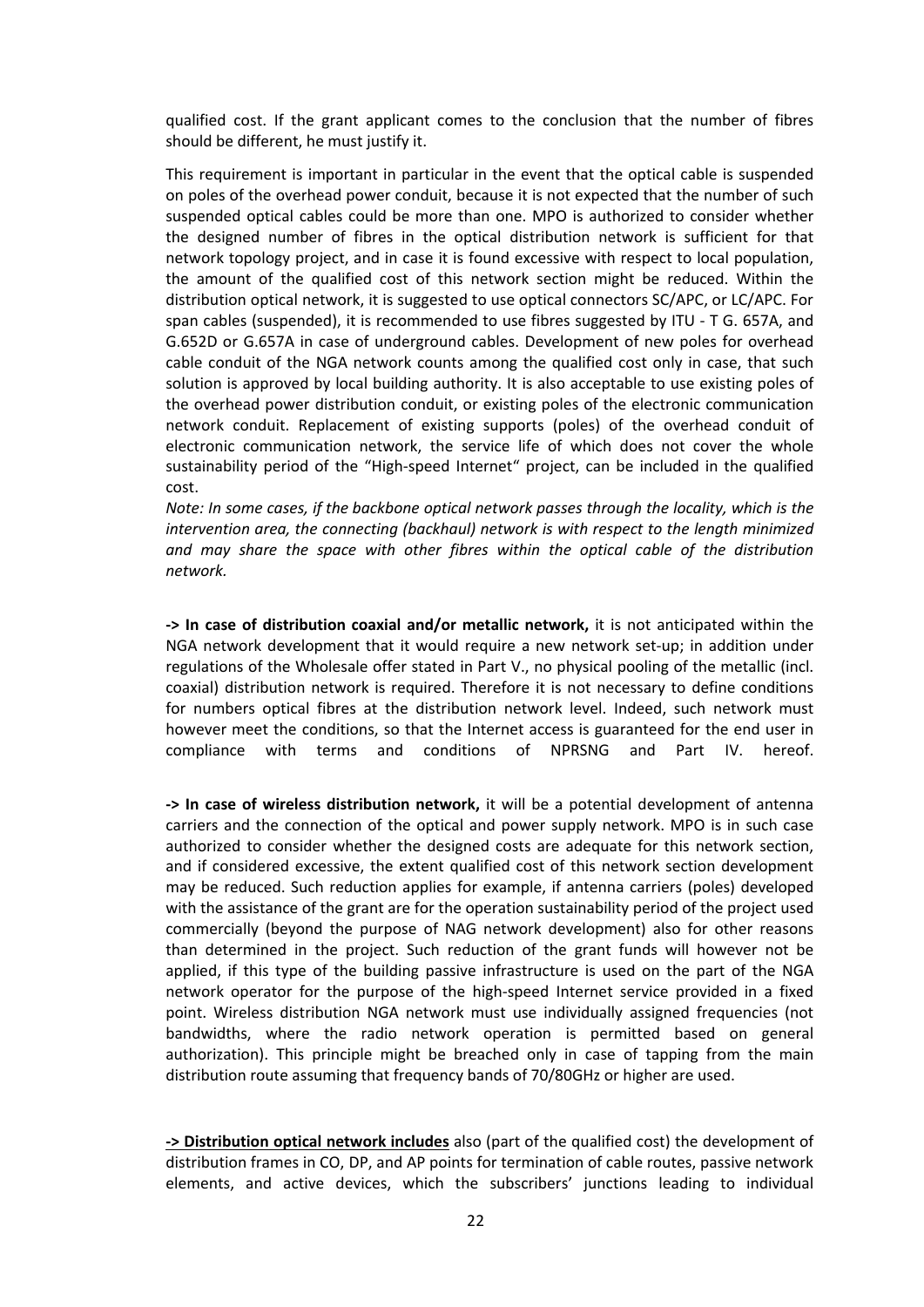subscribers are connected to. The qualified cost also includes power junctions to such distribution board, if the power supply of active elements is necessary in this location for network operation.

*-> In compliance with EC suggestions, the use of PON technology is not recommended, and the development of such network type can be included in the qualified cost only in the event that the PON network configuration used has all optical passive elements situated in aboveground distribution boards and provided with connectors.* Optical network (distribution and user type), which would use optical separators in individual cable couplings, welded directly to optical cables, is thus not included in the qualified cost, since this would complicate investment usability for its whole life span and limit the network use for wholesale lease.

*-> MPO suggests grant recipients to become familiar with the document of the ICT Union "Methodology for the development of public infrastructure in electronic communications"*

#### **1.9.Structural and technical parameters of the subscriber network**

The NGA subscriber network serves for connection of the subscribers to an access point (AP) *(see Fig. No. 1).*

As the technological neutrality is required, the provider of subsidy support must allow access to the "High speed Internet" project to all operators of the electronic communication networks regardless the technology they use in the subscriber network's section. However, with respect to forecasted future development MPO supports in particular development of the network types of which baud rate may be increased up to 1Gbit/s in the next innovation steps (to the subscriber). Since different technological platforms pose various limitations, this document defines conditions for various types of subscriber networks so that they reflect best to the market situation and at the same time, no useless barriers to implementation of the new technological barriers are laid down.

#### **1.9.1. FTTx networks**

At present, this type of network is regarded as the most perspective for further development and therefore, MPO supports development of the subscriber networks. The networks are further divided into FTTH, FTTB, and FTTCab depending on the network topology at the subscriber.

**-> FTTH** (*Fibre-to-the-home*) network, an optical fibre is terminated (reaches to) a residential or business space of the subscriber. So far, appropriate gateway with metallic interface needs to be used at the subscriber for the service, however, since it is an active device, the gateway is not eligible as expenses from the state subsidy policy's point of view. Despite this timelimited (it is expected the market will provide the devices directly fitted with the optical interface) drawbacks, the development of this type of network is promising also from the point of view of potential use of WDM and DWDM technology, since this type of operation arrangement permits to open the infrastructure established in this way also for optical communication on other wavelengths, which will multiply the transmission capacity of the network with negligible additional investments.

-> As regards the structural arrangements, the eligible expenses for multi-apartment objects cover construction of a switchboard cabinet and internal cabling with fibres corresponding to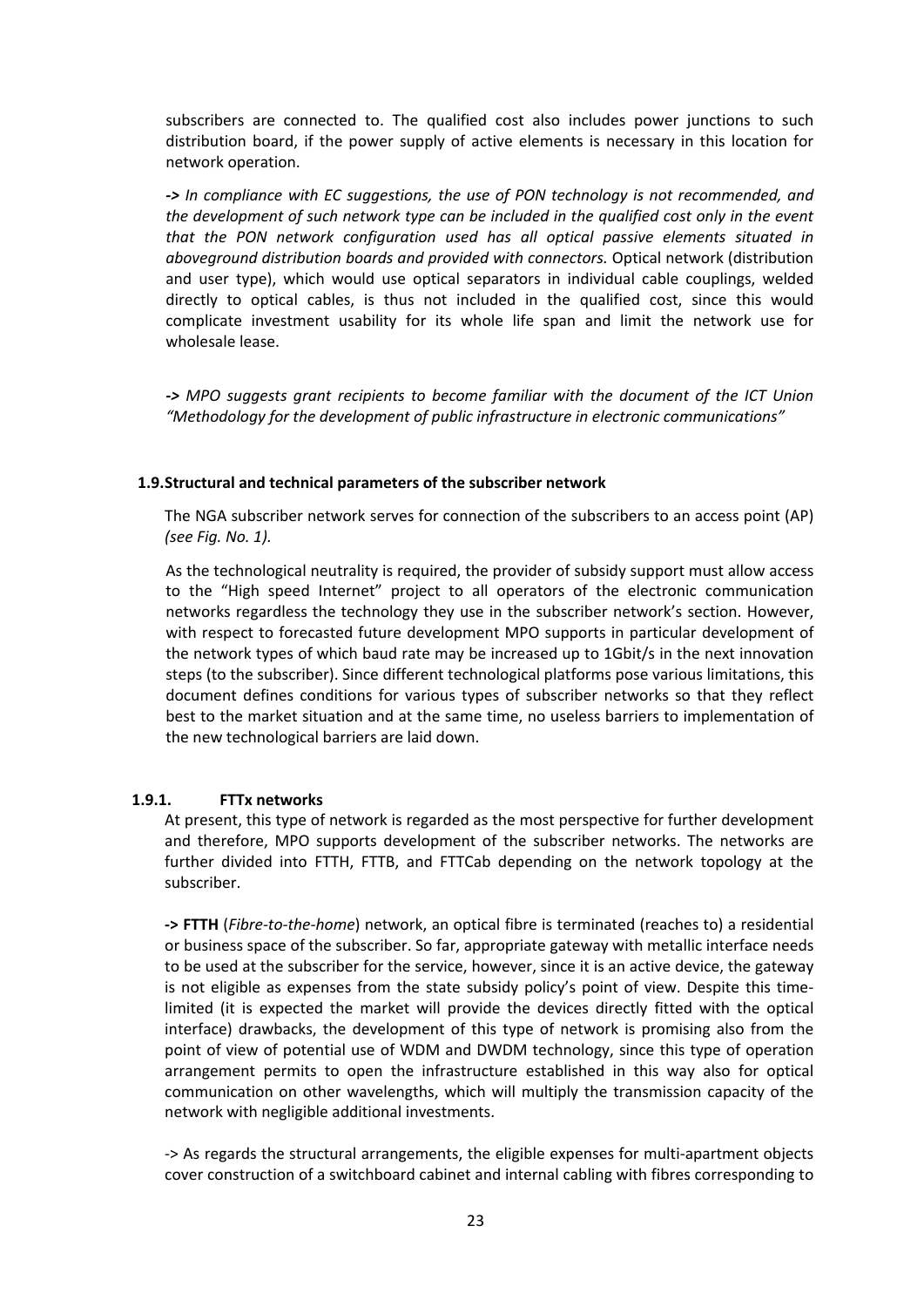ITU-T G.657 A specification, whose placement inside a building permits installation of one or two optical fibres to subscriber's apartment, where at least one optical fibre in corresponding mechanical protection is terminated by an optical connector (usually SC-APC). The eligible expenses may also include reasonable expenses for interconnection switchboards inside a building, and energy hookups to the switchboards, if necessary for operation of the network. Should a potential subscriber refuse the connection, sufficient for eligibility of the expenses is termination of the cable reserve for the hookups in an appropriate plastic box on external wall of the apartment. Should a property owner refuse the optical fibre cable connection to each apartment, the subsidy receiver must install the optical cable of the subscriber network to the building (or base thereof) from the nearest access point or distribution point DP, or CO central station. The building supply cable must include at least the number of optical fibres equal to the number of apartments in the building, and the cable with at least 10m length reserve must be appropriately terminated in the switchboard cabinet inside the building or cable chamber on the external wall of the building or land with the building on it.

Should the property owner refuse the FTTH connection but insist on use of the metallic networks already existing in the building for connection, the applicant may use other technology for connection via the metallic network; however, the technology must comply with high-speed connection requirements in section IV hereunder. According to NPRSNG, however, the eligible expenses include passive components of the temporarily installed metallic network or construction adaptations thereof (until fully-fledged FTTH infrastructure is developed). This construction adaptation is regarded as compliance with the NGA network hookup for a building (depending on relevant number of households involved), and will be included in the eligible expenses. Additional development of the house network or upgrade thereof (after the subsidy project is cleared) is not included in the eligible expenses, and either the network operator or property (apartment) owner will cover the costs. Insofar as the receiver declares the connection as FTTH, the receiver shall at any time during network sustainability change the temporary metallic connection to the optical one (FTTH) upon presentation of consent of the property owner by the subscriber. Regarding the selection criteria (clause C8a) and scoring of the time-limited solution, this arrangement is included in the FTTH category provided that the condition mentioned above is complied with, i.e. in the building or land thereof, from where the metallic network to the apartments is installed based on request of the property owner, there is a number of optical fibres available from the access point allowing the upgrade of the building network at any time to 100% cover of the apartments in the building with the FTTH network, and at the same time the metallic network used in the building is not 100m+ long.

**->** In case a family house is connected, the connection conditions and the construction procedure above apply accordingly, provided that at least two optical fibres must be installed for a single-apartment house, and at least 4 fibres are required for double- and tripleapartment house. Should the property owner declines connection to the optical network, minimum connection configuration with eligible costs is storing of sufficient cable reserve in a plastic cabinet at the border of the property with the house on, provided that the distance from the point of future additional installation is not farther than 30m. However, additional connection in the house is not eligible expense, and either the network operator or property (apartment) owner will cover the costs.

**->** In case of the FTTH network with PON technology (*recommended only to expand the existing installations of this type), division up to level 1:32* is recommended with respect to potential future use of the network for operation at multiple wavelengths, wherein (mandatory provision) the dividers will be installed only in the overhead switchboard and connected with connectors. *In case of AON network, it is suggested that the active*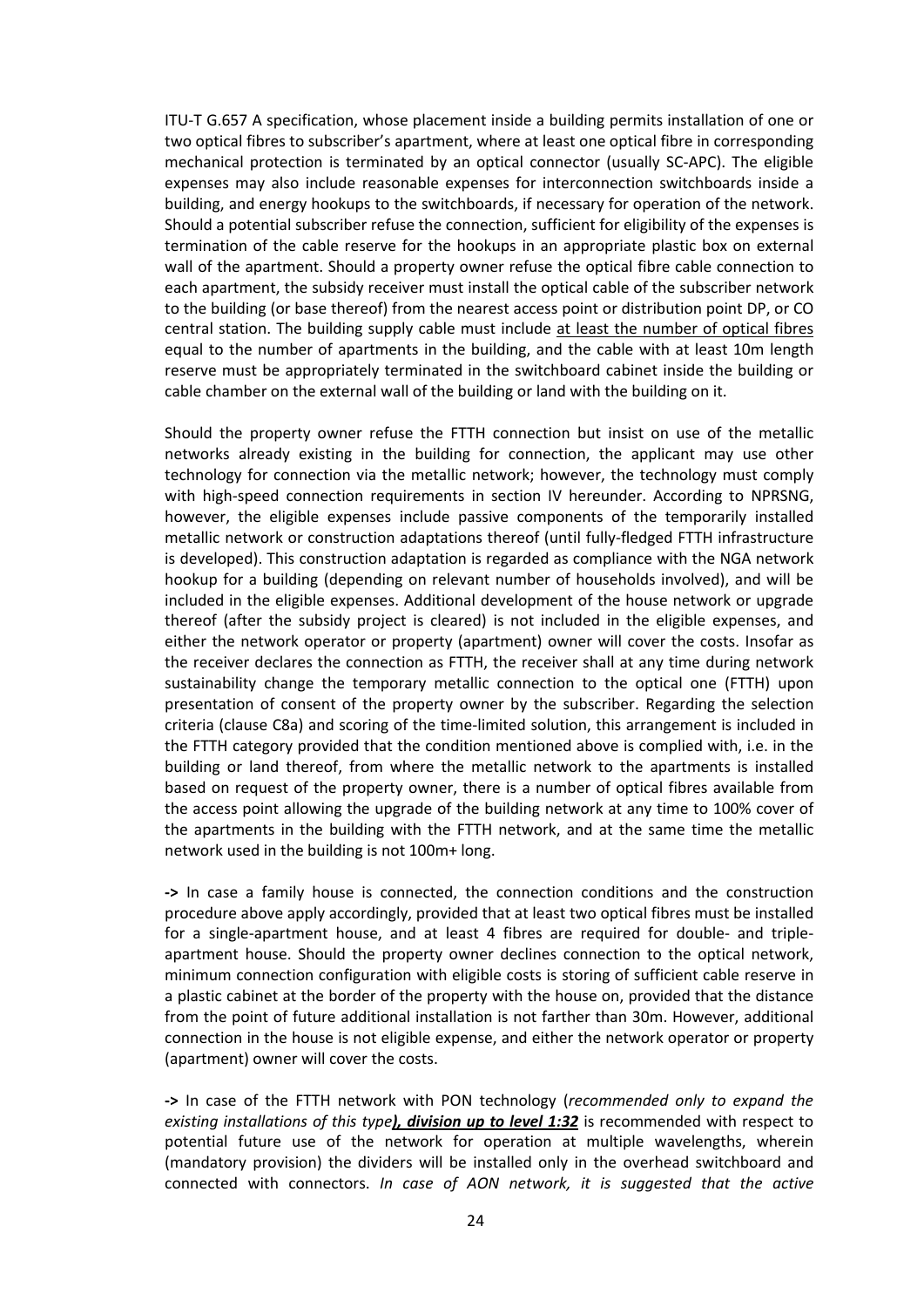*technologies are placed outside a residential building.* In this case the eligible expenses apply also to electric hookup for the AON network switchboards where the active technology is installed.

**-> FTTB network –** (*Fibre-to-the-building* or *Fibre-to-the-basement*), the optical fibre does not reach the residential or business spaces of the subscriber. The optical fibre is terminated before these spaces, usually at the base of the connected property. After termination point of the optical fibre the network continues with different (non-optical) infrastructure e.g. CATV co-axial network with DOCSIS technology, or LAN metallic network. A couple of last tens of metres use the UTP cable in case of the follow-up metallic LAN network (at least CAT5 cable is required). We talk about the FTTB network defined in this way when higher number of residential or business spaces of the subscribers is connected. Disadvantage of the metallic LAN network is that the (usual) 100MbE interface of the subscriber network limits the baud rate at 100Mbit/s already on the physical layer of the Internet connection, which is okay for current technology status and the offer of network services, but it may be a bottleneck for the future. For the "High-speed Internet" project, which requires the network to establish real Internet connection with minimum baud rate 100Mbit/s through the replacement of the network active components only, provided that the follow-up 100BASE-TX LAN technology is used, the network may be regarded only as a network that satisfies the network parameters with 30Mbit/s access speed.

*Therefore, the investor should consider whether is it more favourable for him to implement the 1000BASE-T technology on the follow-up LAN network and declare the FTTB network (naturally, provided that the throughput conditions for the distribution, connection, and backbone networks are met) immediately after the 100Mbit/s access speed, similarly to the most cases of the FTTH network. The implementation of both metallic follow-up LAN technologies may subject to state's financial subsidy (but passive part of the network only) on the understanding that the price increment of own active 1000BASE-T technology is relatively negligible compared to the 100BASE-TX technology with respect to total costs for the metallic part of the FTTB network.*

Therefore, the use of 100BASE-TX technology for the NGA networks developed (upgraded) with the state's investment support is possible not later than end of 2020 where replacement for the 1000BASE-T technology will be required (see obligations in clause 1.1 above).

**->** The subject of the support in development of this type of network is bringing of the optical cable to a building and its termination in an appropriate switchboard. The switchboard will include a router with (usually) GbE input interface and metallic outputs for 1000BASE-TX or 1000BASE-T network. However, the router is an active component and not included in the eligible expenses. For the FTTB installation is regarded as a subscriber's NGA network with 30Mbit/s access speed, the FTTB router may have max 48 outputs (100BASE-TX or 1000BASE-T). The eligible expenses may also include reasonable expenses for interconnection switchboards inside a building, and energy connections to the switchboards, if necessary for operation of the network. The follow-up metallic network may not be longer than 100m and it may be included in the eligible expenses. In apartment of a potential subscriber the UTP cable should be terminated with a RJ45 connector socket (also eligible expenses), or a cable reserve in the common areas of the building will be maintained – the other options are similar to the FTTH network development, including potential inaccessibility of a specific apartment.

*Should the subscriber network be declared as the 100Mbit/s access speed network, the number of GbE outputs on the router (switch) should not exceed 32 (1000BASE-T) ports.*

Should the property owner declines connection to the FTTB, minimum connection configuration with eligible costs is storing of sufficient cable reserve in a plastic cabinet at the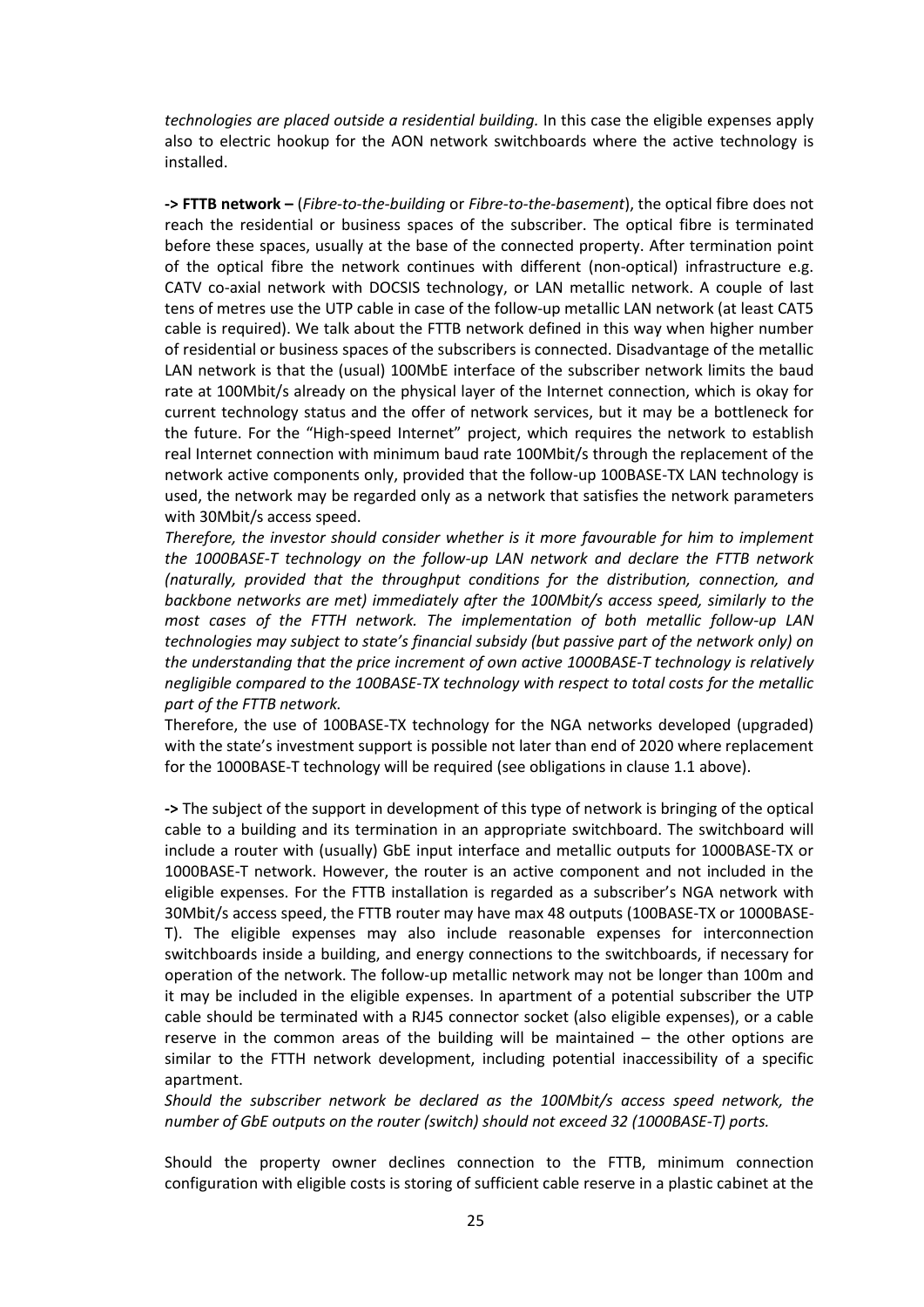border of the property with the house on, provided that the distance from the point of future additional installation is not farther than 30m.

Should the property owner require use of the existing network infrastructure for the connections, the infrastructure must comply with high-speed conditions according to section 4 of this document. According to NPRSNG, however, the eligible expenses include passive components of the temporarily installed metallic network or construction adaptations thereof. This construction adaptation is regarded as compliance with the NGA network connection for a building (depending on relevant number of households involved), and will be included in the eligible expenses. Additional development of the house network or upgrade thereof (after the subsidy project is cleared) is not included in the eligible expenses, and either the network operator or property (apartment) owner will cover the costs. Regarding the selection criteria and scoring of the time-limited solution, this arrangement is included in the FTTH category according to C8B provided that the conditions mentioned above are complied with, i.e. in the building or land thereof, from where the metallic network to the apartments is installed based on request of the property owner, there are optical fibres available from the access point allowing the upgrade of the building metallic network at any time to 100% cover of the apartments in the building with the FTTB network, and at the same time the metallic network used in the building (or between the access point and apartment of any of the subscriber) is not 100m+ long.

**->** Contrary to FTTH, development of the FTTB network in family houses lacks purpose (a family house is usually regarded as one household – unless the building is a villa where one address consists of higher number of separated residential units), and in this case the metallic cabling for buildings with 2 up to (max.) 3 residential units is for the purposes of this project regarded as an apartment network whose development is not eligible expense, and it is recommended that in this case the FTTH configuration is used and evaluated under C8a of the selection criteria.

**-> FTTCab** (*Fibre-to-the-cabinet-FTTCab* or *Fibre-to-the-curb* network is a modification of the FTTB network, which differs in the fact the optical fibre is terminated in the switchgear (connection box) remote to the connected building(s) up to several hundred metres. For the purposes of the project, the FTTCab specifically links to modernization of the PSTN (public switched telephone network) metallic networks and DSLAM for the xDSL technology, an optical-metallic converter (usually router or switch) may be used (VDSL in most cases). For this type of network, the rules for eligible expenses applied above for FTTH and FTTB apply with the exception that the eligible expenses may in addition include the purposefully paid expenses for potential interconnection switchboards inside the building, and energy hookups to the switchboards with active technology.

Whereas xDSL is usually the follow-up metallic network from the optical interface, the rules for eligibility of expenses for development of this type of the follow-up network are specified in chapter 1.9.3.

The FTTCab network topology with follow-up xDSL technology (with the use of PSTN metallic network) may be regarded as a network according to C8b of the selection criteria if the length (of the longest) metallic line between DSLAM device and subscriber's apartment is under 100m even if the optical fibre is terminated (in the street switchboard) outside the residential building (cf. the conditions for evaluation of the FTTB configuration). Should length of the metallic line be longer than 100m (but shorter than 470m), the case shall be included under the C8c selection criterion.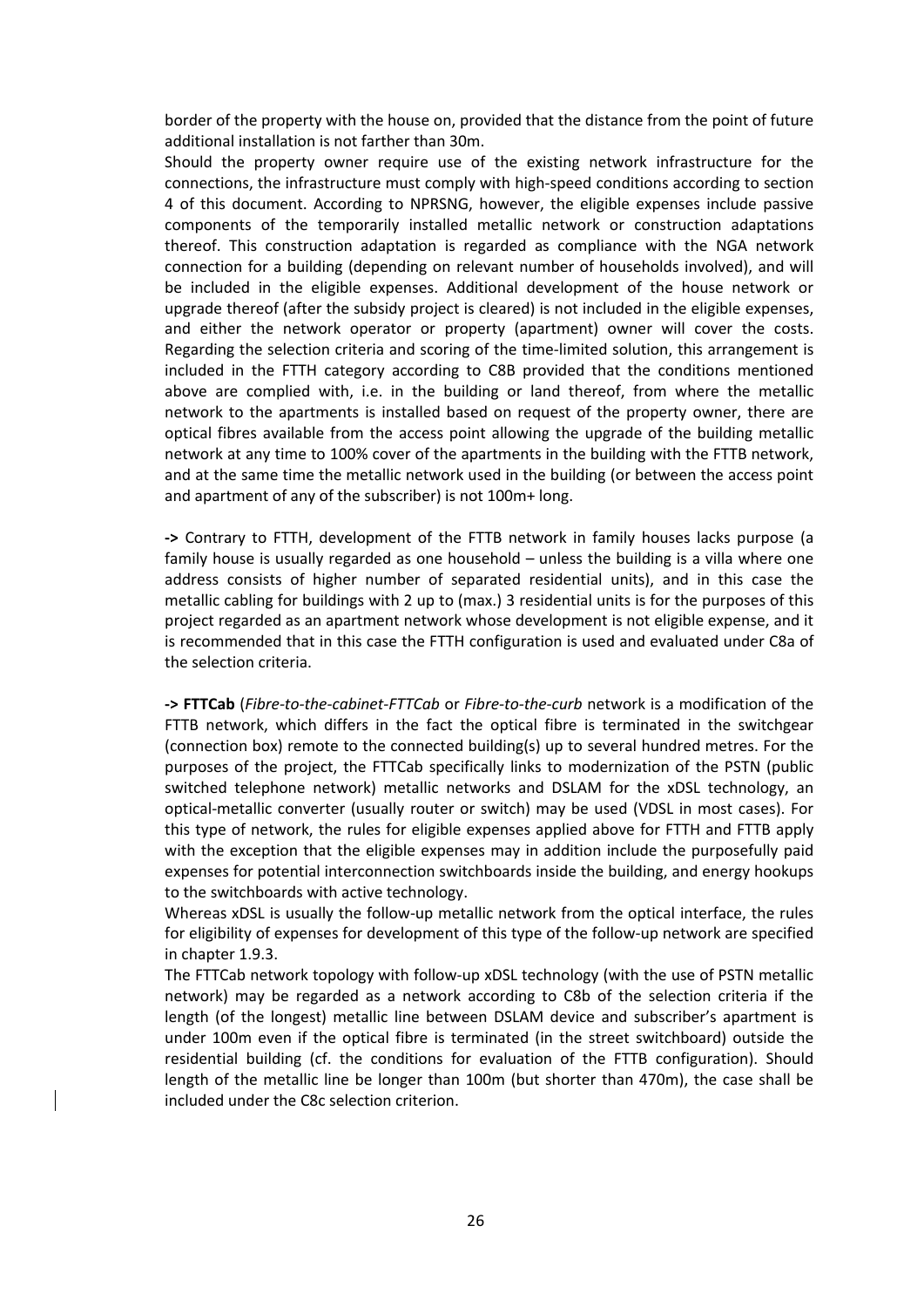**->** some designs of the FTTCab networks are made and implemented so that the supply optical cable to the street switchboard (cabinet – connection box) is linked to the network infrastructure other than xDSL.

The examples of FTTCab according to the evaluation criterion C8c) include:

(i) subscriber coaxial cable line suitable for provision of CATV services (DOCSIS technology) in case the follow-up coaxial metallic network contains more than one active component (e.g. distribution amplifier) between the optical/metallic converter in FTTCab and the network end point in the subscriber's apartment; or

(ii) microwave technologies (operated based on individual permit or operated based on general permit if frequencies higher than 40GHz are used, e.g. 80GHz band in point-point topology in relation to the distribution optical access network (FTTA topology – Fibre To The Antenna); or

(iii) wireless FSO technology – optical communication through free space in relation to the distribution access network with optical cables, if the conditions for high-speed connection according to section IV hereunder have been complied with. The eligible expenses include in compliance with NPRSNG the passive components of the follow-up network only.

### **1.9.2. Cable television networks (CATV)**

The subscriber networks of this type are (similarly to FTTH) an isolated transmission medium with defined properties in relation to the surroundings. The CATV subscriber connections permit transmission of the signals in any part of the frequency spectrum from about 5MHz to about 1.5GHz.

-> **configuration of the CATV network** – similarly to the FTTx networks, the bidirectional data transmission (that permits the Internet connection services) is operated in the frequency multiplex so that the baud rate on the physical layer in one direction is independent on data transmission in opposite direction but on properties of the transmission path. In practice, this allows to cross over rather long distances (tens of kilometres on optical fibre, and kilometres with the use of coaxial cables) with the use of intermediate (bidirectional) amplifiers. The network designers may focus on optimization of the network topology with respect to multiple use of reserved part of the spectrum for transmission of data signals. In this way, the CATV network can connect individual groups of subscriber connections at summary baud rate up to 800Mbit/s forwards and 108Mbit/s backwards using current technology of Docsis 3.0 data transmission.

A typical configuration of a CMTS server (cable modem termination system) with 16 forward (128MHz) channels and QAM 256 modulation should not, to comply with a network of NGA parameters (in particular with respect to over-passing the limits higher than required asymmetry), operate 200+ subscriber connections with more than 96 active subscribers in case of a network with real baud rate 30Mbit/s. For a network of real baud rate over 100Mbit/s, it should not serve more than 48 active subscribers and 100 subscriber connections. This successively pushes the operators to the configuration of CMTS "stuck out" to the end of the distribution optical network where the coaxial subscriber connections have already been connected, which from the technological point of view corresponds to the FTTB network and GbE router with metallic 1000BASE-T ports. It is expected these types of networks will converge successively.

*Higher permissible aggregation for subscriber connection on the CATV network (compared to other types of subscriber NGA networks) is the result of the fact that the subscriber has, in addition to IP, a connection for cable TV as well so that the volume of multicasting data*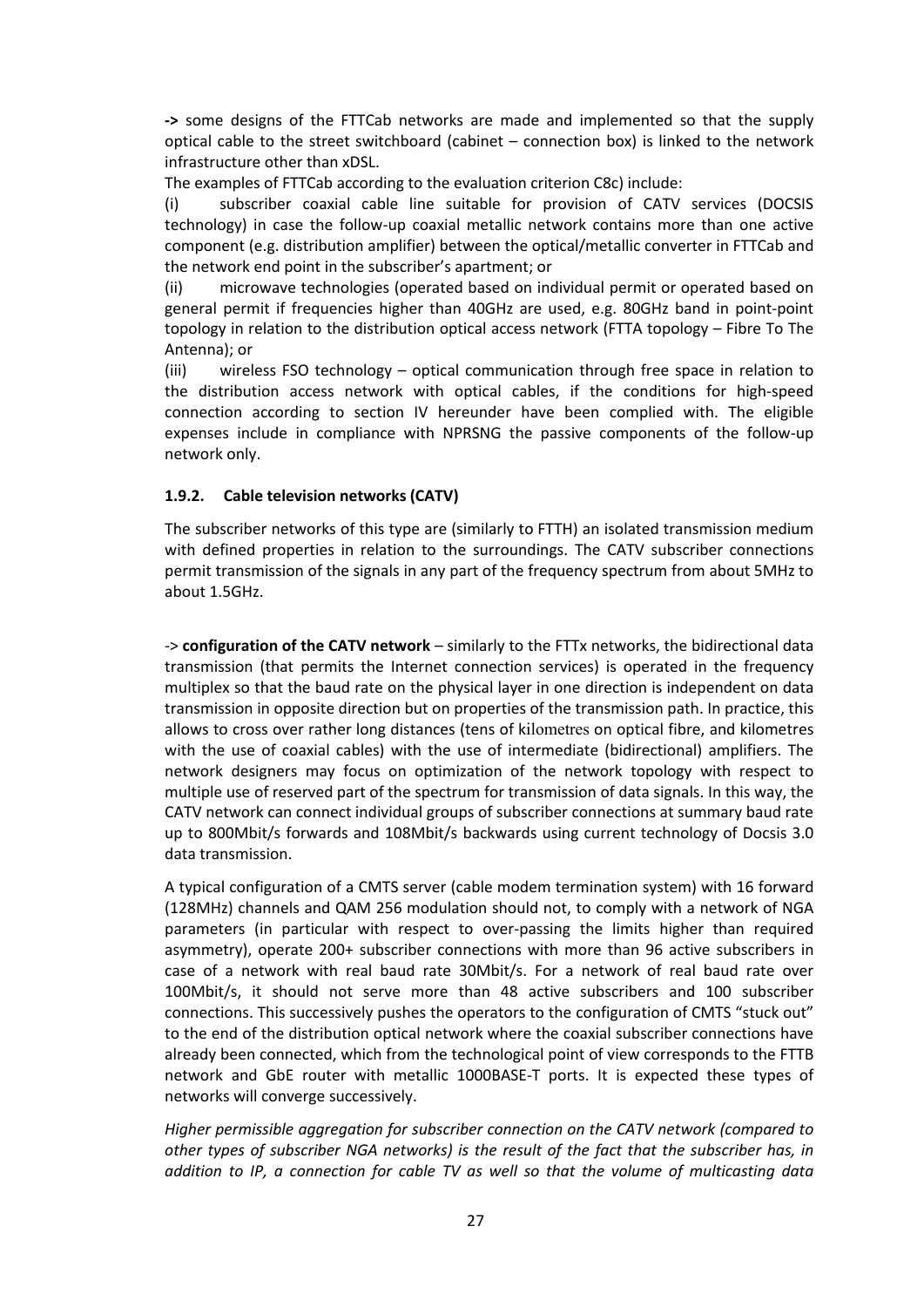*sessions is much lower for this type of network compared to full IPTV operation. This benefit* of the CATV network is used also in case the IP connection of the DOCSIS system is shared (at *the bitstream level) by other operator because there will remain a group of users that uses the CATV network for access to the linear TV. The burden of the IP technology with the CATV network will be always lower in practice when compared to the case there is no other way for receiving of the linear TV (via the NGA network).*

*Whereas the technology of the NGA network development is technologically neutral, MPO as the provider of the financial support for the NGA networks, may not rule out the use of higher forms of the data transmission systems (Docsis 3.1 and higher or – on the subscriber network only – MoCA system, and more). However, the state support for the NGA development focuses on passive infrastructure only and therefore, any use of other data transmission systems may be applied only in case of an appeal of other competitive service provider for allowing the network operator to wholesale access to the network either at the physical level in the form of provision of full capacity of a coaxial connection where no cable TV service is provided, or in the form of reserving a part of the transmission band for data transfer. In this case the above-mentioned MoCA system can be applied, however, virtual types of access to the developed NGA subscriber connection may be expected in practice (bit flow share or VULA system), which is associated with the fact the instructions from ČTÚ on conditions for making he network accessible under the wholesale offer do not impose a liability on the CATV network operator to provide physical access of the coaxial connection.*

**->** The conclusions mentioned above result in that the eligible expenses in case of development of a new subscriber network (the range of eligible expenses is substantially identical to FTTH and FTTB networks) may include expenses for development of power energy hookups to the switchboards that assume placement of an active technology and in general, all eligible expenses as specified in chapter 1.2 of this document.

**->** The subject of the support for modernization of CATV subscriber network includes (similarly to xDSL networks, see clause 1.9.3) earth works (if needed for the modernization of the subscriber network), installation of switchboards and coaxial cables of the subscriber networks in the building (including installation of the subscriber sockets in subscriber's apartment).

**-**Should the property owner refuse the CATV connection but insist on use of the metallic networks already existing in the building for connection, the applicant may use other technology for connection via the metallic network, but the technology must comply with high-speed connection requirements in section IV hereunder. According to NPRSNG, however, the eligible expenses include passive components of the temporarily installed metallic network in the building or construction adaptations thereof. This construction adaptation is regarded as compliance with the NGA network connection for a building (depending on relevant number of households involved), and will be included in the eligible expenses. Additional development of the house network or upgrade thereof (after the subsidy project is cleared) is not included in the eligible expenses, and either the network operator or property (apartment) owner will cover the costs. Regarding the selection criteria (clause C8b) and scoring, the CATV network development is included in the FTTB category provided that the optical network terminates in a place where maximum one active component (e.g. house amplifier) is located between the optical and metallic converter and the network end point in the subscriber's apartment. Should the metallic part of the CATV network be more complicated and contains other active components in series connection, it is a network corresponding to FTTCab technology (clause C8c) with respect to evaluation of C8 clause in the selection criteria document. In the course of evaluation of the applicant's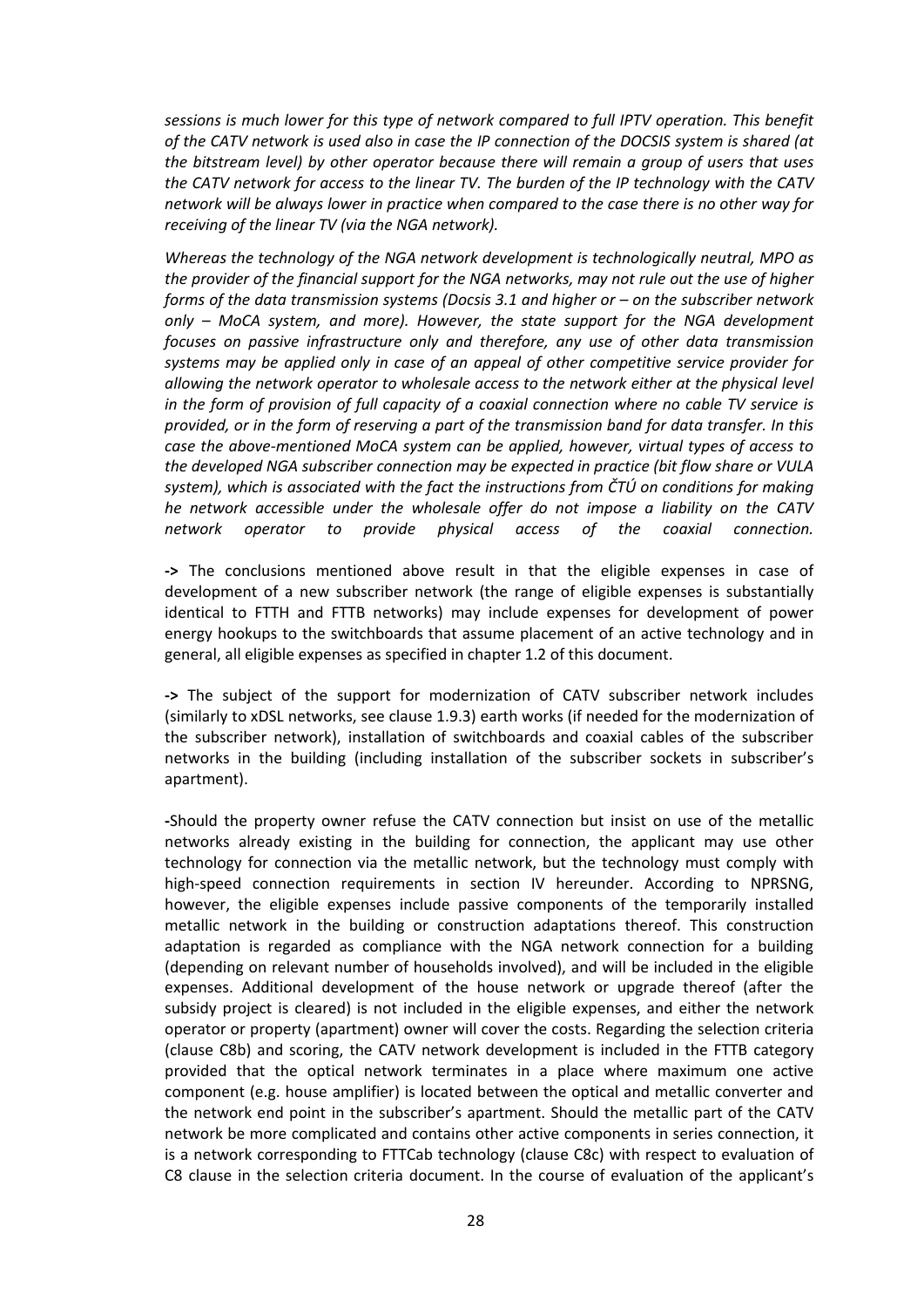project, the application for subsidy support for development (modernization) of the CATV network will be reviewed in the C8c selection criteria category, unless the applicant proves that some (or all) connections belong to the category according to C8b clause (e.g. by submission of the network scheme).

**->** Should the connected building is a family house, an appropriate application of said structural procedures applies to the conditions for connection thereof, provided that termination of at least one coaxial cable per each apartment must be made from the access point where the converter between optical and metallic network is located. Should the property owner declines connection to this type of the electronic communications, minimum connection configuration with eligible costs is storing of sufficient cable reserve in a plastic cabinet at the border of the property with the house on, provided that the distance from the point of future additional installation is not farther than 30m. However, additional connection in the house is not eligible expense, and either the network operator or property (apartment) owner will cover the costs for the building.

**->** In order the development of a new CATV network is included in eligible expenses, it is required that (as a pre-condition for future network upgrade for real access rate 100Mbit/s) the topology of the distribution optical network is designed so that the area in which the subscriber network covers max. 100 permanently occupied households, is connectable by a separate cable line (optical fibre), and the operation of CMTS system of DOCSIS 3.0 and higher is permitted, which is used for data connection of the subscribers only in this area and at the same time there is not more than one active component (usually house amplifier or "deep fibre node") between the optical and metallic interface of the network and end point of the network. Without complying with these conditions the network (in case the number of households per reserved optical connection exceeds said number) would not comply with the eligibility of expenses criteria for development of subsidized NGA network as defined by the subsidy support provider. For more details about the conditions the high-speed connection via the CATV must comply, refer to section IV hereunder.

The eligible expenses do not include development of new overhead metallic subscriber lines installed on supports (pillars) because the newly developed subscriber connections on the pillars should already be optical (see above – FTTx networks). However, this is without prejudice to the fact that the eligible expenses may include modernization of the existing overhead metallic lines, provided that their cable line does not comply with the requirements applicable to the NGA network. A receiver of the subsidy support must commit in his request for support to compliance with the EMC limits with other devices, which use radio spectrum in the CATV network operation location, or make sure the devices are not interfered by operation of the CATV network (and potential technological successor in the future), or the interference is removed at the expenses of operator of the NGA network.

#### **1.9.3. xDSL networks –**

A specific property of the xDSL networks is that they use already developed subscriber connections of the original analogue (PSTN) network for their function. In fact, it is not a development of a new network but upgrade of a part of the existing subscriber network. Whereas higher baud rate is achievable via the existing network on frequencies higher than those used by the analogue telephony, the decisive parameters are the line attenuation and cross talks between adjacent wires. Various technical methods may be applied to deal with these problems but the decisive factor is always necessity of shortening of cable lines of the subscriber connection. In order the network modernization investment is financially effective, it is necessary not only to change (shorten) length of the subscriber lines but also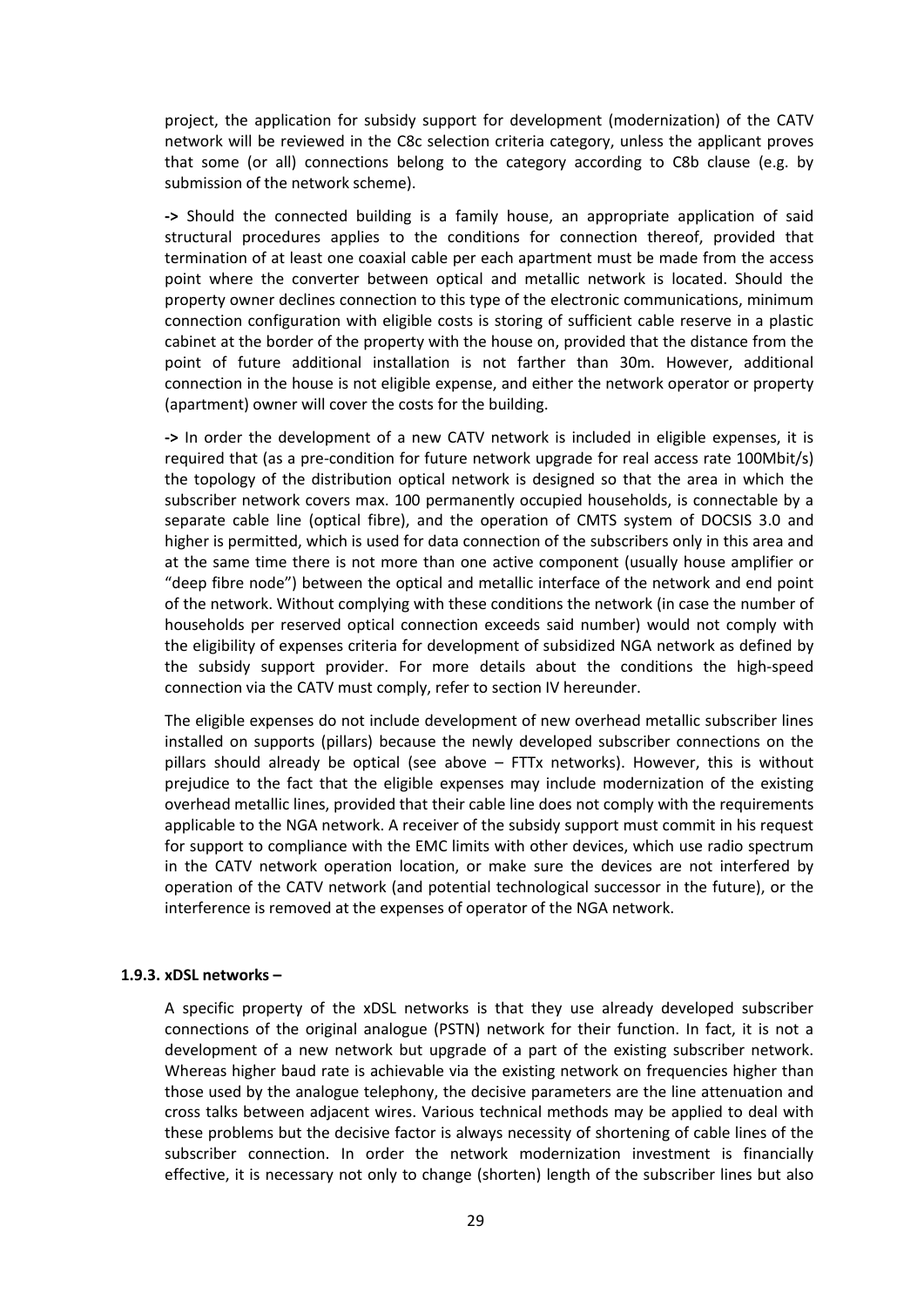(even not in all cases) to change the network topology because it was designed in the past to minimize length of the excavation works and not length of the subscriber connections. It is therefore likely that the projects for modernization of the subscriber network may include, if the xDSL technology is used, new installations (relocations) of cables of the subscriber connections. The provider of the subsidy support (MPO) therefore concluded that modernization of the network (in particular in structurally impaired areas with low medium density of inhabitants) is the investment at the level of development of the new access network in relation to the development of the FTTCab network. The network developed in this way should be governed as development of a new network, and throughput must be provided (as regards parameters of the physical layer) fully in compliance with the conditions for development of new and subsidized networks of high-speed connection as defined in section IV hereunder. Therefore the condition for eligibility of expenses is a guarantee for development of the new DSLAM components of VDSL class placed at a distance **not longer than 470m** (length of the line and not geographical distance!) from the farthest termination of the subscriber connection (network end point). This is, of course, associated with a request for interconnection of individual DSLAMs through optical distribution network. The modernized network thereby permits data communication following replacement of the active technology so far at access rate with a reserve over the required real rate 30Mbit/s, and for the future, the access rate on these subscriber connections can be accelerate over 100Mbit/s in connection with implementation of new technologies by mere replacement of the existing technology for the VDSL2, or G.fast, or other technologies.

From the point of view of the selection criteria (clause C8) and the scoring, the development of the FTTCab + VDSL network belongs in the category of networks by clause C8c, unless length of the metallic section of the network is shorter than 100m. In case of length of the metallic section of the network under 100m, this configuration has a sufficient reserve for additional development, and it may be evaluated under C8b selection criteria as already specified in clause FTTCab above.

**->** The subject of the support is also development of appropriate switchboard cabinets (including electricity hookups) with corresponding components of the passive technology to which the subscriber lines are terminated (shortened), and provision of earth works where it is necessary to change the topology of the subscriber network to shorten the subscriber lines. However, the scope of the earth works should be minimized (to modernize the subscriber networks). The eligible expenses may also include reasonable expenses for interconnection switchboards inside a building, and energy connections to the switchboards, if necessary for operation of the network.

The eligible expenses do not include (purchase and installation) of active communication technology (DSLAM and CPE modem at subscriber). The eligible expenses do not also include development of new overhead metallic subscriber lines installed on supports (pillars) because the newly developed subscriber connections on the pillars should already be optical (see above – FTTx networks). However, this is without prejudice to the fact that the eligible expenses may include modernization of the existing overhead metallic lines, provided that the existing metallic line does not comply with the requirements for the VDSL2 technology transmission. A receiver of the subsidy support must commit in his request for support to compliance with the EMC limits with other devices, which use radio spectrum in the CATV network operation location, or make sure the devices are not interfered by operation of the VDSL2 network (and potential technological successor in the future), or the interference is removed at the expenses of operator of the metallic NGA network.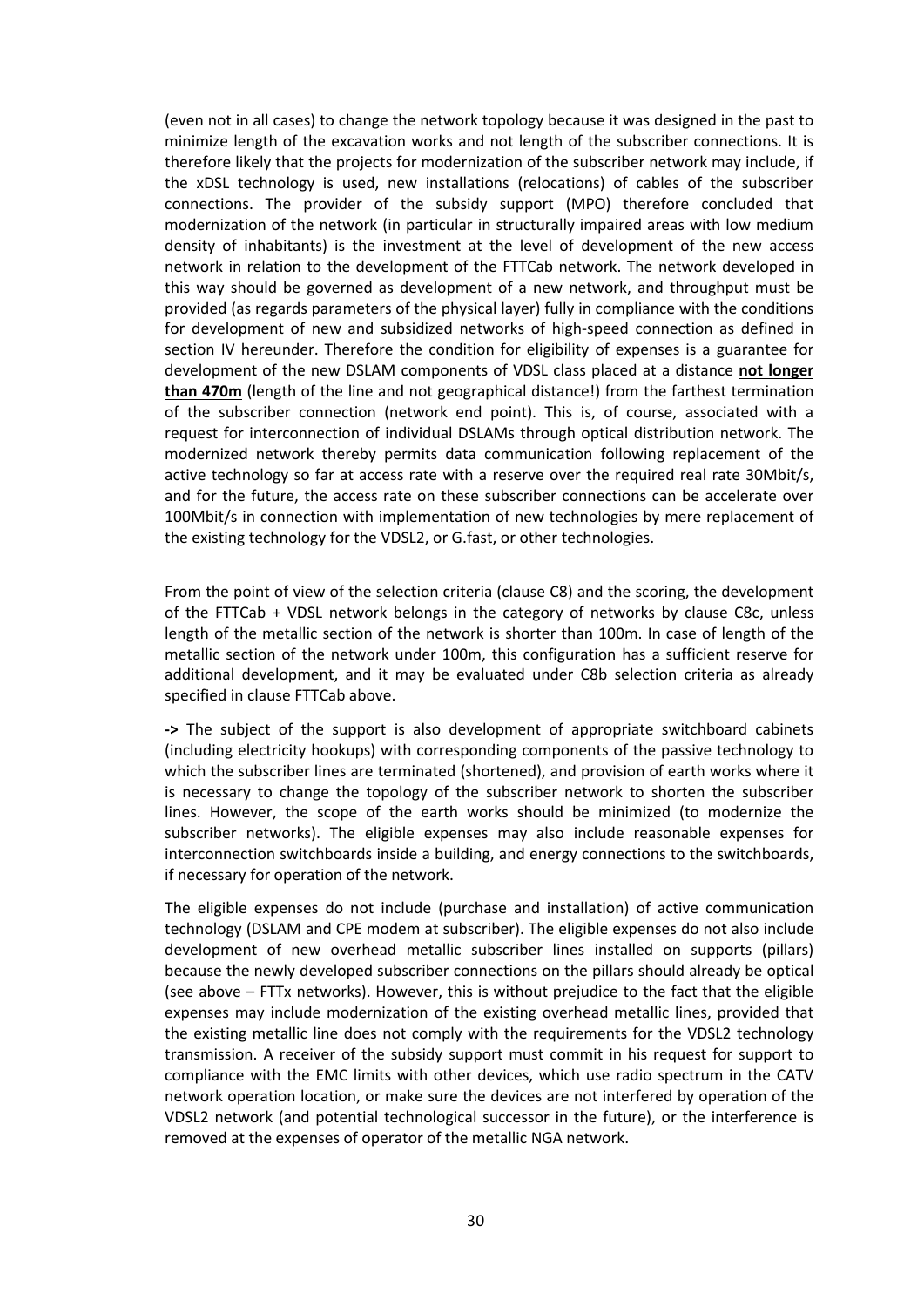**->** wholesale access to the network developed based on state subsidy will be allowed in the form of virtual access (VULA, or in the form of bitstream sharing) via the technology used by the xDSL network operator because access to the physical layer (metallic line) is technically not feasible due to cross-talks in the systems that use vectoring, or financially ineffective.

**->** For more information about the wholesale access to the networks, refer to section V of this document.

**-> Regarding the use of overhead cable line in the urban zones of a municipality**: despite generally applicable Notice No. 501/2006 Coll. stipulates in § 24 that the energy networks and electronic communication networks are buried, MPO as administrator of the subsidy funds keeps, with respect to approval of eligibility of data, neutral opinion in this matter (applies to all infrastructure types of distribution and subscriber network in the urban zones of municipality), provided that the following conditions have been met:

- the subsidy receiver must have a building permit from a building authority and consent of the municipality for the overhead installations

- the subsidy receiver shall not make the overhead installations of electronic communication in that part of municipality where other lines (in particular energy lines) area already buried. - the subsidy receiver shall not install the overhead electronic communications in a part of the municipality with 1,000+ inhabitants

- the permit from the building authority may be received upon an exception request from an administrative proceeding. The applicant for exception must submit a statement to the building authority together with the application that the overhead line of the electronic communication will be operated in the part of the municipality until and when the energy distribution is buried by the energy connection operator. The relocation of the overhead NGA network line under ground will not be regarded as eligible expenses under the support of development and modernization of the high-speed Internet connection networks - upon request for payment (payment for the subsidy support under the eligible expenses) for installation of the overhead line, the subsidy receiver must submit the consent of the municipality, and submit the permit of the building authority with this type of the network installations.

#### **1.9.4. wireless access networks**

These are the subscriber networks that use radio transmission for the data transfer. Depending on focus of the connection and antenna systems used, the network may be operated in point to point (P-P) configuration, or point to multipoint, P-MP). In this case it is the radio communication between one base station and multiple subscriber stations.

**-> P-P type networks** can be in case of the NGA networks used as a part of both distribution and subscriber network. The P-P radio connection in the subscriber network is mainly used for the subscribers in business environment where quick installation and guarantee of the baud rate are required. Regarding the residential clients, the P-P radio connection is mainly used as temporary distribution connection for the systems of a LAN metallic network (see description of the eligible expenses for FTTB systems). In principle, the NGA subscriber network consists of the P-P radio connections operated based on an individual approach, fully accepted with respect to eligibility of expenses under the High-speed Internet project, and holding full protection against competition from other network operator. Of course, the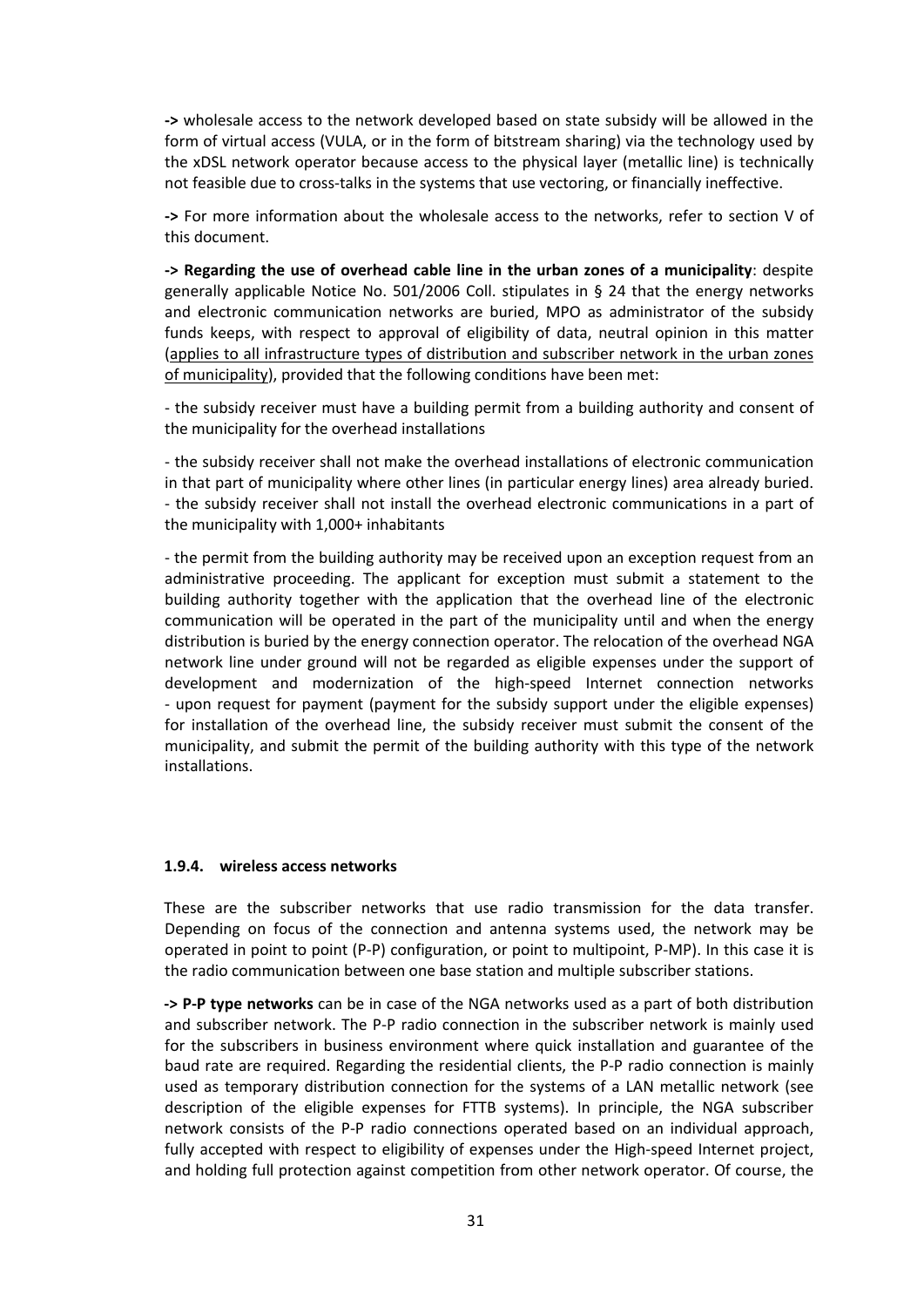assumption of compliance with the required capacity and reliability of the operation must apply, which is the matter of selection of an appropriate frequency band, distance between both stations of single radio connection, and its transmission capacity in order to avoid the limitation of the baud rate and noncompliance with other key parameters (see section IV) at the subscriber. The eligibility of expenses for development of the P-P microwave connection as a part of the user network is conditioned by operation (use of the radio frequencies) of the connection based on an individual permit granted by ČTÚ or use of the P-P microwave connection operated in the 70-80GHz frequency band based on general permit, if installed upon approval of owners of the entities involved, and caused no interference to other, already operated microwave device upon commissioning.

**-> P-MP type networks** - the coverage of the Czech Republic by networks, which allow access to the Internet, is specific by high network penetration operated in so-called "licence-free bands" (use of the radio frequencies based on general permit), in particular in WIFI band (2.4 and 5GHz). This is, however, associated with lower reliability of the Internet connection parameters resulting from higher interference likelihood by the radio-communication channel used exactly due to the unlimited sharing of a part of the radio spectrum. Therefore, the development of the network may be regarded as eligible expenses only if the conditions mentioned below are satisfied.

**-> the matter of aggregation on user network of P-MP type** on the route between the base station (access point for WIFI, BTS networks for other types of the wireless network), and terminal device of the subscriber is one of the key parameters of the subscriber's connection made to the aggregation network. De facto, aggregation is the level of "multiple sale of unit of transmitted band to multiple applicants interested in communication at the same time".

*Naturally, the question of permissible aggregation level relates to all IP networks, not only the wireless ones. However, whereas the P-MP networks are the "last mile" with respect to the shared transmission capacity on communication stretch, and because the P-MP networks are operated in the "licence-free mode" and interfered, the matter is discussed right here in 1.9.4.The value of designed admissible aggregation level depends on many factors, such as subscriber's behaviour on the Internet, types and methods of access to various converged services on the IP platform, and last but not least the width of the transmission data channel where data services for multiple subscribers are provided at the same time. If the aggregation value is too high, data transfer slows down as a demonstration of exhaustion of the allocated band of the data channel due to application of said factors. The radio interference together with the aggregation significantly contributes to exhaustion of the allocated band of the data channel. In addition to the influence mentioned above, the radio interference significantly involves in substantial deterioration of other key parameters compliance of which is required in the network (see section IV hereunder).*

*Therefore, despite the wireless access networks may use relatively wide radio channels with sophisticated methods of modulation and directional antenna system, the principle of use of valuable radio spectrum gives the operator of the system to control in a limited way (or even not at all), regulate, or provide declared connection parameters. The reason is in particular the fact that the system operator may not control how many subscribers want to share the radio channel at a specific point in time and what services will be used. Another cardinal reason is the fact that the system operator may not influence any has out of control the current (and variable) interference level within the used part of the radio spectrum.*

*Higher number of data transfer requests than capacity of the transmission channel results in conflicts and limitations of the baud rate including deterioration of other connection parameters. The LTE network is an example where – despite the typically used radio channel has the transmission capacity over 100Mbit/s and the network operates in the reserved*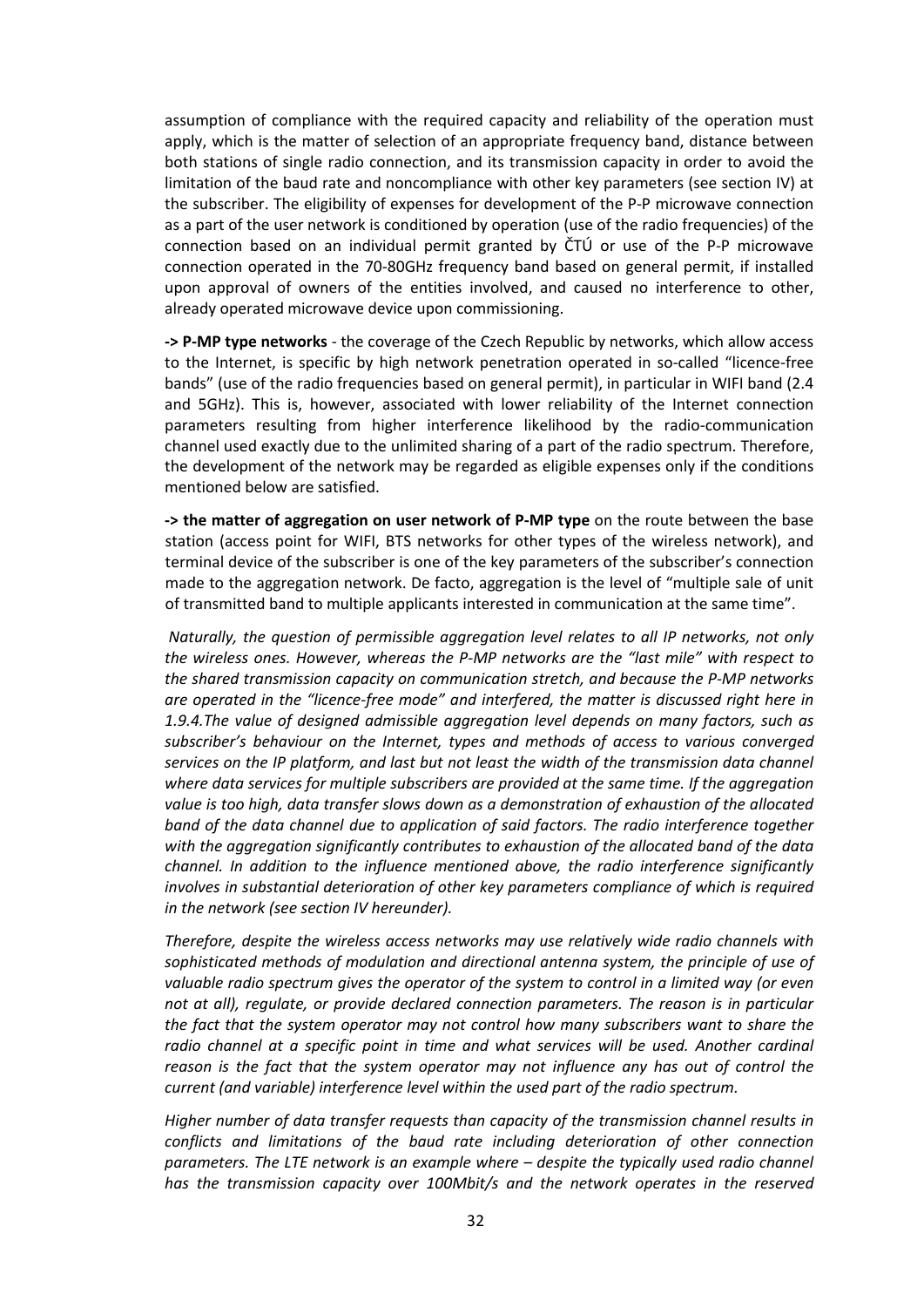*frequency band – high penetration of the subscribers in the area may cause drop in the baud rate down to a couple of Mbit/s. High aggregation level results in that the LTE network may not be regarded as the NGA type network because the NGA network is known for guarantee of the baud rate and throughput for reliable high-speed Internet access.*

*Similar (but in fact much worse because the network operator has all radio traffic in the shared band out of control) situation can be seen in the P-MP type network (point to multipoint) in the WIFI bands. The operator has better conditions for decision about who may or may not access the access point in this type of network because no mobile connection is provided for the subscribers (with the exception of railway stations, airports, malls, and more). However, due to required guarantee of the defined baud rate and throughput for reliable high-speed Internet access via the NGA networks, the transmission capacity of the radio spectrum in WIFI bands is insufficient (with the exception or extraordinarily sparse inhabited areas) for satisfactory area coverage of inhabitants in the territory covered by the wireless network. Among others, the use of radio channel with sufficient width needed to achieve the required connection parameters in the NGA network arouses high interference level in the same part of the radio spectrum in adjacent geographical area, in particular in the areas with higher settlement).*

*High interference level generated also by radio modems, in addition to the reasons of this situation mentioned above, in the used parts of the radio spectrum currently used with almost all types of the consumer electronic devices, which repeatedly attempt (without the user being aware thereof) to establish the radio connection. And then, despite newer (and more sophisticated) systems have been developed for data transfer in WIFI bands (e.g. IEEE 802.11.ac and other), their theoretical throughput increase (e.g. when MIMO antenna systems are used) drops in practice at the expenses of increasingly higher likelihood of collision (interference) with other radio transfers in this band.*

*The reasons for the connection throughput drop is, among others, include successive change to behaviour of an average subscriber, who uses the Internet connection that is related to the aggregation mentioned above. The volume of data communication constantly increases (40- 50% each year now), which is associated with increasing volume of video transfer, use of the services of linear and non-linear TV transfer, and other advanced IP-based services. This is exactly where (watching of TV) the wireless networks fail as the means for the NGA networks because this type of operation requires a guarantee of permanent data flow with low transfer error rate (PLR under 10-4 ), which may not be guaranteed in the wireless networks in longterm run.*

Therefore, the wireless network for the Internet access according to the WIFI standard in P-MP configuration may not be regarded (with the exception mentioned below) as a perspective network with potential to permanently satisfy the requirements for reliable highspeed connection being the condition for the NGA networks.

Therefore, these network type may not generally be regarded (with the exception mentioned below) as the subject of support under the high-speed Internet connection networks development project, albeit they are declared as NGA networks (see clause 1.1), and based on radio coverage of a territory with the network made after CTO's data collection, which fixed the areas of Czechia's coverage as of 31 December 2015 and outlook to 31 December 2018, this may not block the network development in this territory in question that really satisfies the throughput parameters as required from NGA (e.g. FTTx network).

**-> Having this full in mind, there are exceptions** where the network operation for the wireless Internet access provided on a fixed point may be recommended, and in fact this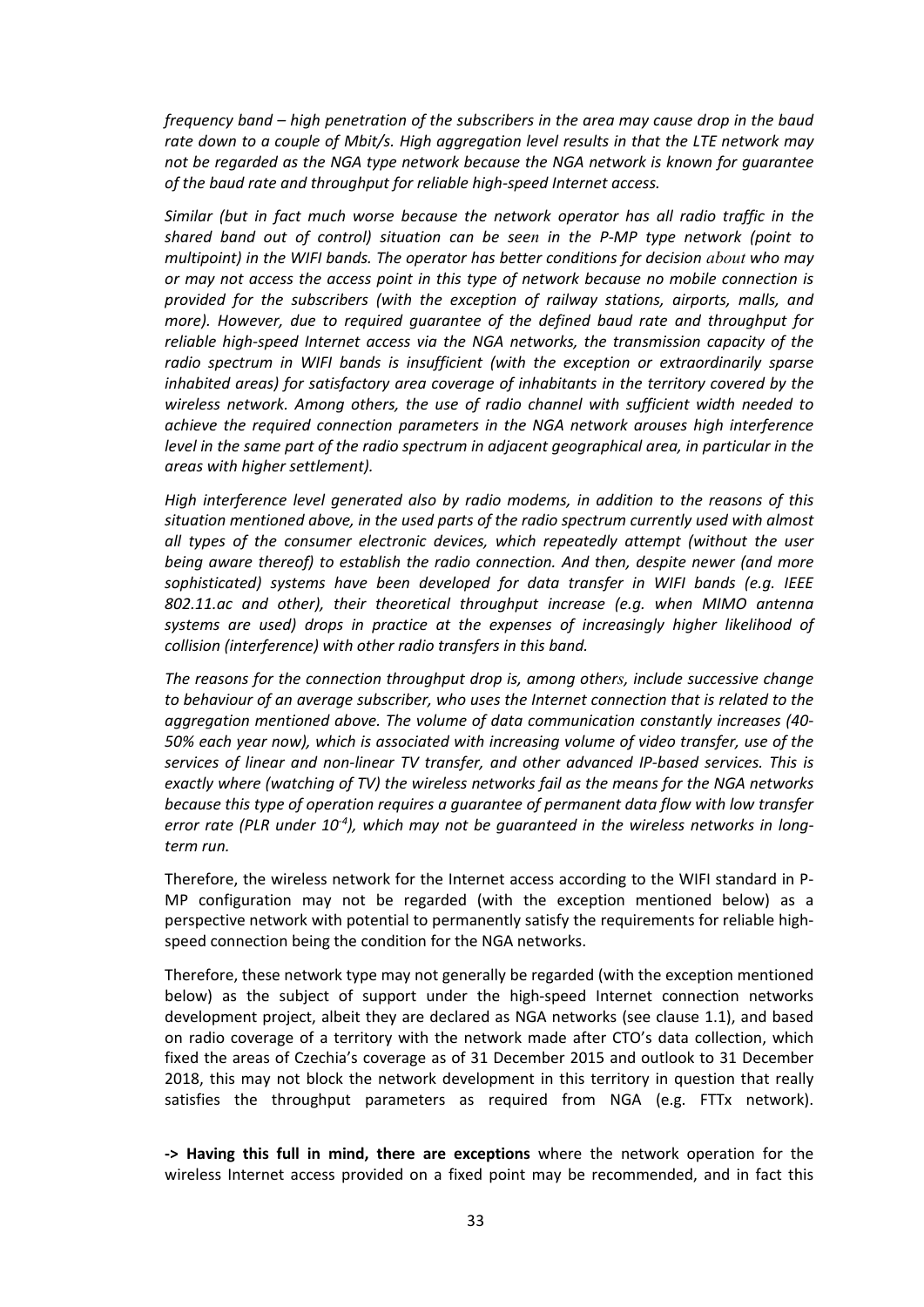network may be regarded in configuration with P-MP as a network that complies with the NGA network parameters, and to include the same among the networks protected against competitive subsidized network of a different operator, and also the network, which may be the one developed with the subsidy support of the state based on assumptions of the technological neutrality.

According to expert analysis the network may be a situation where WIFI network, which uses the 802.11n, or 802.11ac (and higher) standard, and is operated as a public electronic communication network by a entity that is the holder of all legal permissions for development and operation of the network. Further, it must be made sure the network is used to offer services in a settlement area with not more than 150 address points and/or 100 inhabited apartments, provided that only one operator of the WIFI network operates here (receiver of the subsidy) that uses the radio frequencies based on the general permit for the network operation. The operator of the network defined in this way must be able to provide high-speed Internet access to any subscriber in the territory of said location at any time while supporting all services based on IP platform with at least baud rate 30Mbit/s.

In case of development of a new (or upgrade of the existing one) wireless Internet access network there is an exception where the P-MP technology, which uses the radio frequencies based on the general permit for the subscriber networks for the network operation may be applied, in particular in location with very low settlement ratio (e.g. mountain area with scattered cottages, or settlements shaded from the municipality centre e.g. by terrain wave) so that development of any other type network would be financially ineffective in these areas. In this case the subscriber network of P-MP type can be in extraordinary cases regarded as the subject of support under the NGA networks development project, provided that the following criteria have been satisfied at the same time:

a) transmission capacity of the wireless network (including limitation of throughput given by calculation of coverage of the territory, and considering the attenuation of spreading under bad weather) will be sufficient so that the network operator can warrant the network throughput based on the conditions required by NGA network and stipulated NPRSNG, i.e. make sure in advance the reliable provision of services while providing very high speed per subscriber and support of various advanced digital services including converged services fully consisting in the IP technology (i.e. including potential TV broadcasting transfer).

b) for the wireless Internet access networks, which use the radio frequencies for the network operation based on the general permit it is said that the territory covered by the wireless Internet access is not higher number of address points of the residential buildings than corresponding (while including the forecasted targeted 75% penetration) to the reliable transfer capacity of the applied wireless system. Based on expert review by MPO the limit is hereby defined to 75 address points of the residential building by the network, which should be able to satisfaction of the NGA network parameters of minimum speed 100Mbit/s. All provided that the territory where there is maximum number of address points of residential buildings, is divided from the interference point of view from the territory with another builtup area, e.g. by terrain wave, forest, or distance at least 1 km, and similarly to e.g. mountain areas where a municipality (or a part thereof) is covered in well closed valley area. That municipalities (their parts) are included in a database of white address places to define the intervention area and identified by the remoteness attribute 1 or 2. For places with the attribute 1, the remoteness condition is met by distance from other settled areas; for places with attribute 2 it is necessary for the applicant for subsidy to justify why the location is regarded as remote in the sense of this clause (isolated by a terrain wave, forest, and more). The locations with attribute 0 (higher than defined number of address places) and 3 (included in the build-up area of a larger municipality) may not be subsidized by the state for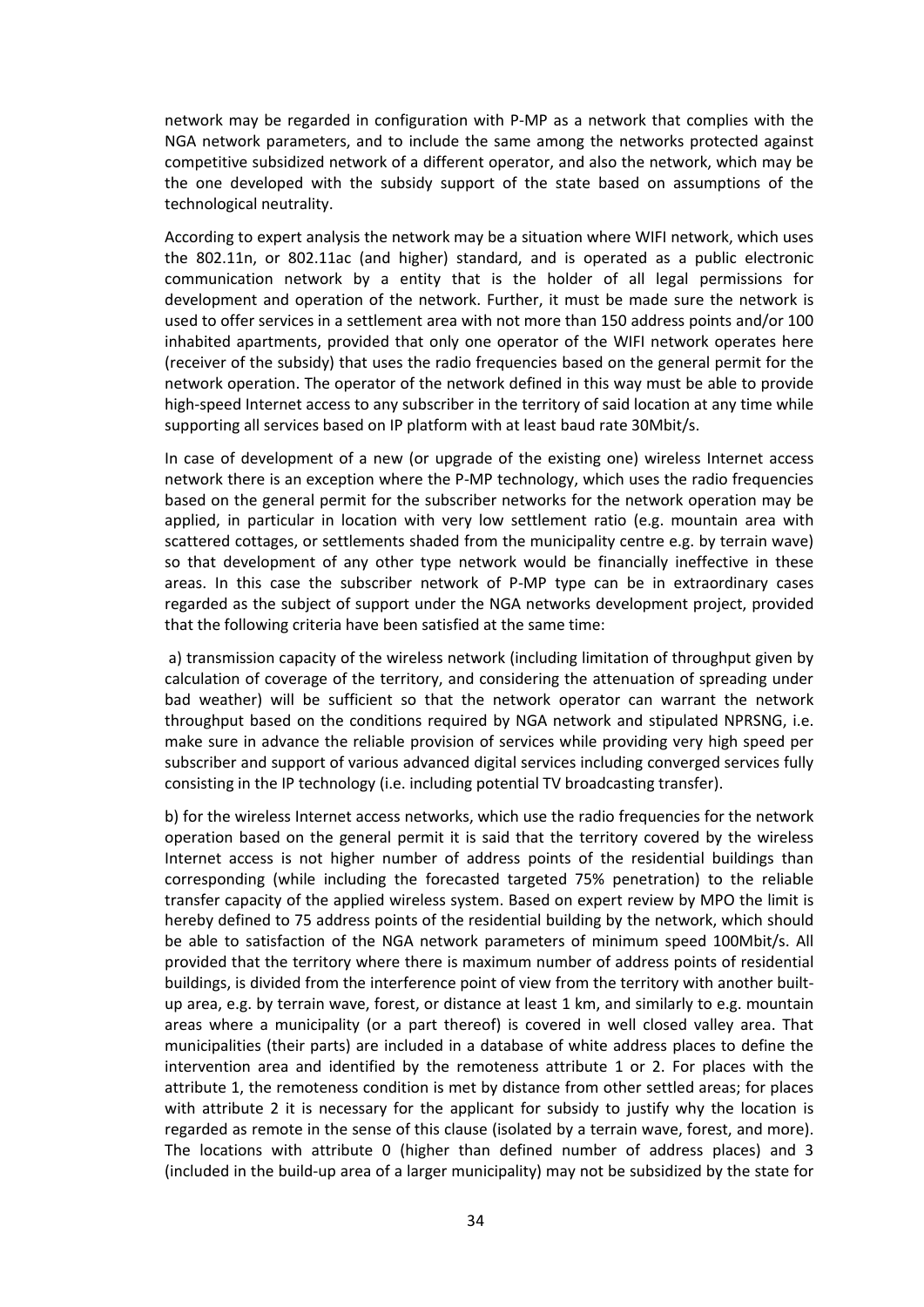the broadband networks operated in the licence-free bands (with the exception of the frequencies in bands higher than 30GHz).

c) connection (distribution) network, which is the source of connectivity for these wireless systems (but of course not only for the wireless systems – this applies to the full NGA access network) must have a throughput not to be a bottleneck for satisfaction of the NGA network parameters with relevant declared access speed.

When these criteria are satisfied at the same time the passive part of the infrastructure of the network may be included in the eligible expenses (e.g. for development of distribution optical network) at the level of target 75% coverage of the remote area by the NGA network.

Readers, who need to know why MPO restricts the possible inclusion of the wireless WIFI networks so popular in Czechia in the NGA networks category (both with respect to protection of investments in current networks, supported development of new NGA networks or upgrade of current networks), refer to MPO's website for technical analysis to support the MPO's decision. (**posouzeni\_moznosti\_wifi.pdf**)

However, a network of wireless Internet access, which could be a NGA network (provided that certain assumptions are satisfied), can in summary be any other wireless network of P-MP type in case its transfer capacity in the subscriber network's stretch remains unlimited by slowing down the transmission due to interference caused by other signals in the frequency band used. A precondition for satisfaction of this condition is use of radio frequencies to operate the network based on individual permit from ČTÚ, or if the interference is effectively avoided by other equal organizational-technological-geographical measures. In addition, the network operator must be also able to guarantee its throughput at any time (achieving of real baud rate 100Mbit/s for any terminal subscriber not later than in 2020) while full satisfaction with NGA network requirements in NPRSNG document is retained.

*A natural condition for the individual permit is that the wireless network must use the radio frequencies, channel masks, and modulations defined in the harmonization of the frequency bands according to NKT, PVRS, and related recommendations at the EU level.*

*That NGA network may be e.g. made from advanced radio-communication systems operated in the band of milometer wavelengths (over 30GHz) or FSO (Free Space Optics) optical systems, or combination thereof. Another option for solution of the NGA network may be e.g. wireless high-speed access systems of "mesh" type.*

Hence and in full compliance with the goal, MPO as provider of the subsidy support for development of high-speed networks for the Interne access (NGA) reserves right to require, pursuant to Instructions of EC 2013/C 25/01, from the subsidy receiver to satisfy the requirements in this document as a condition for eligibility of expenses submitted to MPO under the "High-speed Internet" project support even in case the opinions of the applicant or subsidy receiver and/or other organizations may differ in the necessity of compliance with the conditions defined herein.

The wireless access networks that use frequencies based on the general permit for the stretch between the access point and terminal point of the network in subscriber's apartment will score no points under C8 of the Selection criteria. In case this stretch of the access network uses radio technology operated based on individual permit from ČTÚ, or technology in the microwave bands over 30GHz, this type of the access network shall be regarded as FTTCab for the purposes of evaluation according to C8c of the Selection criteria, of course, provided that the conditions of section IV hereunder are satisfied. To classify the radio access network (operated between the access point and NGA network's terminal point) as FTTCab (according to clause C8c of the Selection criteria) the network must have a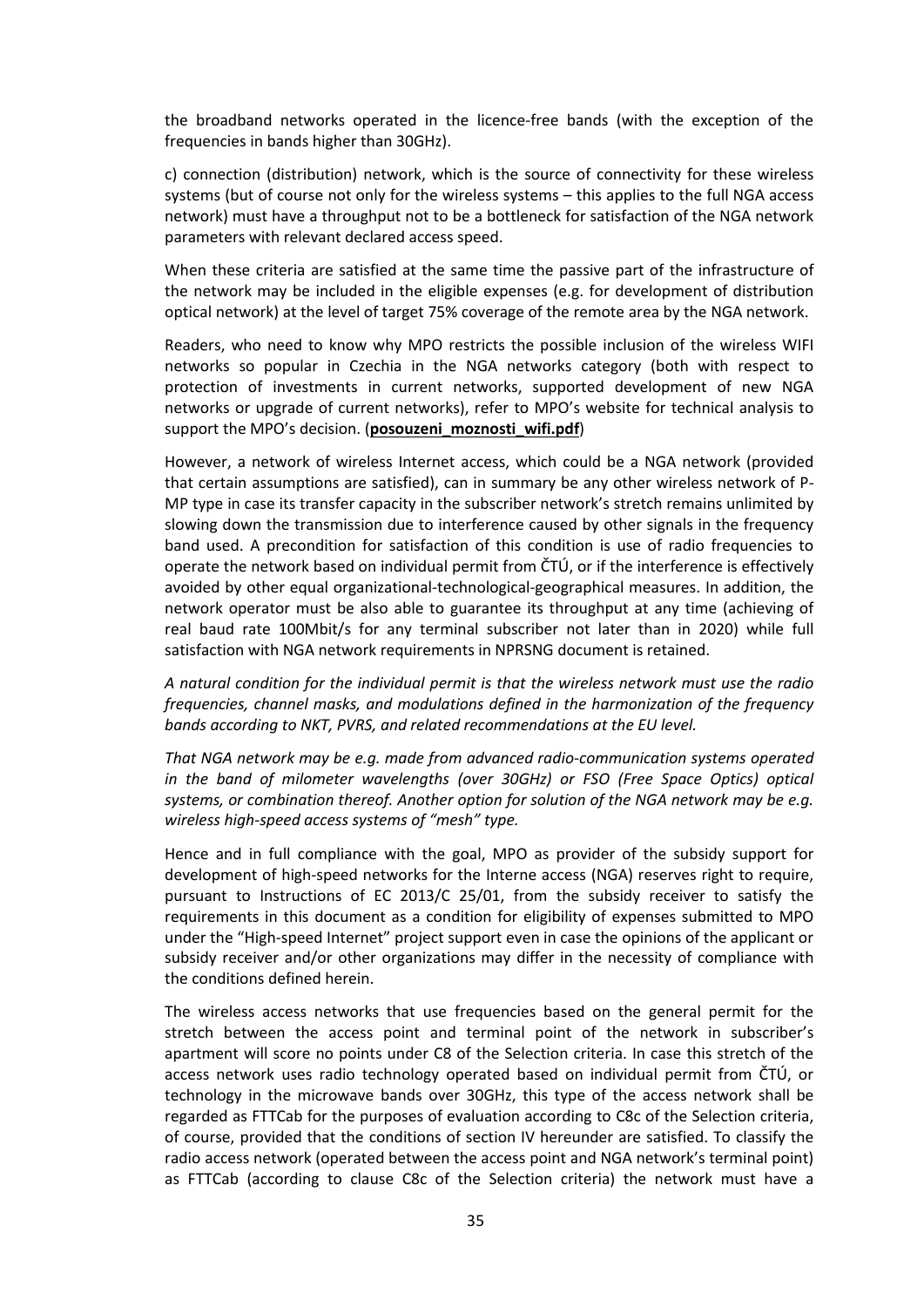distribution network developed with the use of technology of a fibre optical network.

#### **1.10. The settlement of easements with entities involved in the NGA network development**

In compliance with provisions of § 104 of Electronic Communications Act, the subsidy receiver, who is a business organization in the sense of the act providing a public communication network, shall enter an easement agreement with owner of an involved property on placement of a device of public communication network (usually a cable line) prior to the construction works. This contract is usually a pre-contract on easement for oneoff remuneration. The costs associated with required engineering activities defined by technical documents for conclusion of the easement contract as well as the costs for payment for the easement, and potential costs for compensation for damage of crops or forests (provided that damage of this type occurs during the NGA development) are included in the eligible expenses for the support project for development of the passive network infrastructure under "High-speed Internet access" project based on the following conditions:

**->** the eligible expenses include the compensation for easements made pursuant to provisions of § 18 of Property Valuation Act No. 151/1997 Coll. provided that the costs for compensation for easement are usual at that time and on that place, and public space occupancy fees during the network development, if necessary

*-> Provided that no new laws are enacted before implementation of the NGA network, which consider the rules on payment for the easements, the state subsidy receiver is recommended to apply the procedure recommended by the Ministry of Finance of Czech Republic in negotiations with the property owners: Comments to valuation of rights corresponding to easements – according to § 18 of Property Valuation Act No. 151/1997 Coll., dated 8 March 2011, issued by Department 26 MFČR, which makes recommendation related to the valuation of easements in construction of public energy networks, which equally to the electronic communication networks are the community infrastructure structures.*

**->** MPO as the provider of the subsidy support reserves right to limit the subsidy of the costs related to payments for the easements in case the subsidy receiver submits the requirements to the subsidy provider for one-off payments (easements) in the amount substantially higher than the usual price level at that time and on that place.

**->** the eligible expenses do not include legal services and services from other providers delegated to negotiate with the property owners and to prepare the contract documents.

**->** Upon request of the subsidy receiver, MPO shall ask the local governments of municipalities involved in the development of the high-speed electronic communication networks or other entities with majority property share of the state to consider according to the act transposing EU Directive 61/2014 the use of lands owned by them for development of the networks without the request for the easement compensation and property occupancy fee during the development due to the public interest, or granting a significant discount so that the payment covers demonstrable expenses only.

#### **1.11. Network land survey and registration thereof in the Maps Register**

Included in the subsidy receiver's obligation under the development (upgrade) of the highspeed Internet access is mapping out the NGA network, and submission of the network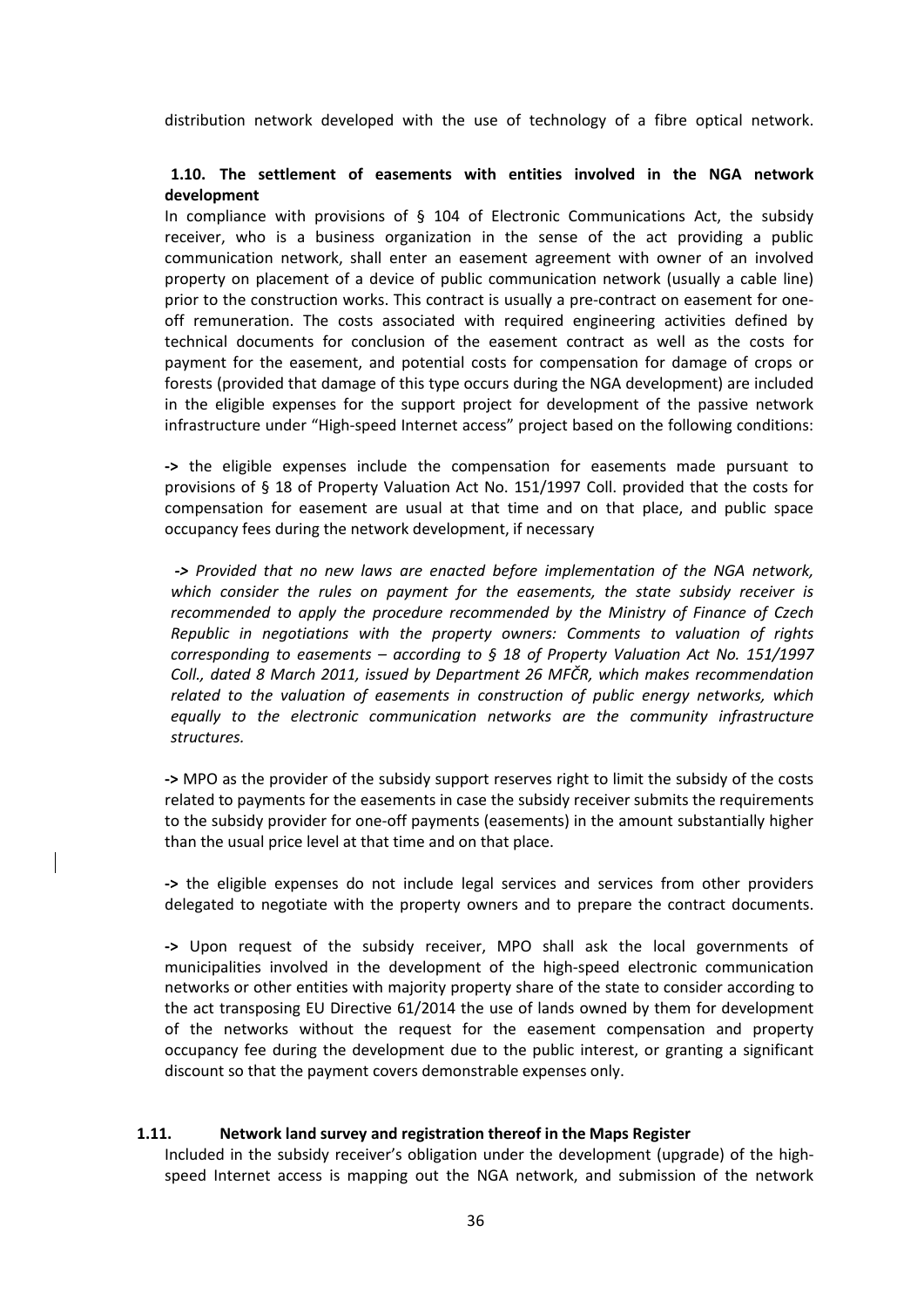information to the state administration map register (**State Register of Passive Infrastructure and Maps of the Utility Networks – RPI)** as soon as established.

**->** upon finishing of the development (of the project or of a phase if phased as approved by the subsidy provider), the subsidy receiver shall make as is design documentation for the network and its land survey mapping. This information is then stored (in electronic format and information structure required by the authority) in the map bases database not later than 60 days of commissioning of the network.

**->** Engineering costs related to delivery of the as is design documentation and land survey of the network are the eligible costs in the development and upgrade of the NGA networks project.

### **-> In case the subsidized network is finished before codification of the RPI (State Register of Passive Infrastructure and Maps of the Utility Networks) rules, the subsidy receiver shall:**

-> **Upon request** provide the authorized bodies with information about technical infrastructure of the high-speed electronic communication networks (hereinafter referred to as "TI-NGA"), which is an integral part of the project implementation documentation supported by 4 OP PIK priority axis.

-> In addition to requirements defined herein, being applicable to the subsidy receiver, the requirement is based on the existing obligation of the TI-NGA owners to provide information about territory and its update as specified in § 27, subsection 2 and 4 and 28 of Building Act No. 183/2006 Coll., as amended, and it is not restricted to the subsidy receiver only. The subsidy receiver may contact relevant building authority and ask for information about survey of positions of other providers of the public broadband electronic communications network, and to use the liability of the providers to provide the data about their networks to the subsidy receiver.

-> Another obligation of owners or operators of the TI-NGA emerged in relation with act on measures for reduction of costs for development of the high-speed electronic communication networks, which transposes Regulation No. 2014/61/EU of 15 May 2014 on measures to reduce the cost of deploying high-speed electronic communications networks into Czech laws. The subsidy receiver is required to submit the TI-NGA survey data to relevant building authority and to the municipality where the deployment took place. The data provided shall be used in the information systems of the state administration under agendas and information systems of the state administration, and for sharing of spatial data of the technical infrastructure

#### **-> Form of the provided TI-NGA spatial data**

a) Information shall be provided in electronic formats **.dwg** and also **.dgn** on an optical carrier (CD, DVD)

b) Information must be provided in machine readable  $^4$ and open<sup>5</sup> exchange format (hereinafter VF).

c) The public funds subsidy provider specifies the contents and structure of VF under the relevant call.

d) General validity of detail mandatory VF specification is submitted as of 1 January 2018.

l

<sup>4</sup> § 3 subsection 7 of Act No. 106/1999 Coll. on free access to information

<sup>5</sup> § 8 subsection 7 of Act No. 106/1999 Coll. on free access to information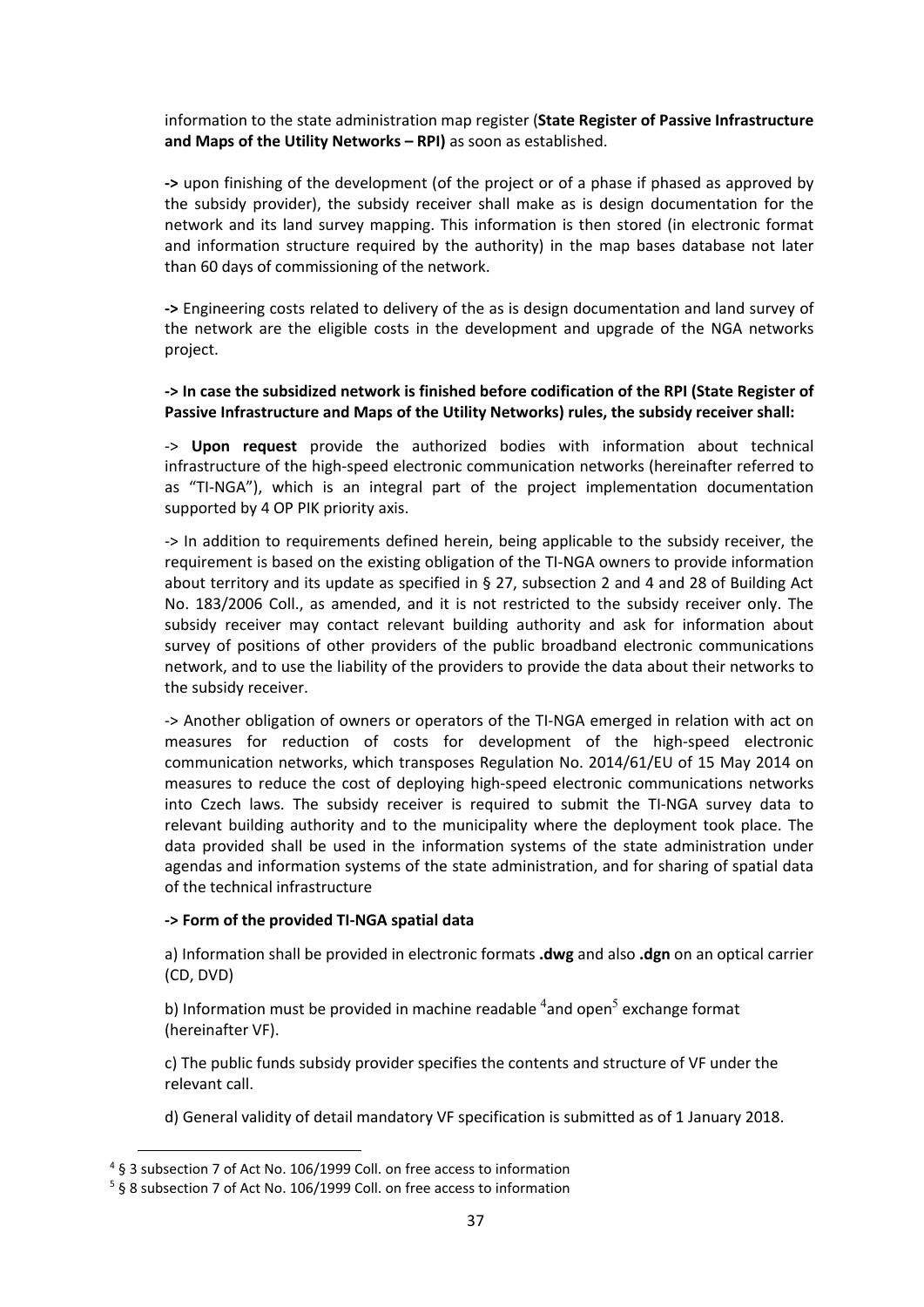#### **Specification of required TI-NGA positional and elevation designation under VF**

The subsidy receiver shall indicate for information about positional and elevation designation of the technical infrastructure:

a) TI-NGA position from the as is survey, and elevation for the map bases of a large scale

b) information in detail of the geometric survey in S-JTSK coordination system, and Bpv elevation system.

**End of section I.**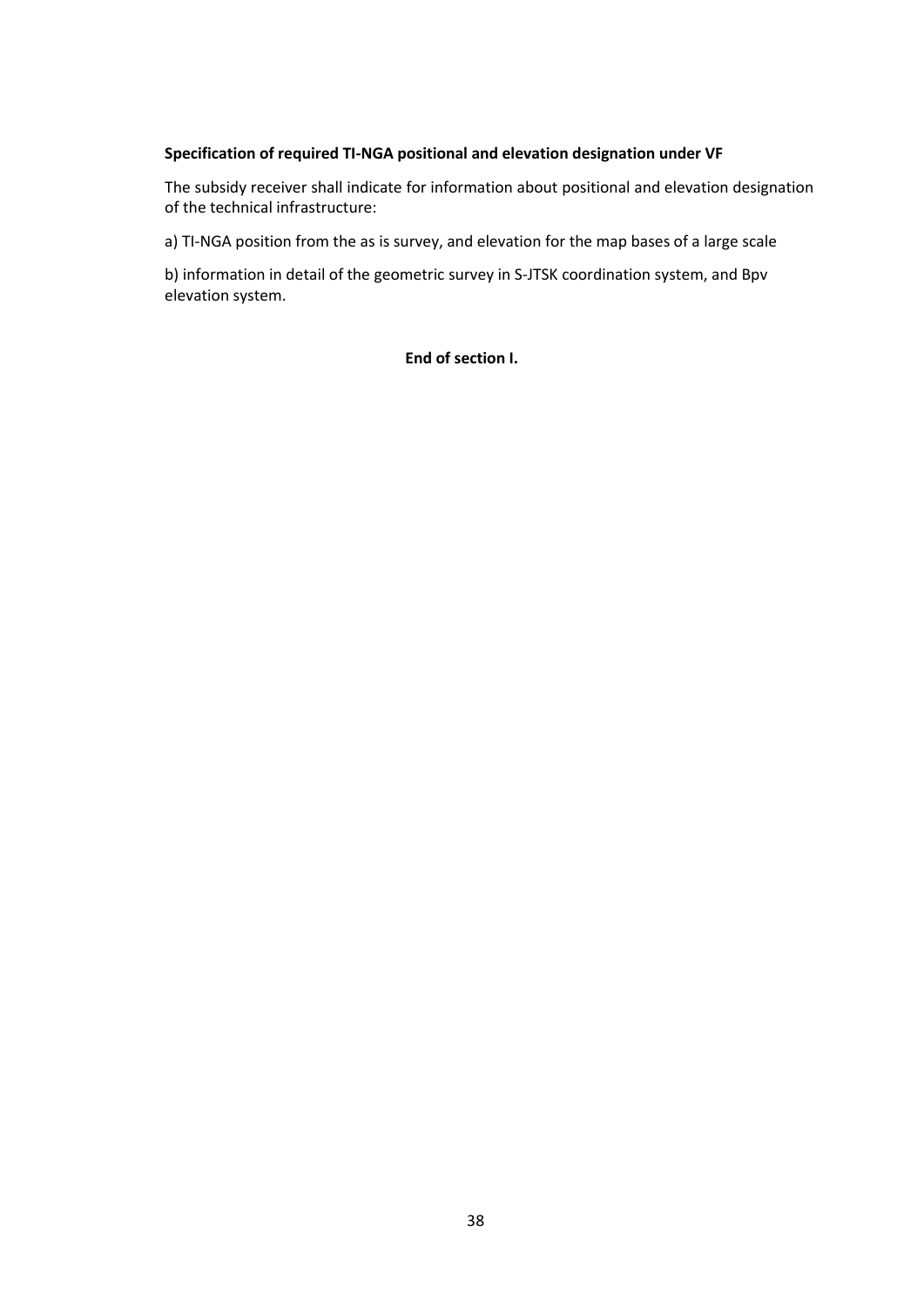# **Part II.**

### **2. Economic part - requirements for the economic parameters of the applicant and the recipient of the grant, submission of the application and termination of the project.**

### **2.1. An overview of the key parameters of the business plan that is the subject of the application for grant.**

The Call for Applications and Part I of this Annex to the Call sets out the requirements for submission of the documentation concerning the application for grant for the project of public electronic communications network enabling high-speed Internet access or for upgrading an existing public broadband network that does not have parameters of a next generation network (NGA) and does not allow high-speed Internet access. The minimum parameters for such NGA network are listed below in Part IV. of the Annex to the Call for Applications.

The reason for submitting documents regarding the economic parameters of the applicant's project is the request of the Grant Provider to be able to properly evaluate individual applications in the evaluation of multiple grant applications and to select the best recipient of the grant in a transparent selection procedure.

Subject to a possible grant under the project of construction (modernization) support for the networks, are only the investment costs, allowing to build (upgrade) the passive part of the NGA access infrastructure network, enabling the inhabitants of the Czech Republic to have high-speed Internet access, not active elements. This is related to the fact that active elements age much faster than the passive elements of the network (a prioritized high-speed Internet access network is - in line with the European Commission's opinion - a network consisting exclusively or mainly of fibre optics) and it is not ruled out that the active elements of the network will have to be replaced - due to the development of new services provided on the high-speed Internet access network - before the end of the "project sustainability period" that is set by the donor (EU) as a period of 7 years after the end of the project.

Although the MPO, as the Grant Provider, has a legal obligation to abide by a balanced approach to a variety of infrastructure and technology solutions for the construction of the NGA network, it is necessary to lay down the rules that each applicant for grant for the construction (modernization) of the network must fulfil so that his/her application can be compared with other applicants. Therefore, the MPO stipulates that the applicant must provide the following data ("project indicators") within the Application:

- a) The grant applicant is a vertically integrated operator providing access to the Internet <sup>6</sup>
- the area where the applicant is applying for a grant (the name of the Intervention Area, the name of the ZSJ, the number of ZSJ to be covered by the network)
- the deadline for the project completion

 $\overline{a}$ 

- the number of address points of residential objects in the Intervention Area that the applicant undertakes to cover by his NGA network within 3 years of signing of the Grant Award Decision
- the number of all address points of residential objects in the selected Intervention Area

 $6\,$  A vertically integrated operator is a legal entity that within a single legal entity acts in the role of network operator as well as in the role of provider of electronic communication services that are offered to the end users by means of this network.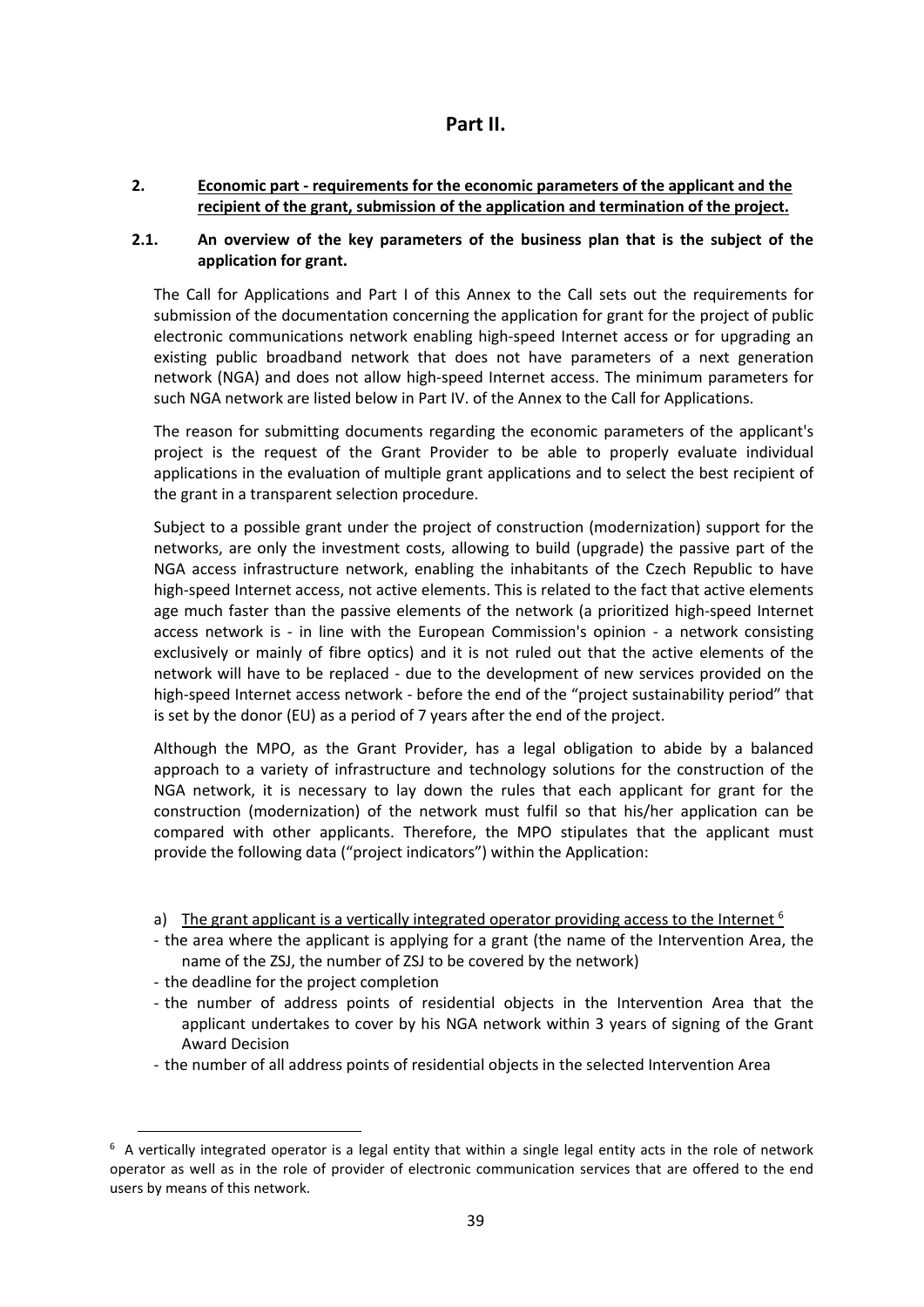- the number of already covered address points in residential objects in the NGA network of other operators according to Czech Telecommunication Office data collection, reflecting data as of 31 December 2015
- the indicative number of apartments in the said address points in residential objects which the applicant undertakes to cover by his network
- number address points in residential objects in localities where the separated part of the municipality<sup>7</sup> has no more than have more than 75 address points in residential objects
- the number of address points in residential objects and indicative number of apartments in these residential objects, which after the construction of the networks according to the applicant's project will receive a new possibility of high-speed Internet connection, and which did not have this high-speed connection at the time of the CTO data collection date (31 Dec 2015)
- expected number of active (paid) connection lines (RGUs)
- the number of users of the Internet connection service to whom the applicant already provides the Internet connection service in this area
- the expected number of users to whom the grant applicant is likely to provide an Internet connection service at the end of the first year of its investment
- the expected number of users to whom the grant applicant is likely to provide a high-speed Internet connection service at the end of the second, third to tenth year after the start of the subsidized investment in the network construction (upgrade) in the area
- the expected price level (excluding VAT) for the lowest Internet connection service offer and the likely percentage of such an offer among the users
- the expected price level (excluding VAT) for the lowest Internet connection service offer that meets the NGA network parameters and the likely percentage of such an offer among the users
- expected revenues from the provision of Internet connection services (excluding VAT) on an annual basis for the first to the tenth year of network operation after the start of the subsidized investment
- expected revenues from the provision of other types of telecommunication services provided on the network which is the subject of grant support in the area and serves primarily to meet the needs of residential customers (e.g. a wholesale offer to other entities to provide their commercial services to end-users of the residential type, providing access to multimedia applications such as IPTV and OTT, providing public IP addresses, e-mail services, web hosting and other services that can be realistically expected as of the date of the application) and B2B commercial services providing high-speed Internet access or lease of network transmission capacity for this purpose, all on an annual basis (excluding VAT) from the first year to the tenth year after the start of the subsidized investment.
- the expected amount of bank credit that the applicant expects to acquire in order to cover its investment, a year of opened credits, the expected amount of credit resources, the due date (and, if applicable, the delayed maturity of the loan) and the interest burden. In the case you consider multiple credits, please specify these basic parameters of each loan separately.

l

<sup>7</sup> For the purposes of the project to support the construction (modernization) of public electronic communications networks and with the objective of ensuring high-speed connection to the Internet, the "separate part of municipality" is considered as such a type of settlement where between the centre of the municipality and the separate part of the municipality or settlement is a distance of at least 1km and between the centre of the municipality and the separate part there is not a continuous block of residential or other buildings, and usually a separate part of the municipality or a settlement is also separate from the centre of the municipality by a natural obstacle (forest, valley, mountain ridge, river, etc.)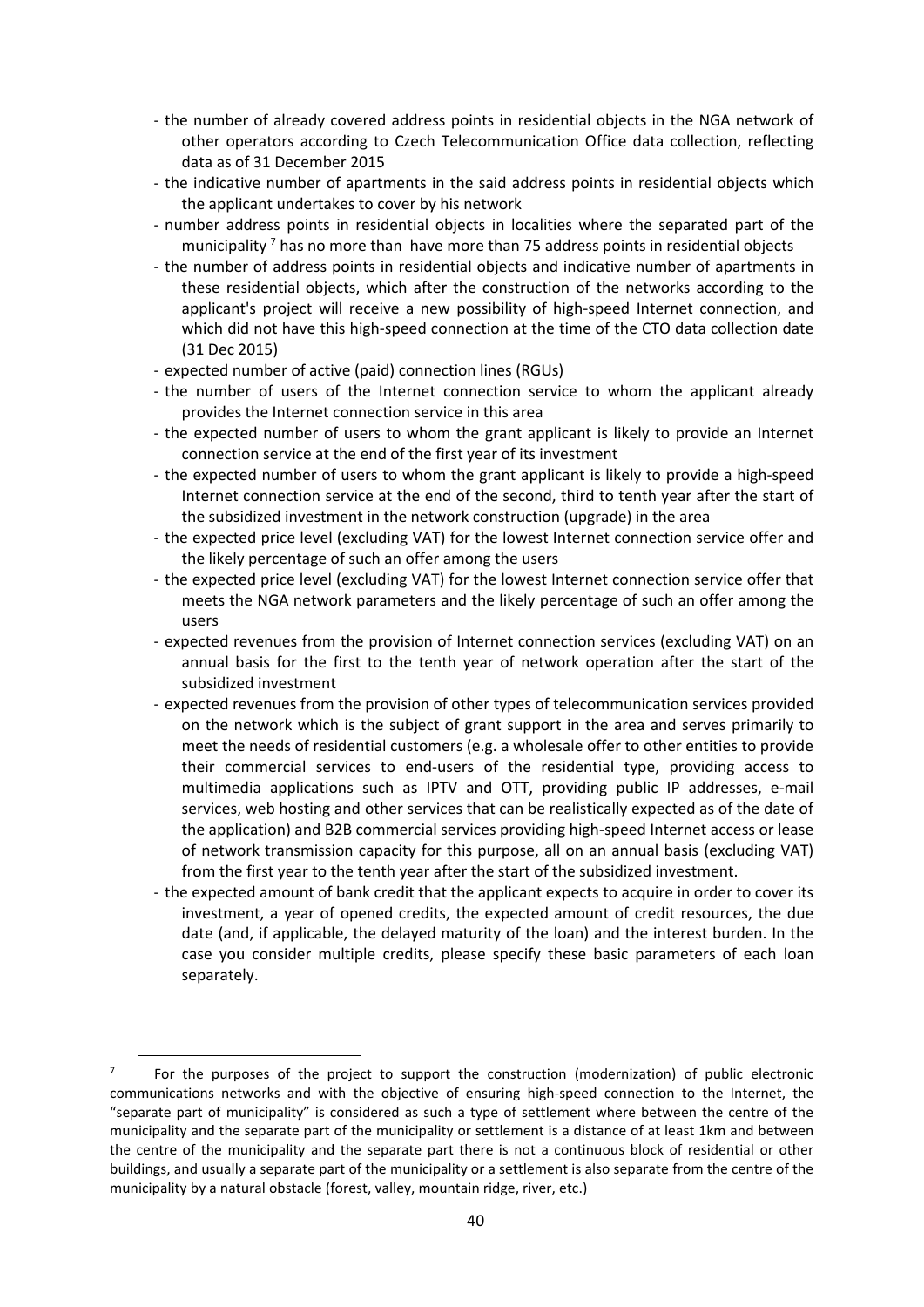- the expected amount of own investment assets that the applicant is willing to invest in his / her network construction / upgrading project and the year of the investment, or the breakdown of the amounts for each year of construction and operation of the network.
- estimated total project cost (including the active elements of the network and the connection and distribution network).
- estimated total project cost (only passive part of the network, including the connection and distribution part)
- estimated average cost of one network connection line (per one address point in residential objects), including both the connection (backhaul) part and the distribution part of the network, as well as the estimated costs of covering the material burdens, but not the cost of the active elements of the network and CPE
- estimated total cost of active network elements especially network costs and CPE costs
- estimated average cost of the active part of the network relative to one average connection line (per one address point in residential objects).
- estimated average costs of installing the network endpoint in the contractual participant's apartment, the installation and commissioning of the CPE and the ordered service
- expected average technical and economic life of the active network elements and the CPE (the beginning of the period when it is necessary to start renewing the active network elements and the expected end of this period).
- estimated average cost of ground work, length of excavation for cable laying, and average cost of ground work per 1km of route (especially in exterior and interior).
- total number of km of underground cable to be constructed.
- total number of km of overhead cableway to be constructed.
- total number of focus points to build
- total number of radio access points (focus points) to be built.
- expected additional investment costs for the construction of the passive part of the network in the annual breakdown (from the first to the tenth year of the construction and operation of the project), in particular:
	- o Project costs and investor supervision
	- o The payment of easements
	- o Payment of compensation for damaged crops
	- o Geodetic survey
	- $\circ$  Registration of map information about the network in digital format into the map database register
- the required absolute amount of subsidy to the passive part of the network and the percentage of the grant in relation to all estimated eligible costs for the construction (modernization) of the network.
- estimated annual operating costs related to the operation of the network (1 to 10 years of operation), which is the subject of the project submitted. Specify in particular:
	- $\circ$  Cost of service activities including spare parts (including CPE and service costs for end-users)
	- o Costs of electricity
	- o Cost of renting premises
	- o Cost of customer service and other costs (marketing, etc.)
	- $\circ$  Costs of management of the applicant's company and other employees, including health insurance and social insurance
	- o Transport costs
	- o Accounting costs (even if outsourced to an external contractor)
	- o Costs of renting connectivity and renting networks of other operators
	- o Summary total operating costs for each year of activity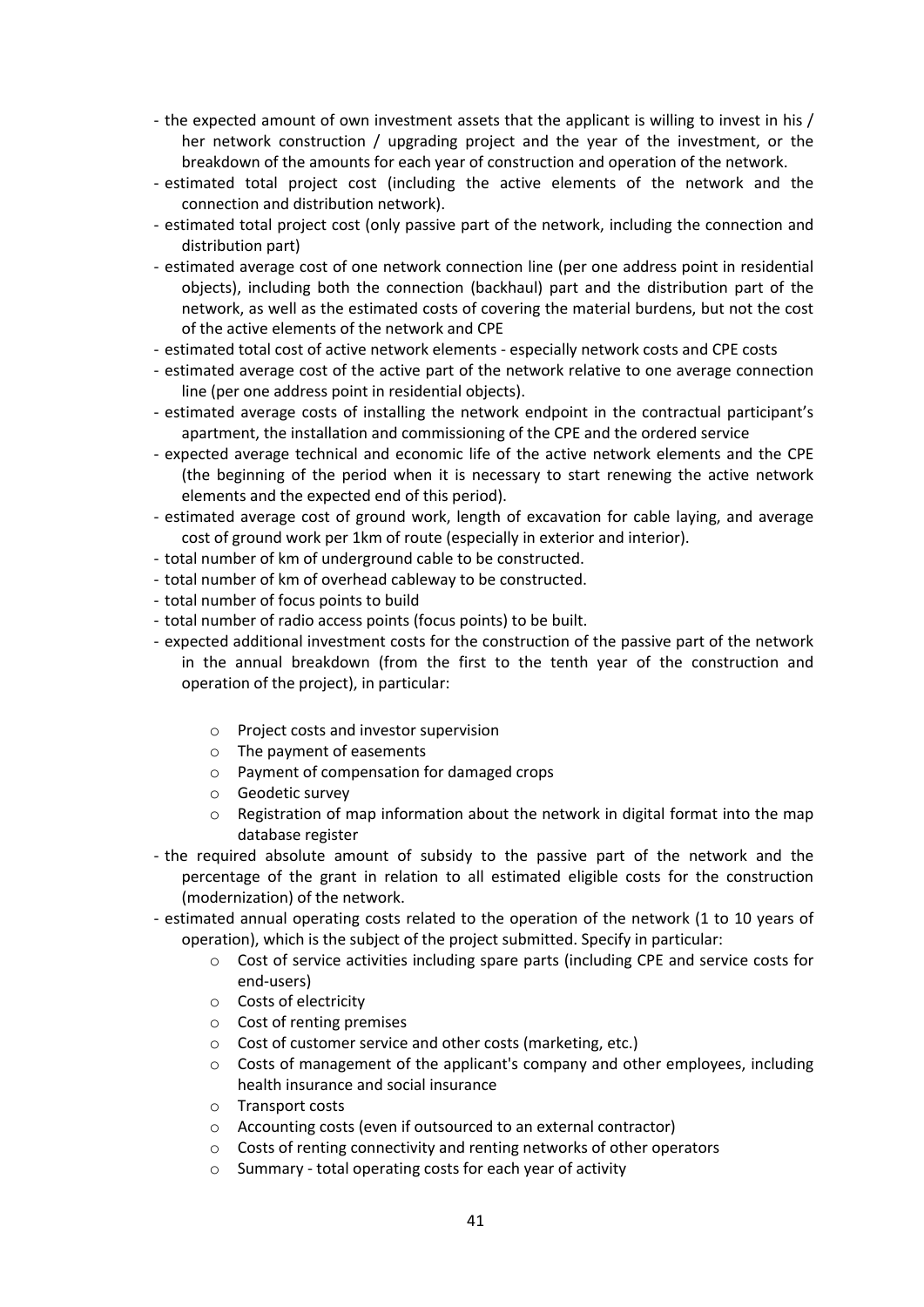o Estimated return on total investment (years)

-

b) The applicant is not a vertically integrated operator, but an operator providing only the operation of a public electronic communications network

for such Applicant, all relevant economic disclosure requirements apply as stated above in point a) but he does not have to provide the model of the intended number of private endusers in residential buildings connected to his network in the area but he provides the estimated revenues and operating costs resulting from the expected contractual relationships with service providers that provide end-users with Internet access and other related services.

Please provide this information to the Grant Provider (MPO) in electronic form by filling in the table "Basic Economic Data on the Submitted Project" of the Applicant who applies for the grant from the OP PIK project, which can be found on the MPO website in the summary of documents relevant for the given round of the Call (the exact reference is given in the main document of the Call for grant support under this OP PIK project). (**cash-flow\_model.xlsx**)

An integral part of the full grant application is, in addition to the provision of economic information, a design study of the proposed network. The requirements for this design study are set out in Part III of this document, which is an Annex to the "Call for applications for grant to the construction (upgrade) of the Internet access network, which must ensure high-speed connection within the designated intervention areas of the Czech Republic".

### **c) Duration of the project, demonstrable ways of completing and accounting for eligible expenditure at the end of the project:**

- Comparing the actual and planned end date of a project is crucial to determining whether the project's purpose has already been met and if it is possible to reimburse the final grant amount for the project. The recipient of the grant is obliged to complete the project no later than the planned end of the project according to the timetable in the Grant Decision. At the planned end date of the project, the recipient of the grant is obliged to meet the indicators obligatory for fulfilment, unless the Call or a separate part of the Decision stipulates otherwise and ensure that this fulfilment can be checked by the provider (or an agency authorized by him/her) or that it can be assessed, unless the program provides a different procedure. The actual date of completion of the project will be determined by the applicant in the payment request, taking into account the nature of the particular project. The actual completion of the project is considered as:
- the date of the building occupancy approval, or, if no building occupancy approval is required, the date of the consent of the municipality with the repatriation of the land and property concerned
- the date of issue of the Trial Operation Decision (this does not affect the obligation of the grant recipient to provide a building occupancy approval to the provider, which must be provided within 18 months after the actual completion of the project);
- the date of putting the property into a state eligible for use in accordance with Act No. 563/1991 Coll. about accounting, in the meaning of Implementing Decree 500/2002 Coll. and 504/2002 Coll.,
- the date of the last taxable event within the planned project conclusion,
- date of actual fulfilment of the target value of the indicator(s) required to complete the project.
- if the Grant Provider has doubts about the completion of the project, it has the right to carry out on-the-spot inspections and to verify that the project has been completed.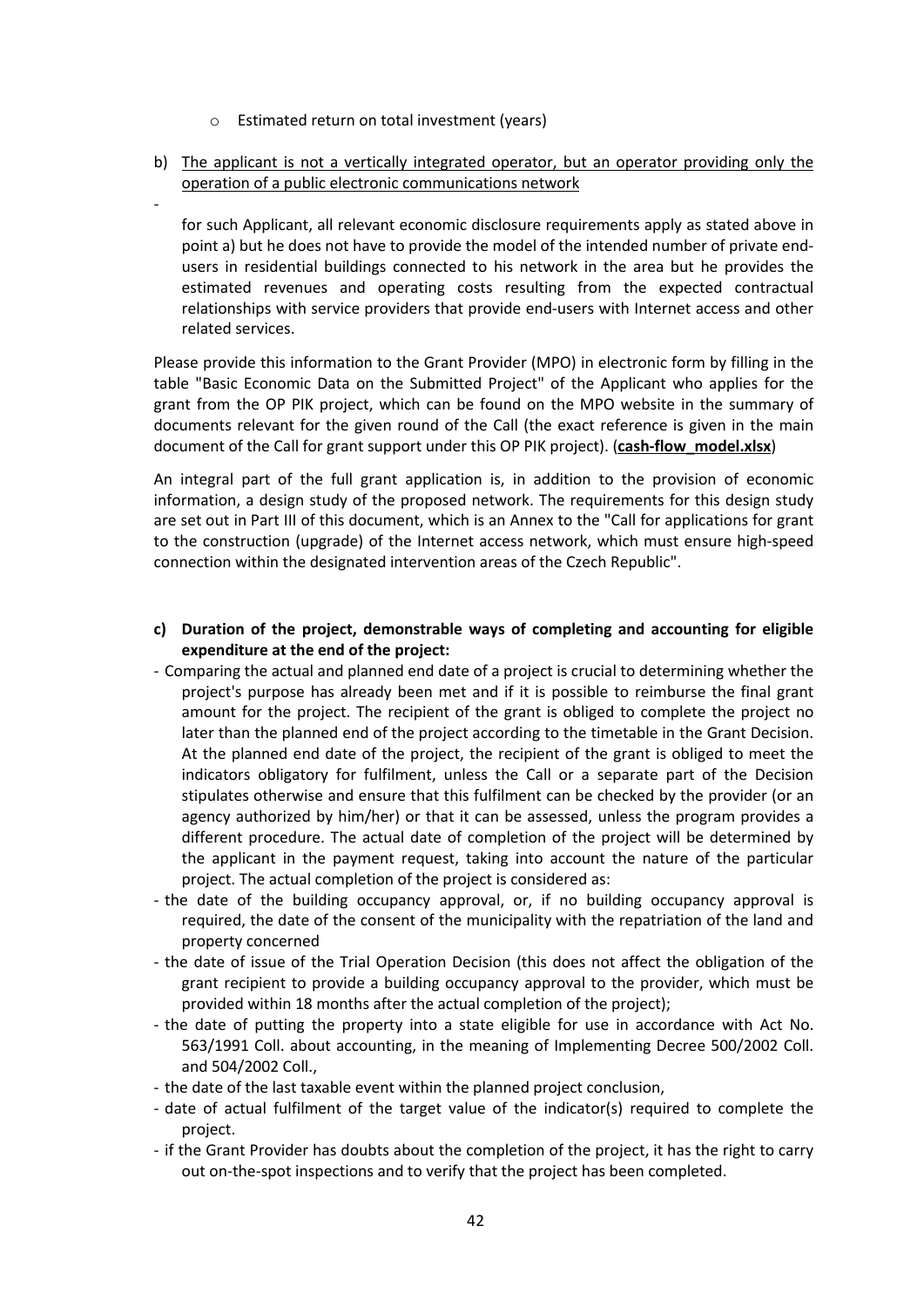### **2.2. Table of the Applicant's Simplified Business Plan, based on an assessment of the financial flows of the Applicant's business entity (the investor and the network operator) that is the subject of the grant application.**

Please provide this information to the Grant Provider (MPO) in electronic form by filling in the table "Applicant's Simplified Business Plan" on the basis of the information in the previous chapter 2.1. of this document. You can find the table on the MPO website in the summary of the documents belonging to the given round of the Call (for the exact specification of the link, please refer to the basic Call for Grant Applications under this OP PIK project).

#### **2.3. Profit and Loss Account for the Applicant for the past 2 years**

Please send the profit and loss account of the legal entity applying for the grant for the construction (upgrading) of a high-speed Internet connection network (in electronic version) of the Applicant's business for the last 2 years. Use the data format according to Czech Accounting Standards. For this purpose, you can use the profit and loss account table, which can be found on the MPO website in the set of follow-up documents (see Chapter VI) relevant to the Call round. If the legal entity of the Applicant does not have such a long business history, the Applicant shall provide the Profit and Loss Account for the last completed accounting period.

### **End of Part II.** Annex: the file **cash-flow\_model.xlsx**

# **Part III.**

### **3. Requirements for the project study.**

The Applicant for the grant will attach a project study in electronic .pdf format, to the application, showing the plotting (in the map) of the network in the field, with a distinction to the types of infrastructure and the underground, aboveground or radio network, the number of fibres in the optical cables and the expected location of key network nodes (NNI), the place of connection to the backbone optical network, focus points of the network, etc. Unless the network topology with all the key nodes of the network is clearly visible from map data, it must also be accompanied by a drawing (in electronic form) of the network topology and its logic scheme. As part of the maps, it is not necessary to indicate the probable location of the cable route between the focus point and the address point of each residential object, but it is sufficient to provide a description and schematic solution of the standard types of connection installations.

#### 3.1 **Mandatory data.**

Mandatory information is given in the previous Part II of this document. These mandatory data include the obligation to provide a statement of dimensions for the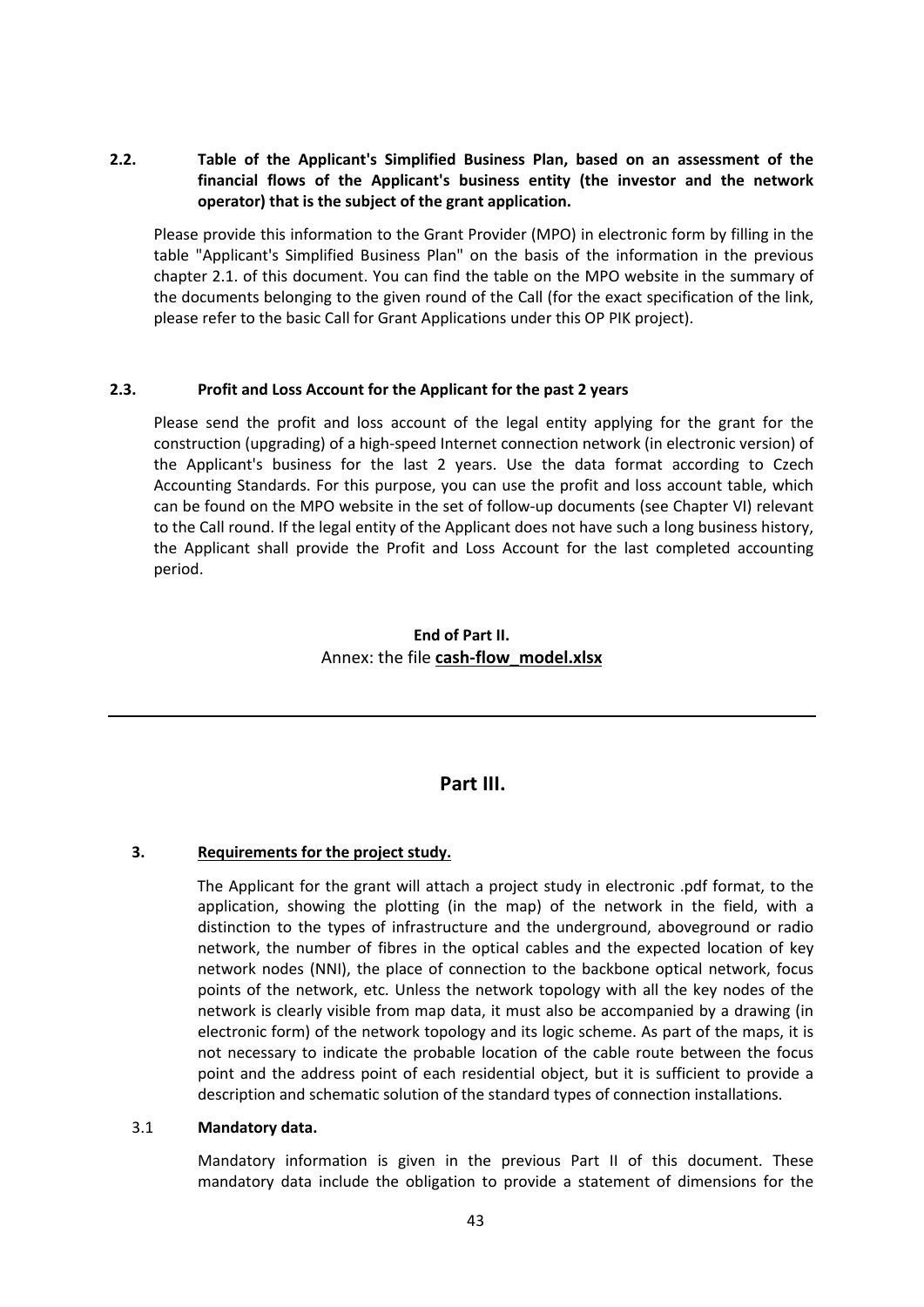construction of underground cable lines based on averaged prices per 1km of route (including easements) for the whole project of the Applicant within the intervention area.

### **3.2 Network infrastructure used**

The applicant shall list all types of network infrastructure used in the project and the number of addresses points where the access network will be at the "last mile" level of the infrastructure to provide connectivity.

### **3.3 Number of address points of residential buildings.**

The applicant shall indicate the number of address points of residential buildings and the number of apartments in the area served by one focal point of its projected infrastructure, the number of address points of residential buildings and apartments that are to be covered by the network and that are the subject of the grant application. Detailed data files of the address points used for assembling of the intervention areas (http://intervencnioblasti.veregjnakonzultace.cz/KeStazeni/nio.zip) can be obtained if the applicant downloads this database:

http://intervencnioblasti.verejnakonzultace.cz/KeStazeni/export-adm-kraje.zip.

### **3.4 Method of connection and distribution network solution.**

The Applicant shall indicate the network diagram, the length of the line, the location of the line, the interconnection points and, in particular (in accordance with the information in Part II of this document), the following data in the design study:

- the total number of km of underground cable to build
- the total number of km of overhead cableway to build
- the total number of focus points to build
- the total number of radio access points (focus points) to build
- how to power the active elements, the number of electricity supply points, and whether the power is backed up
- what capacity is reserved for potential applicants for network rental within the wholesale bid - the applicant shall indicate the fibre counts in the network optical cables in the area
- whether in the project the network connectivity and distribution routes are backed up by means of the communication redundancy of the line. If yes, it is necessary to state whether the backup is automatic or if manual switching is required.
- whether the network operation will be monitored in continuous operation.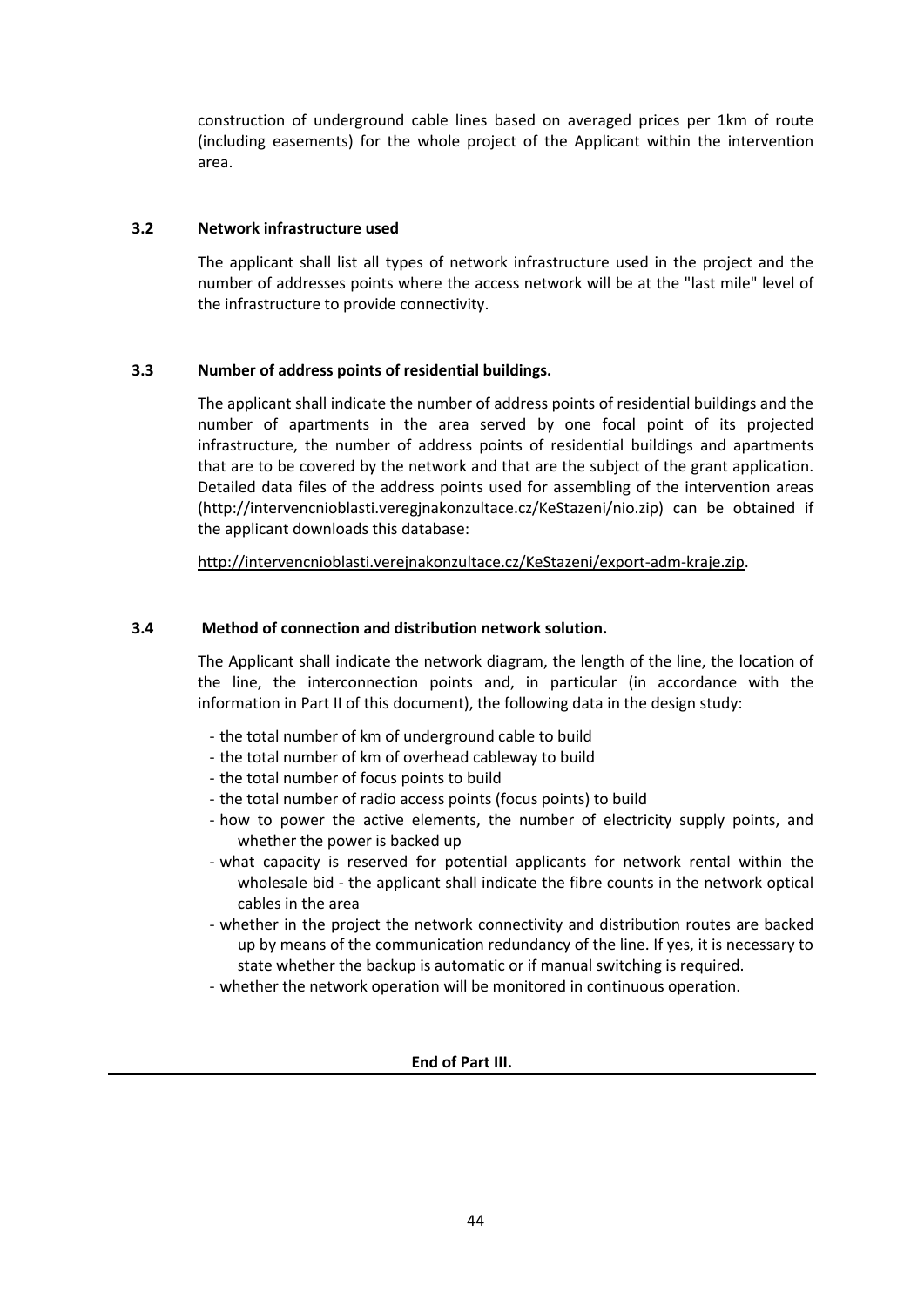# **Part IV.**

# **4. Required parameters of NGA networks, assessment, measurement and evaluation methodology**

### **4.1. Definition of NGA networks, required connection speed, parameters, authentication, service quality.**

The definition of NGA networks is described in the NPRSNG document and it describes the NGA networks, in a simplified way, as high-speed Internet access networks that are capable of providing a reliable connection to the point where the network operator accesses the public Internet (peering centre).

- **-> The existing NGA network**, that will continue to be protected under OP PIK program must meet at least the following criteria:
- a) the network must enable the user to have reliable high-speed Internet access and access to services provided at a real (commercially available) connection speed of at least 30 Mbit/s in a forward direction (from the network to the participant) $8$  whereas the availability of this speed must be at least 95% of the time all the day.
- b) via the network, it must be possible to reliably provide services with guaranteed availability and quality, including support for a variety of converged IP-based services. An existing NGAcategory public network that was built prior to the release of this Guide does not have to meet the parameters required for subsidized NGA network construction set up for the transmission of IPTV and OTT video services, unless the services are commercially provided to the network in question and the network operator has demonstrably informed his customers (participants) about it.

### **-> New NGA network**

 $\overline{a}$ 

A new or possibly upgraded network that may be the subject of a grant is a NGA network meeting the following criteria:

a) the network must allow the use a reliable access to high-speed Internet access and to services provided at a real (commercially available) forward rate (from network to the user)<sup>9</sup>

<sup>&</sup>lt;sup>8</sup> For real (commonly available) speed, the transmission rate on the L4 layer according to the OSI model is obtained by measurement, among others.

*The commonly available speed as defined by the BEREC European Regulators Association: (i) Commonly available speed is the speed which the end user can expect most of the time during the use of the service. BEREC considers that commonly available speed has two dimensions: numerical expression of the speed and availability of speed over a specified period (as a percentage), such as peak or whole*  day. (ii) Commonly available speed should be available within a set daily time period. National *regulatory authorities may specify requirements for the definition of commonly available speeds as referred to in Article 5 (1). An example is: the specification that commonly available speeds should be available at least at off-peak and 90% peak times, or 95% the whole day;*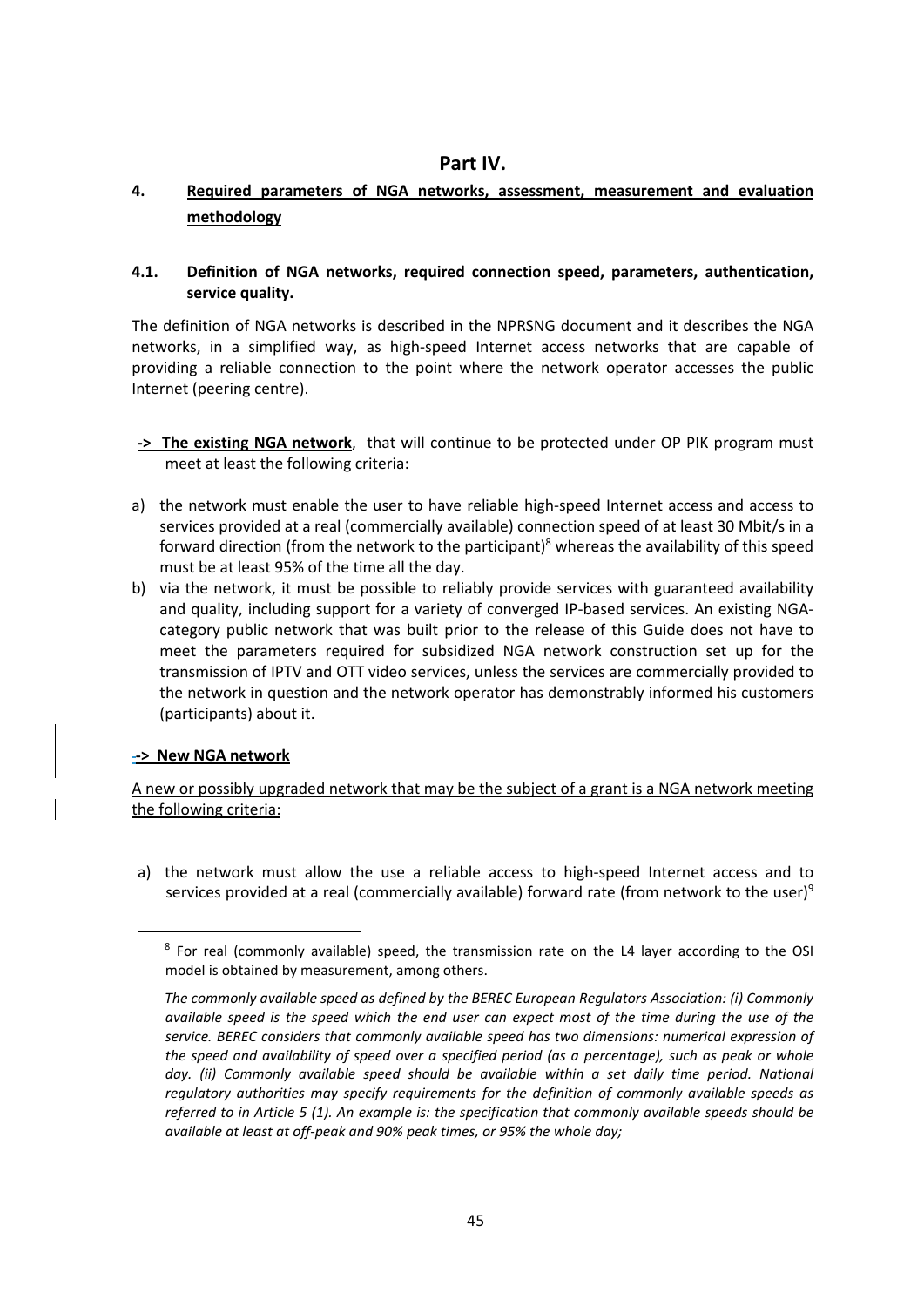at least 100 Mbit/s, or speed at least 30 Mbit/s, if an increase to at least 100 Mbit/s will be possible by mere exchanging or upgrading the active elements by the end of 2020 at the latest.

- b) The real (commonly available) connection speed in reverse direction (from the user to the Internet) must be at least 33 Mbit/s or 10 Mbit/s if the increase to a minimum of 33 Mbit/s will be possible by simply replacing or upgrading the active components, by the end of 2020 at the latest.
- c) via the network it must be possible to ensure wholesale access to the subsidized physical infrastructure and data flow, thereby promoting competition in the electronic communications market in the locality, within the meaning of Commission Regulation (EC) No 2013/C25/01 in this matter pursuant to Part V of this document.
- d) via the network it must be possible to provide services with guaranteed accessibility and quality, including support for the various converged IP-based services provided in the sense of the Annexes of the NGA Support Program Challenges (OP PIK 4.1).
- e) Real-time availability shall be at least 95% of the time throughout the day.
- f) The lowest possible value of the minimum speed to which the NGA service provider can commit, in case of NGA networks, is 50% of the available speed.

For the purposes of assessing the eligibility of "High Speed Internet" expenditure, the real (commonly available) speed is calculated according to the volume of data over a certain period of time <sup>10</sup>. Thus, the real rate of transmission in NGA networks can be approximated by a calculation based on the size of a data file that is downloaded from the NIX-interface-connected test server via the NGA network so that when downloading a given data file (usually within a few MB) the file was downloaded over a time period from which you can calculate the baud rate according to the formula:

#### **transmission speed = given volume of data / time required to download the given data volume**

The result obtained by the above way of measuring speed - de facto this is the calculated average transmission rate (when calculating it should be taken into account that a byte (B) is 8 bits) - for the purposes of the project "High-Speed Internet", it is considered to be "real speed", which is the term used by the NPRSNG document. Otherwise, this way of determining the baud rate can also be referred to as the commonly available (or guaranteed average) speed of the high-speed Internet access network connection. Frequently available is the speed at which the end user can expect most of the time while using the service  $11$ 

This means that if there is a transmission slow-down over a certain period of time (assuming continuous testing for several minutes at any time during the day and assuming a similar load on the other user lines within one focal point), then in a different time period the transmission rate should be higher, in order to achieve overall data transmission, corresponding to the required minimum limits 30 or 100 Mbit/s.

Another parameter that the new NGA network needs to meet within the project's sustainability timeframe (at the same time it is necessary to meet all of the above conditions) is the adherence to the minimum guaranteed speed. The minimum speed is the lowest rate that the internet service provider undertakes to provide to end-users under a contract to provide an Internet

l

<sup>11</sup> BEREC-ENNR, BoR(16)127, article 147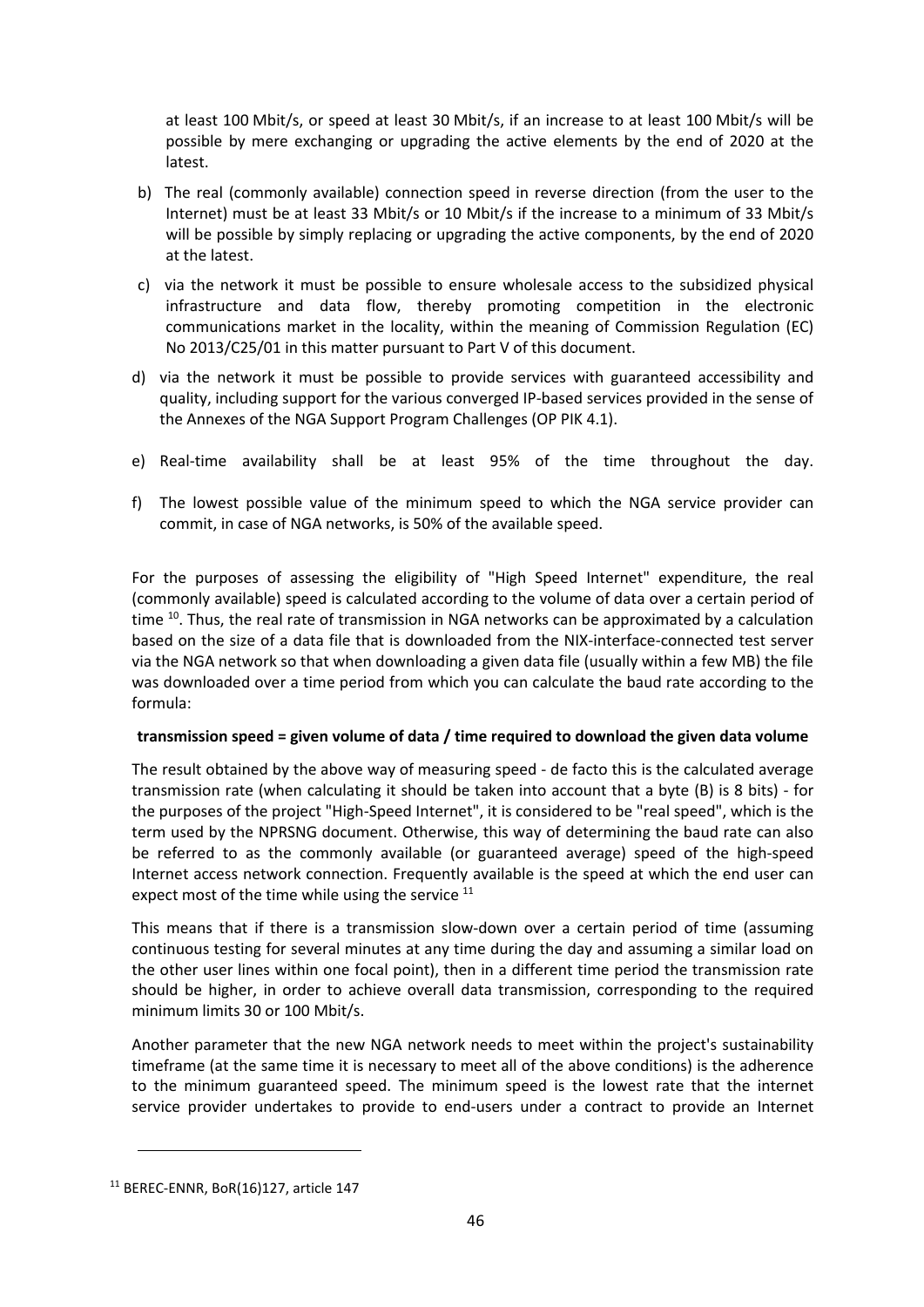access service<sup>12</sup>. If the current connection speed is lower than this minimum Internet access service speed limit (except when the internet access service is interrupted), and the deviation can be characterized as large, persistent or recurring<sup>13</sup>, it means not meeting the required minimum speed parameter.

Such a connection (or network) cannot be classified as a NGA connection (network). This parameter is set with regard to the requirement that TV broadcasting via IP line must be without interference with the TV broadcast (subject of other conditions, especially transmission errors, of course). The lowest possible value for the minimum speed to which the NGA service provider can commit is 50% of the commonly available speed. Since the transmission speed is derived (according to the formula mentioned above in this chapter) from the volume of data downloaded at a given time unit, therefore the so-called data "overhead" is not included in the measurement. This is the transfer of service data exchanged among the different technologies connected in the network they control, thereby enabling the operation of the data communication system (various headers, labels, signalling, etc.). Therefore, only the "pure data" volume is measured, not pure data together with the internal system data of the network. It follows that when measuring the speed, only the data transferred in the L4 layer (transport layer according to ISO/OSI) must be taken into account.

However, since the amount of data communication on the L1 layer (Physical layer according to ISO/OSI) is thicker due to the transmission system "overhead", and for example also due to duplicate data (if there are errors in data transmission in TCP IP), it means that the transmission speed measurement (based on the recommended methodology in Chapter 2) on the transport layer L4 will always be lower than the data transfer rate on the physical layer L1. This prevents, for example, the use of the 100BASE-TX (Fast Ethernet) technology with 100Mbit/s limit transfer rate on the physical layer in a FTTB network. In order to meet the required 100Mbit/s real transmission speed on the transport layer and to provide a 100Mbit/s real transmission rate, the 1000BASE-T (1GbE) technology is required on the user part of the FTTB network. In this context, account must also be taken of the situation whereby the network operator allocates some data streams (such as IPTV) to a separate VPN data "tunnel", because in such a case, this division must be respected and the data speeds must be added in the common data channel and the VPN channel.

Based on the NPRSNG definition, the ratio between the data permeability(real transmission speed) in forward direction (from the peering centre to the user's) and reverse direction (from the customer to the peering centre) must be no more than 3:1 for subsidised NGA networks, therefore, the speed minimum real transmission speed corresponding to the definition of highspeed connection (NPRSNG) on the NGA network must be at least 30Mbit/s in the forward direction and 10Mbit/s in the reverse direction. These are also recommended parameters of the lowest commercial offer that complies with the nature of the high-speed service for residential customers (including other recommended parameters - see chapters 4.1.1 and 4.1.2). This does not preclude customers whose Internet access service is not a high-speed connection from being connected to the NGA network, unless they demand such high-speed connections (for example, they signed a contract for connection at a lower rate before the network upgrade).

In the event that the NGA network operator decides to offer to the customer a higher transmission speed than 300Mbit/s in forward direction, the operator is not required to provide the residential customers in the reverse direction with a higher real transmission speed than 100Mbit/s.

l

<sup>12</sup> BEREC-ENNR, BoR(16)127, article 143

 $13$  A requirement of MPO based on the recommendations for implementation of ENNR BEREC,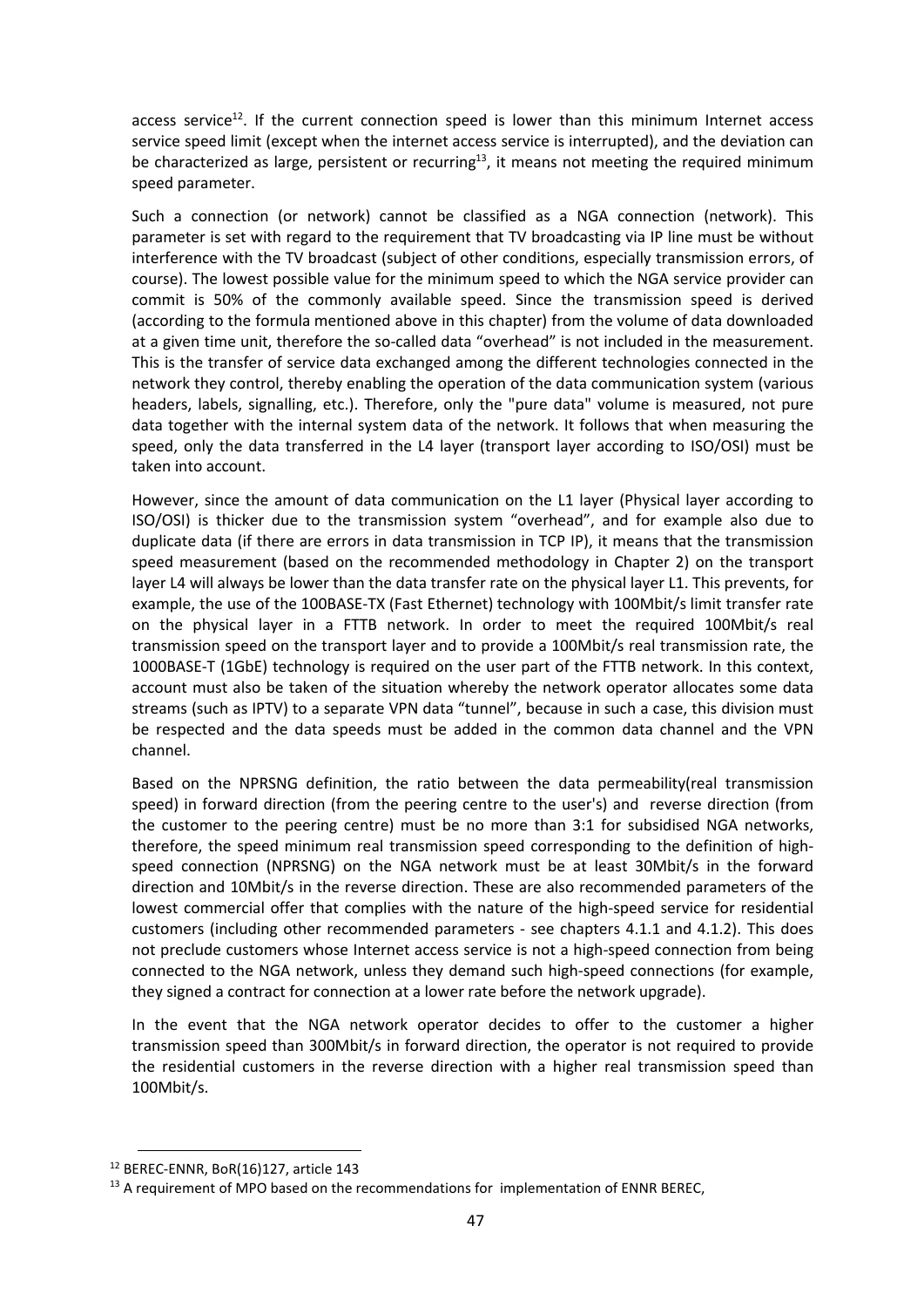# **4.1.1. Qualitative parameters of NGA networks - methodology for NGA network measurement and assessment**

In the context of assessing the NGA network membership and the eligibility of expenditure submitted in the application for financial support, two types of networks will in principle be considered:

**-> existing NGA networks** (already in existence on 31 December 2015) and financed exclusively from private business assets. These networks are subject to protection and they cover areas that could otherwise be covered by a new NGA network with higher quality parameters built with state support. Based on the discussions of the MPO, the CTO and the business sector, it was decided that for these existing networks declared by their operators as NGA networks during the data collection, their recommended minimum parameters (in addition to the required real speed) must be met so that these networks could really be considered as NGA networks and could be protected against possible competition from operators of subsidised NGA networks.

**Required minimum parameters for pre-existing (non-subsidised) high-speed Internet access networks (except the required speed) according to the CTO methodology:**

| Parameter        | <b>Required value</b>              |
|------------------|------------------------------------|
| Delay – one way  | $\leq$ 37 ms                       |
| Delay variation  | Not defined in<br>this<br>document |
| Packet loss rate | $\leq 10^{-3}$                     |
| Availability     | Not defined in this<br>document    |

Tab. No.  $5 -$  Set of rules for stable operation according to MEF 23.1 - PT  $1 -$  CoS Low

On top of the above minimum required parameters there is also a requirement to ensure maximum possible aggregation that will be adequate to the common Internet traffic without significant share of video services, therefore with a coefficient of the increase of steady flow (according to the CTO methodology  $Cr=0,005$  at 0,01 Mb/s/user).

Communication of the Grant Provider to the operators of the existing public electronic communications networks identified in the data collection as NGA networks: For existing networks, which are, based the declaration of their operations during the CTO data collection about coverage of the territory of the Czech Republic (during 2016), considered as high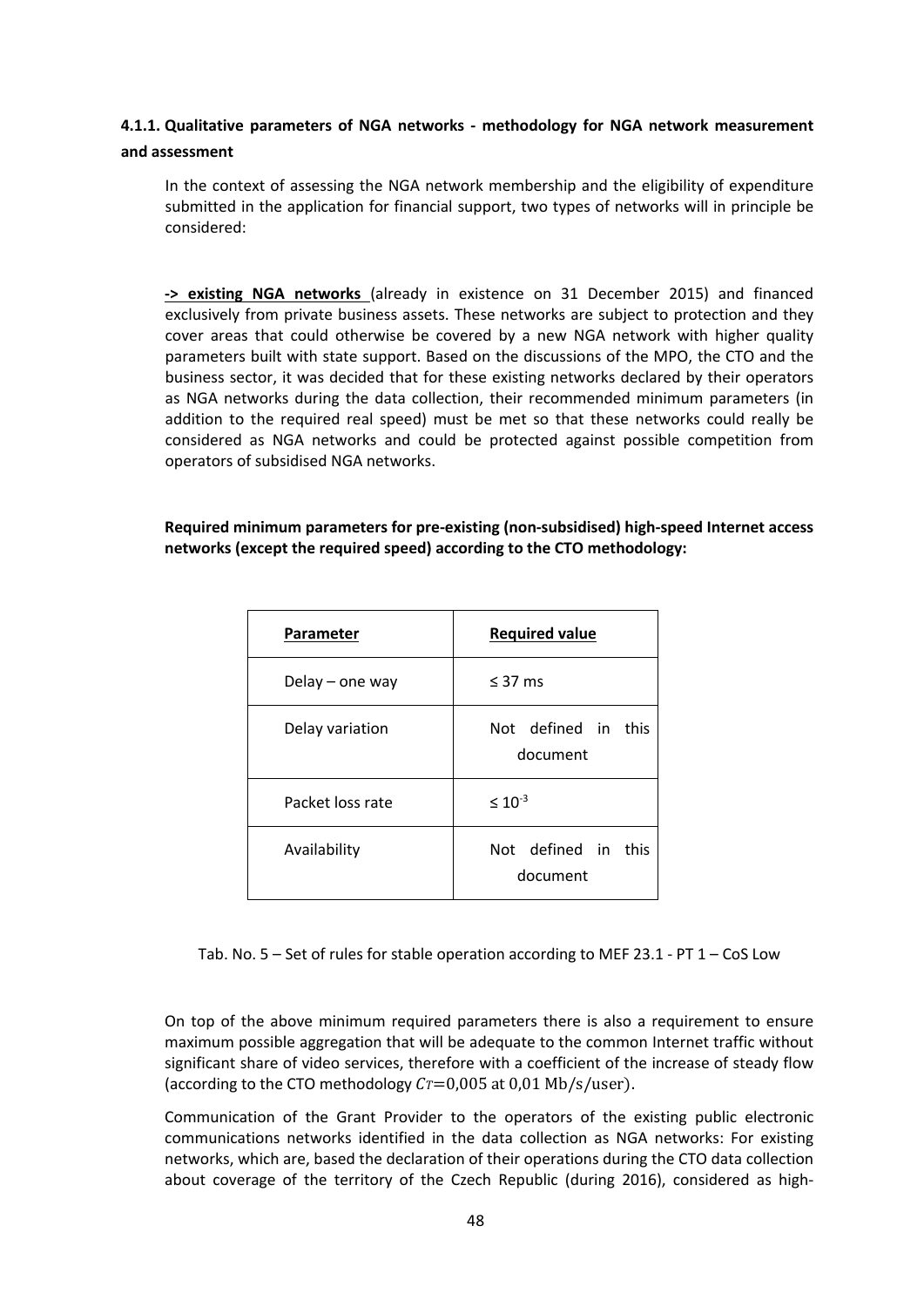speed connection and at the same time do not meet the above mentioned minimum parameters, supplemented by a reliable internet connection condition, providing a transmission speed of at least 30Mbit/s in the forward direction and where it is therefore not possible to reliably provide advanced IP-based services such as Cloud computing, linear and multimedia services, especially in HD resolution, and other similar services, their operators must, in order the secure the protection from the competition of the subsidised operator (investor), inform by 30 September 2017 demonstrably the users using the Internet connection via their network, that this network does not support reliable provision of advanced IP-based service, as listed (in this article) above and also they must inform MPO about their commitment to modernise their network by 31 December 2018 so that it complies with reliable Internet connection with forward real transmission speed at least 30Mbit/s and at the same time so this NGA network fully supports provision of advanced IPbased services in line with the requirements of NPRSNG and the Guidelines EK 2013/C25/01 in article 58.

If they fail to do so and if it is proven that this network (networks) repeatedly does not meet these requirements, especially if it is proven that through such network (networks), clients are offered commercial access to advanced IP-based services (as in the above example) that the network is unable to provide reliable due to limited capabilities of the network, the MPO as the Grant Provider, has right, in accordance with the provisions of Article 65, to cancel the protection of such networks, and is entitled not to consider such a network as a NGA network, with all the associated consequences.

Such obligations, in accordance with the reasons set out in Article 65 of the EC Guidelines 2013/C25/01, apply in full extent also to the networks that were put into operation (their coverage was extended) in the period from 1.1.2016 to 31.12.2020 and whose operator in the data collection organized by CTO declared them as broadband networks (NGA). Newly built NGA networks (so that they can be put under the programme OP PIK 4.1 as protected networks) must meet the requirements set in CTO methodologies for the measurement and assessment of NGA networks and must be able to ensure reliable operation of advanced IPbased services, with adequate forward speed 30Mbit/s such as Cloud computing, linear and non-linear media services (especially in HD) and other similar services.

# **-> NGA networks whose construction (upgrade) is the subject of financial support** in the framework of the project "High-Speed Internet"

A network of high-speed Internet connection, whose construction is subject to financial support from the state, must fulfil the obligations set out in NPRSNG a in the Call for Applications and parameters of these networks must, at the time of commissioning, at least meet the parameters set out in the CTO Methodology (method of measurement and assessment of NGA) and must be able to provide reliable internet connection with a transmission speed of at least 30 Mbit/s in the forward and 10 Mbit/s in the reverse direction.

The operator of the subsidized network must also ensure reliable transmission of advanced IP-based services, corresponding to the forward speed of 30Mbit/s, such as Cloud computing, linear and non-linear media services (especially in HD) and other similar services to all participants, who show interest in such service and who sign a contract with the service provider (or directly with the network operator, if the grant recipient is a vertically integrated provider of a public electronic communications network).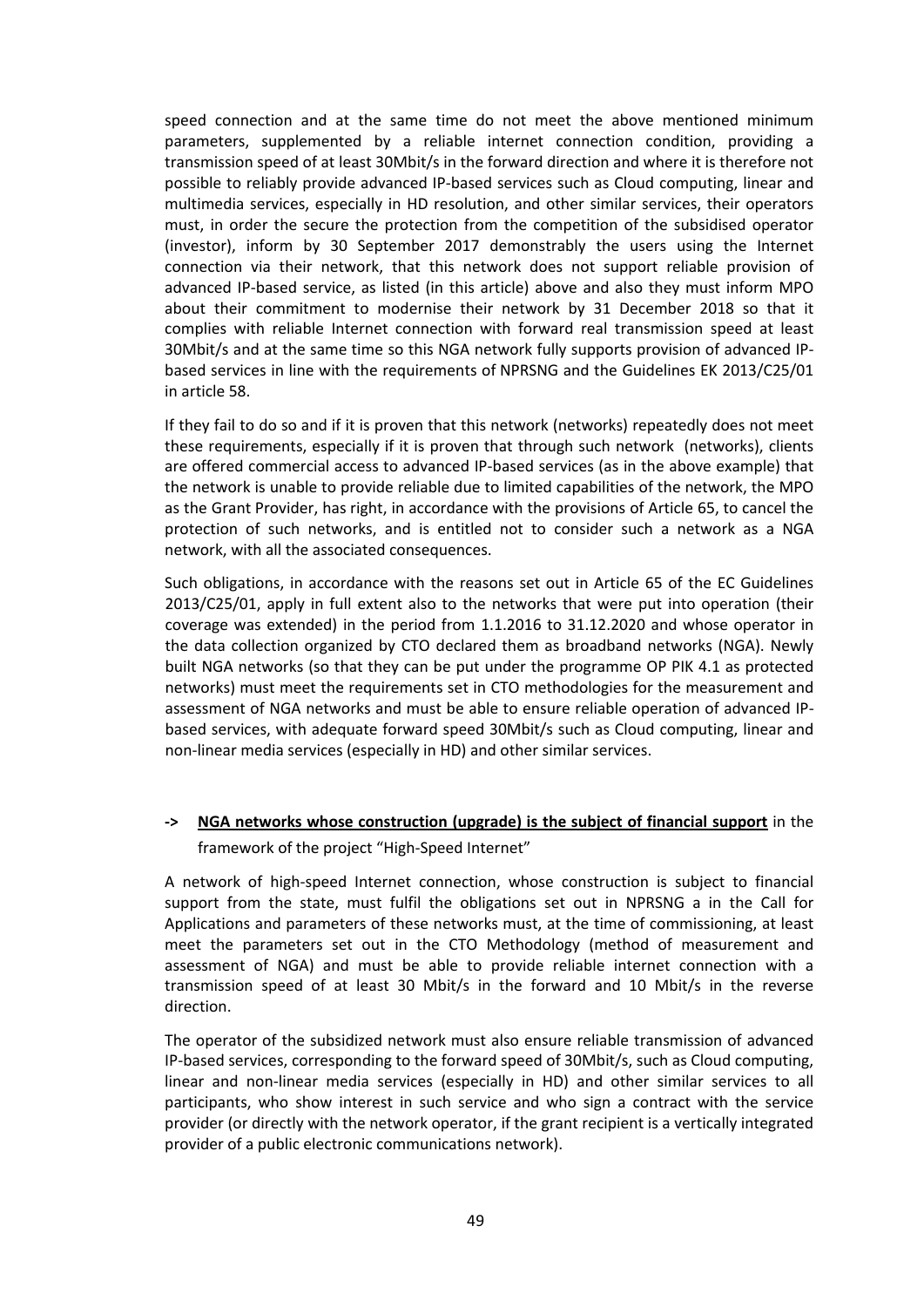From January 1, 2021 the subsidized network operator must be able to provide reliable Internet connection with a transmission speed of at least 100 Mbit/s in the forward direction and 33 Mbit/s in the return direction (on the layer L4 according to the OSI model). The operator of the subsidized network must also ensure reliable transmission of advanced IPbased services, corresponding to the forward speed of 100Mbit/s, such as Cloud computing, linear and non-linear media services (especially in HD) and other similar services to all participants, who show interest in such service and who sign a contract with the service provider, or the network operator.

**Required minimum parameters of networks built (upgraded) with the use of state subsidies (except the required speed), taken from the CTO Methodology, valid from the beginning of their commissioning**

| Parameter         | <b>Required value</b>           | <b>Tolerated value</b>          |
|-------------------|---------------------------------|---------------------------------|
| Delay $-$ one way | $\leq$ 20 ms                    | $\leq$ 25 ms                    |
| Delay variation   | $\leq$ 8 ms                     | $\leq$ 15 ms                    |
| Packet loss rate  | $\leq 10^{-4}$                  | $\leq 10^{-4}$                  |
| Availability      | Not defined in this<br>document | Not defined in this<br>document |

Tab. No.  $6 -$  Code of stable operation according to MEF 23.1 - PT 1 – CoS Medium

If the grant recipient fails to ensure the specified network parameters and the failure of these parameters will result in a complaint by any of the users connected to such a network due to the inability of high-quality and reliable services, the Grant Provider (MPO) has the right to penalize the subvention recipient in accordance with the rules of the OP PIK.

The requirement for reliable provision of advanced converged IP-based services (video, IPTV, etc.) leads to significantly more stringent requirements to the maximum possible aggregation. Aggregate curve should be constructed so that the figures mentioned in the CTO Methodology shall be respected fully with a reserve. The main reason is that for newly constructed networks it is crucial to provide reliable access to all the advanced IP-based services (real-time services such as TV, Cloud computing, or "other services"<sup>14</sup>)

 $\overline{a}$ 

<sup>14</sup> BEREC – ENNR, BoR(16)127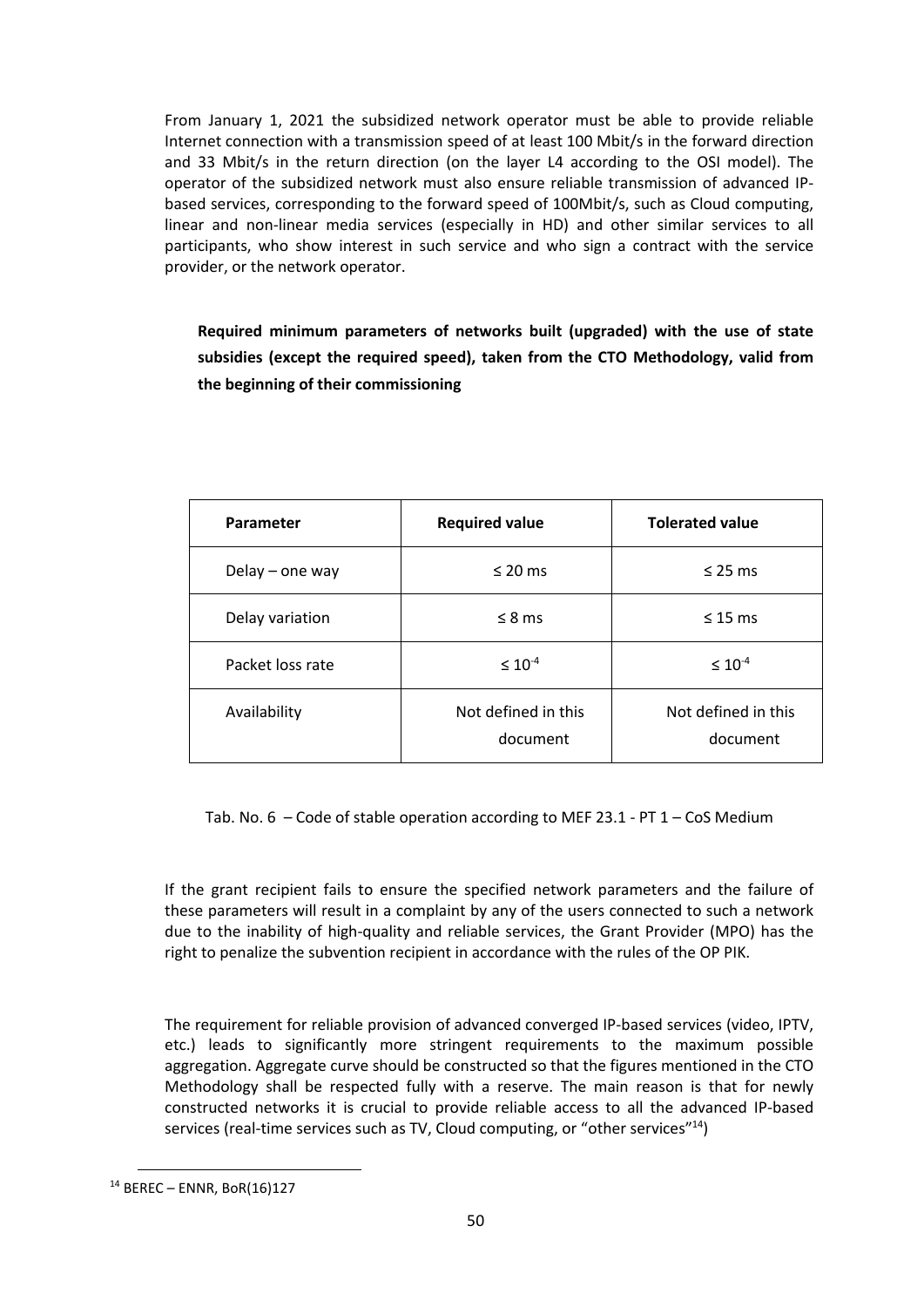Therefore the Grant Provider demands from the subvention recipient that newly constructed (modernized) networks shall be, at start-up and during the whole sustainability period, able to provide all customers with high-speed Internet so that customers feel no restrictions in the use of advanced IP-based services, which leads to the requirement that the grant recipient shall design his/her network and then gradually modernize it in such a way that during the operation of the network there is respected the gradual increase coefficient of the data stream  $C_T$  [MB/s/user], so that such a reliable broadband Internet access at the set speed is fully guaranteed - even in the event that any (or all) of the participants uses this connection to access the advanced services (Cloud computing, multimedia services, including IPTV, or other similar services).

*In connection with this, MPO as the Grant Provider encourages the grant recipients that they should, in their own interest, design the project so for the aggregation curve course there is*  used the steady flow increase coefficient in the network at least  $Cr = 0.2$  Mb/s/user whereas he/she must be ready that in the second half of the sustainability period he/she will probably have to further decrease the aggregation in the network by gradual increase of the steady flow increase coefficient value (to the expected values  $\mathcal{C}\tau = 0.4 \text{ Mb/s/user}$  and more) thus preventing overload of the network and the IP technology during peaks.

*Note: the value CT* =0,005 Mb/s/user represents the volume in average ca 1,5GB data monthly (it is *common for users of mobile data connection), CT =0,2 Mb/s/user represents ca 65GB downloaded by an average customer monthly and =0,4 Mb/s/user represents ca 130 GB monthly. Although this*  indicator is not quite representative, statistically it describes very well the average behaviour of *customers in the network. For a quick overview of the estimated course of the aggregate curve, MPO provides an orientation table of the number of customers, available speed and the required allocation of transmission capacity for the current type of behaviour of the average customer in an NGA network type:*

|                |       |       |        | Hz[Mbps] |          |          |
|----------------|-------|-------|--------|----------|----------|----------|
|                |       |       |        | 10       | 30       | 100      |
| Ns             | Ap    | As    | А      |          | Hn[Mbps] |          |
| 1              | 1,000 | 0,00  | 1,00   | 10,00    | 30,00    | 100,00   |
| $\overline{a}$ | 1,489 | 0,20  | 1,69   | 16,89    | 50,67    | 168,89   |
| 5              | 1,999 | 0,80  | 2,80   | 27,99    | 83,97    | 279,90   |
| 8              | 2,229 | 1,40  | 3,63   | 36,29    | 108,86   | 362,85   |
| 9              | 2,284 | 1,60  | 3,88   | 38,84    | 116,53   | 388,43   |
| 10             | 2,334 | 1,80  | 4,13   | 41,34    | 124,01   | 413,37   |
| 12             | 2,419 | 2,20  | 4,62   | 46,19    | 138,56   | 461,86   |
| 15             | 2,522 | 2,80  | 5,32   | 53,22    | 159,65   | 532,18   |
| 16             | 2,552 | 3,00  | 5,55   | 55,52    | 166,55   | 555,16   |
| 17             | 2,580 | 3,20  | 5,78   | 57,80    | 173,39   | 577,96   |
| 18             | 2,606 | 3,40  | 6,01   | 60,06    | 180,18   | 600,61   |
| 20             | 2,655 | 3,80  | 6,45   | 64,55    | 193,65   | 645,48   |
| 30             | 2,844 | 5,80  | 8,64   | 86,44    | 259,33   | 864,44   |
| 40             | 2,982 | 7,80  | 10,78  | 107,82   | 323,46   | 1078,19  |
| 50             | 3,091 | 9,80  | 12,89  | 128,91   | 386,73   | 1289,11  |
| 60             | 3,182 | 11,80 | 14,98  | 149,82   | 449,47   | 1498,22  |
| 78             | 3,317 | 15,40 | 18,72  | 187,17   | 561,51   | 1871,69  |
| 100            | 3,449 | 19,80 | 23,25  | 232,49   | 697,46   | 2324,88  |
| 128            | 3,585 | 25,40 | 28,98  | 289,85   | 869,54   | 2898,46  |
| 200            | 3,844 | 39,80 | 43,64  | 436,44   | 1309,31  | 4364,38  |
| 256            | 3,996 | 51,00 | 55,00  | 549,96   | 1649,87  | 5499,55  |
| 306            | 4,109 | 61,00 | 65,11  | 651,09   | 1953,28  | 6510,93  |
| 500            | 4,442 | 99,80 | 104,24 | 1042,42  | 3127,25  | 10424,17 |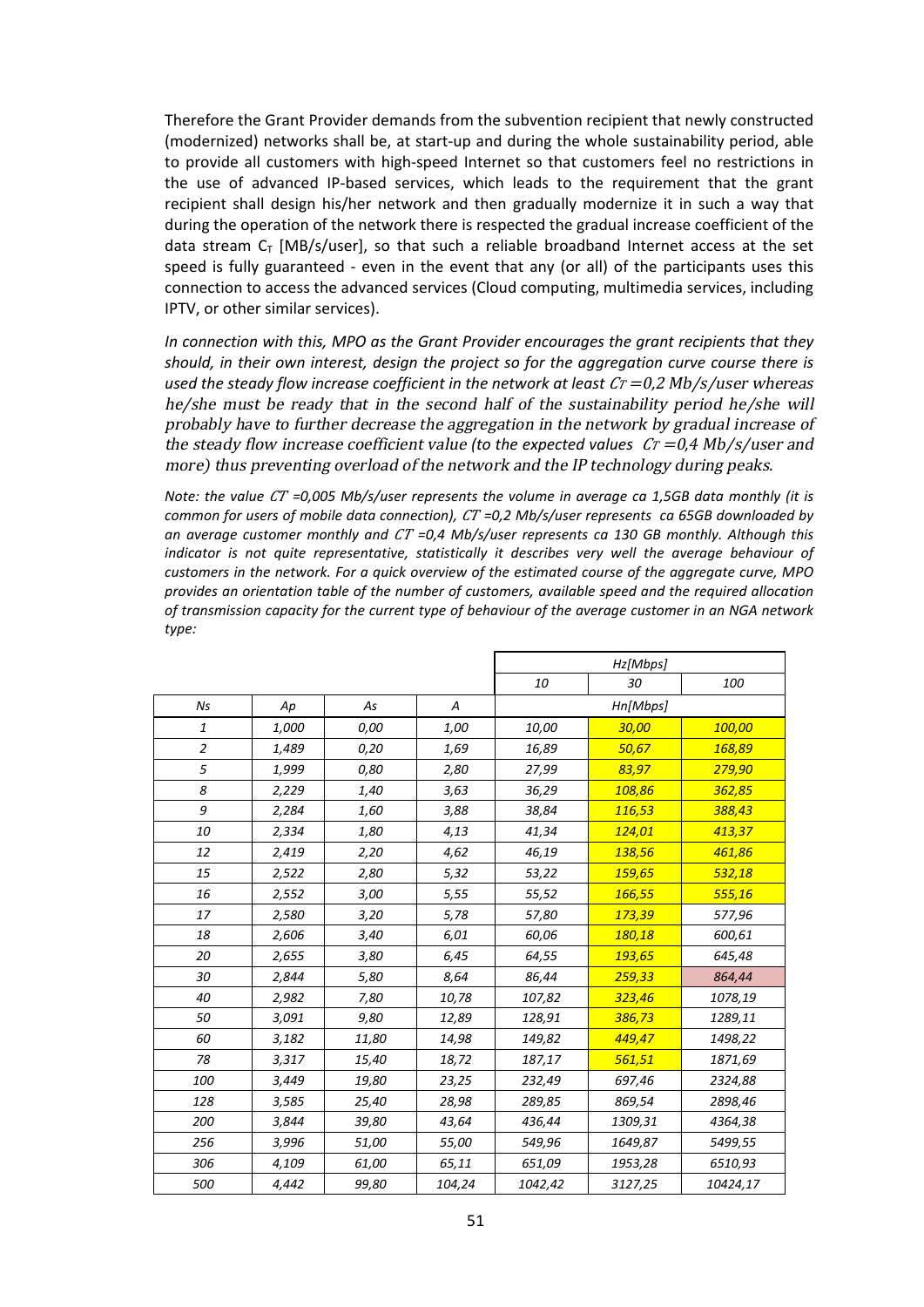| GB/<br>user/<br>month | 64,80 |         |         |          |          |           |
|-----------------------|-------|---------|---------|----------|----------|-----------|
| $Ct =$                | 0,2   |         |         |          |          |           |
| <i>10000</i>          | 7,306 | 1999,80 | 2007,11 | 20071,06 | 60213,17 | 200710,56 |
| 4504                  | 6,373 | 900,60  | 906,97  | 9069,73  | 27209,18 | 90697,28  |
| 2595                  | 5,809 | 518,80  | 524,61  | 5246,09  | 15738,26 | 52460,86  |
| <i>1000</i>           | 4,965 | 199,80  | 204,77  | 2047,65  | 6142,96  | 20476,52  |
| 780                   | 4,770 | 155,80  | 160,57  | 1605,70  | 4817,09  | 16056,97  |

*Tab. No. 7 – illustrates the relationship between the number of users (Ns), connection speeds allocated to them (10, 30 and 100 Mbit/s) and the estimated value of the required connectivity. This table is prepared for the current customer behaviour on the network with unlimited access to data and multimedia applications. It is expected that in the course of about three years the same number of customers will need approximately twice the transmission speed.*

*The transmission capacities that can be realized in a single locality by WIFI technologies 802.11n and 802.11.ac are marked in yellow.*

# **4.1.2. Parameters operation reliability of NGA networks (SLA for end user of residential type)**

In accordance with the purpose expressed in NPRSNG, the MPO demands from the network operator, who is a recipient of a subvention for the construction (upgrade) of a NGA network, to meet the conditions ensuring operational reliability of subsidized networks. Fulfilment of these conditions has a direct impact on the level of reliability of the services for the end users (SLA). SLA conditions for wholesale customers, utilizing the recipient's obligation to provide access to his network also for other providers of high-speed connection, are set out in Part V.

Although the provider of high-speed access to the Internet via a public electronic communications network may be a different legal entity, the recipient of the subvention and the network operator is bound by the terms and conditions to ensure, at least during the sustainability period of the project, operation of the network under the terms set out in the document NPRSNG, requirements of CTO, general legislation and, finally, the conditions expressed in this document.

One of the key obligations of the network operator, who is the recipient of grant support for the construction (upgrade) of NGA network, is to propose and implement new (modernized) network so that throughout the sustainability period of the project he would be able to provide all the advanced electronic communications services whose provision will be gradually demanded by the operators offering highs-peed services and utilizing the recipient's obligation to provide them with access to his network (see "wholesale access").

In relation to commercial residential customers, the grant recipient - if it is a vertically integrated company and is therefore at the same time both the network operator and the service provider – must ensure the following during the project sustainability period:

**-> the availability of services in the high-speed network for residential customers**. The fulfilment of this condition involves two factors. Firstly, it is necessary to meet the conditions of the network permeability, i.e. access speed that is set in the NPRSNG documents, coupled with the requirements specified in chapter 4.1. of this document and the rules of qualitative parameters of NGA networks - see chapter 4.1.1. Secondly, the time availability of services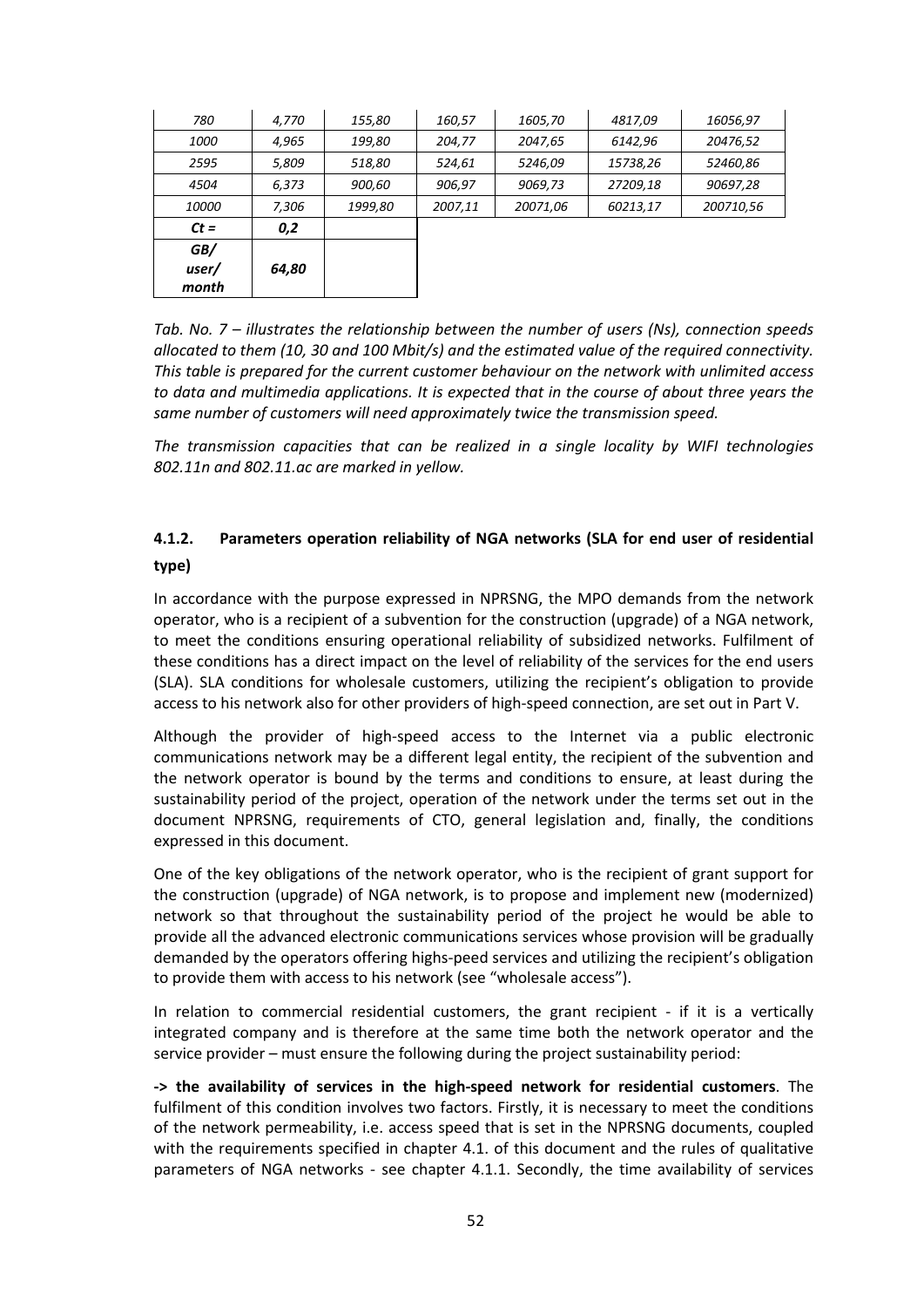must be ensured. In this area, the MPO demands the following, as a condition for eligibility of expenditure in the construction (upgrade) NGA network:

**-> availability of the service**, for whose provision there must be met the minimum requirements of NGA network quality (chapter 4.1. and 4.1.1.), must be at least 98% of the time during a calendar month, regardless of the time of day, except that the time of availability does not include the time between 01.00 and 05.00 at night, when the network operator is entitled to suspend the operation of the network at most 1 x monthly to carry out the necessary planned technical changes to the network, testing of new technology **and so on.** The network operator must inform the service provider about any planned suspension of operation at least 48 hour in advance and the service provider will ensure informing of his customers, at least 24 hours in advance, about the planned suspension of service, by an email or at his website. Other suspensions of service will have the character of accidental interruption of service and they are subject to the 98% availability condition as stated above, which with excluding the time periods discussed in this article, represents max 14 hours in one calendar month, when a single user line can be out of order. This time does not include service interruption caused by the customer (damage or destruction of the connection line or active devices in the apartment of the customer (CPE), which are a precondition for the provision of services (including disconnection from the power supply). Reported service error must be remedied by the operator within 2 working days of reporting the error. In case of inaccessibility of the error location, the course of the time period, required for the error repair, shall be interrupted for a maximum of two more working days. This does not apply if the inaccessibility of the place of the defect is caused by the absence of the customer. In the event the network operator (the service provider of broadband internet access is the one responsible for the provision of services to the customer) exceeds the deadline for removing the defect, the participant is entitled to demand that the network operator provides a proportionate discount for his service during the following 30-day operating period. The network operator can avoid this obligation to the customer only when the interruption of services occurred due to Force Majeure, which could not have been foreseen, or where the interruption was caused by the service provider.

# **4. 2. CTO Methodology for measuring and evaluating data parameters in fixed electronic communications networks**

One of the major objectives of the strategy defined by the document NPRSNG is to ensure compliance with the rules of equal and non-discriminatory treatment in the provision of Internet access services and particularly the related rights of end users<sup>15</sup> as required by the Regulation of EP and EU Council2015/2120 dated 25 November 2015".

**Fully in line with this objective, MPO as the provider of grant to the construction of high-speed networks for Internet access (NGA) reserves the right, in accordance with the EC Guidelines 2013/C 25/01 to require the recipient of grant to meet the requirements specified in this document as a condition of eligibility of expenditure submitted to MPO within the application for financial support for the project "High-Speed Internet".**

*For this purpose, MPO elaborated internal methodology "Administrative control of quality parameters of electronic communications network" (hereinafter as "Methodology") with which it is possible to familiarize here:*

 $\overline{a}$ 

 $15$  section 116. of the BEREC guidelines on the execution of European rules of net neutrality as maintained by national regulation authorities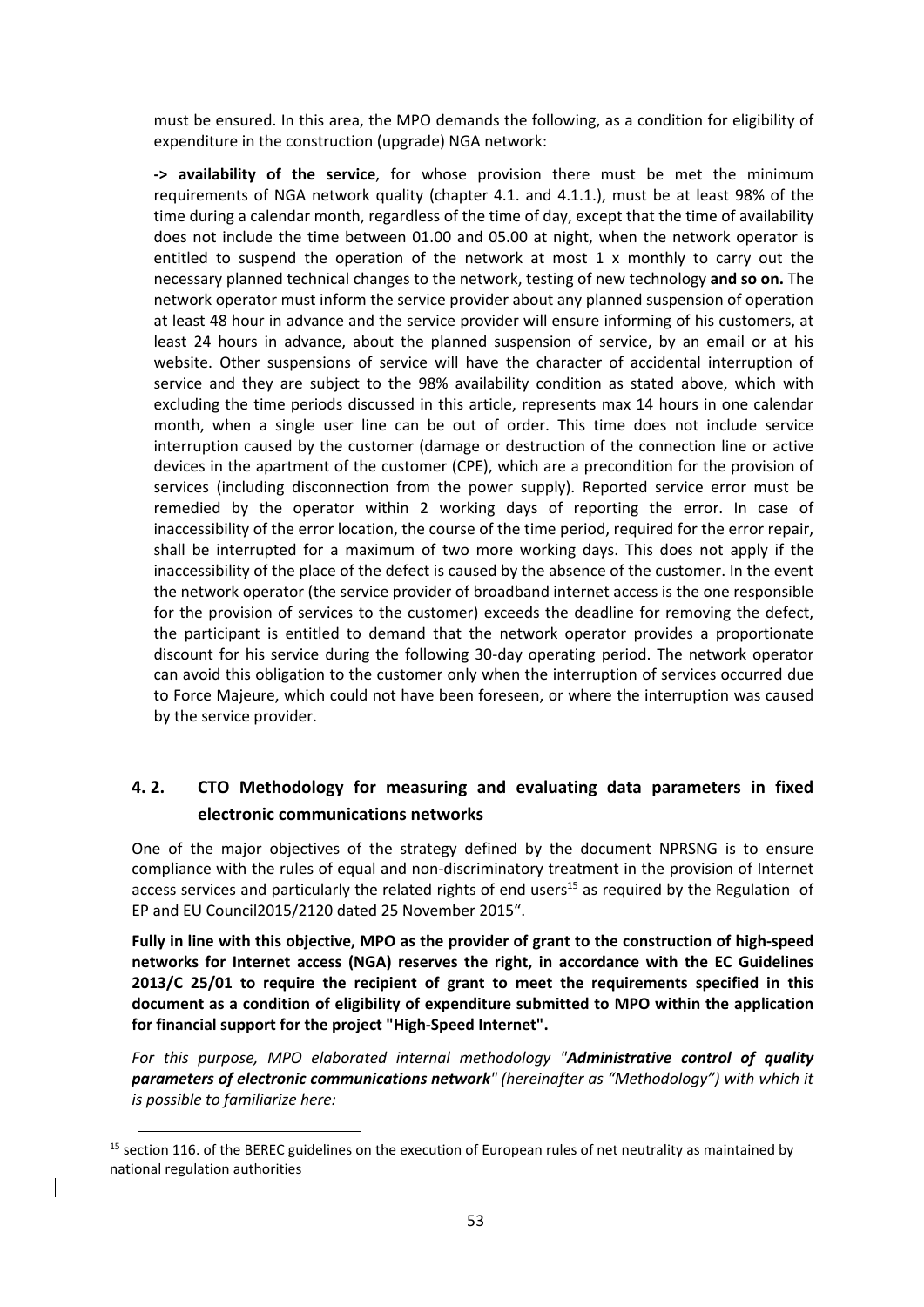*Note: This is an internal material that is not annexed to the Call and is provided for information only.* 

*Administrative control the quality parameters of the network is the first part of the authentication process in which it is determined whether the network under consideration is theoretically able to achieve the required or declared parameters. The second part of the authentication process may be actual measurements of the required or declared parameters, which is executed by the procedures described in the CTO Methodology.*

*MPO as the Grant Provider can contact CTO with a request to perform the measurement of the network or it can ask another authorised entity to carry out this task. In the event that MPO will demand a measurement of the network, this entity will proceed in accordance with the act No. 255/2012 Coll., on the inspections (inspection rules) as amended, and ac No. 127/2005 Coll., on electronic communications and about changes in certain related acts, as amended.*

The recipient of the subvention must take note that the set of parameters specified in this internal document of CTO (Methodology for measurement and evaluation ...) can evolve over time.

Hypertext link to the CTO Methodology: **metodika-pevne-site-ctu-12-16.pdf** or also **here**.

www.ctu.cz/sites/default/files/obsah/stranky/937/soubory/metodikapromereniavyhodnocenidatovychparametrusiti.pdf

### **4.3. Conclusion and summary**

Measuring of the network according to this methodology is generally performed by CTO. However, in case of verification (especially on the basis of complaints of customers connected to the network) of NGA networks that have been built (or upgraded to a state of NGA) with state subsidies, or networks that already exist or will be gradually built in areas reserved for this purpose to private operators for 3 years under the provisions of the EC Guidelines 2013/C25/01 and have been declared as NGA, but there is a reasonable suspicion that they do not meet parameters of NGA networks, MPO as the Grant Provider has the right to decide to entrust such activities either to its employees or to contractor. All workers who take part in such a measurement and verification must be trained for this activity, based on collaboration between MPO and CTO, by CTO personnel who have a proven knowledge. CTO will provide cooperation to MPO for this purpose and will provide the measuring server. The results of such measurements will be used by the Grant Provider (MPO) to make decisions in the matter of the subventions procedure and a copy will be provided to CTO for comparison, verification or archiving. The customer will be able to use the results obtained by this method to file a complaint about the EC services.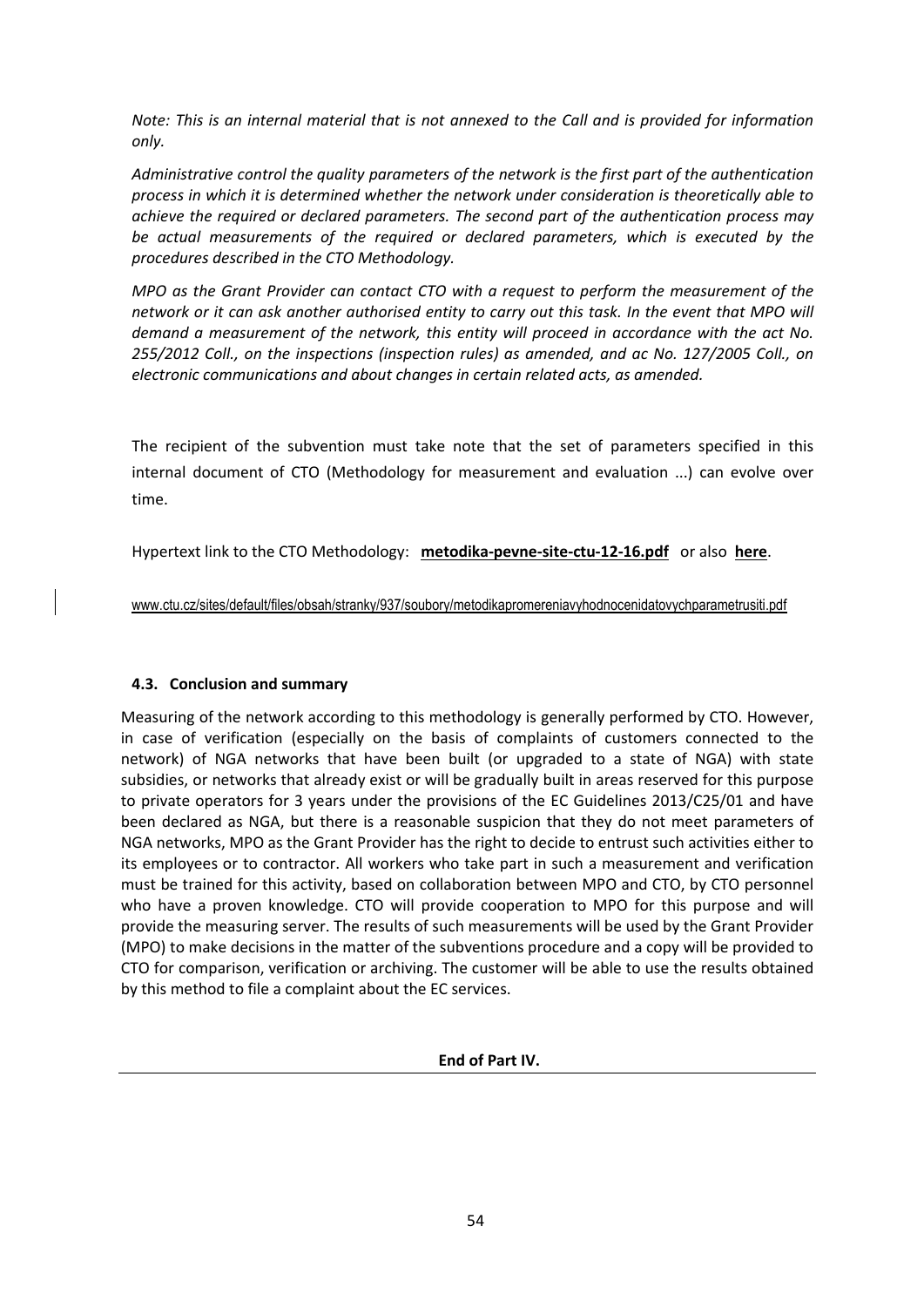# **Part V.**

# **5. Wholesale offer - CTO guidance for the creation and publication of the wholesale offer of access to NGA networks built under the grant program "High Speed internet".**

### **5.1 Introduction – basic principles**

l

One of the basic conditions for drawing grants under the grant program "Broadband Internet" is to provide wholesale access to the infrastructure that is built using subsidies, on the basis of a mandatory wholesale offer. For this purpose these Guidelines were prepared, in accordance with the requirements of the relevant European documents<sup>16</sup> and with regard to the conditions of the grant program and related Calls, they set specific requirements from the creation of such a wholesale offer to provide wholesale access and its publication and in the form of a referential offer.

The purpose of the wholesale offer is to allow the Applicant an effective wholesale access to infrastructure, in cases where construction of this infrastructure was fully or partly financed from public funds under the program OPPIK.

Wholesale access to the subsidized infrastructure must be offered and provided under nondiscriminatory and transparent conditions so as to take account of the principle of technological neutrality and proportionality. Wholesale access must be in the form of a wholesale offer offered to all entrepreneurs who are authorized to do business in electronic communications by Act No. 127/2005 Coll., on electronic communications and amending certain related acts (the "Act"). The wholesale offer must be offered to eligible candidates under non-discriminatory conditions both among each other and also in relation to the services offered by the very recipient of the subvention, even for use to resell the services of the provided access. The purpose of providing the wholesale access is to provide publicly available services to end users by other businesses using this wholesale access.

Wholesale access to the subsidized infrastructure should be offered for at least 7 years and in the case of passive infrastructure (see below) this wholesale access will be time unlimited. On the basis of the obligations set out under the terms of the grant, the grant recipient must allow - within the wholesale offer - access to the related "non-subsidized" part of the infrastructure, taking into account the principle of proportionality. Access provided based on wholesale offer must be provided by the grant recipient under the same conditions, adequate to the technological solutions in all set up networks using subsidies, without distinction to the character of the area.

**Detailed information about the rules of the subsidized NGA network operator's wholesale offer are listed here:**

CTO instructions on the wholesale offer: pokyny\_velkoobchodni\_nabidka\_ctu\_11-16.pdf

<sup>&</sup>lt;sup>16</sup> EU Guidelines on the use of state subsidies in relation to fast implementation of broadband networks (2013/C 25/01) (hereinafter as "EU Guidelines")

Commission recommendation of 20 September 2010 on regulated access to access networks of new generation (NGA)(2010/572/EU)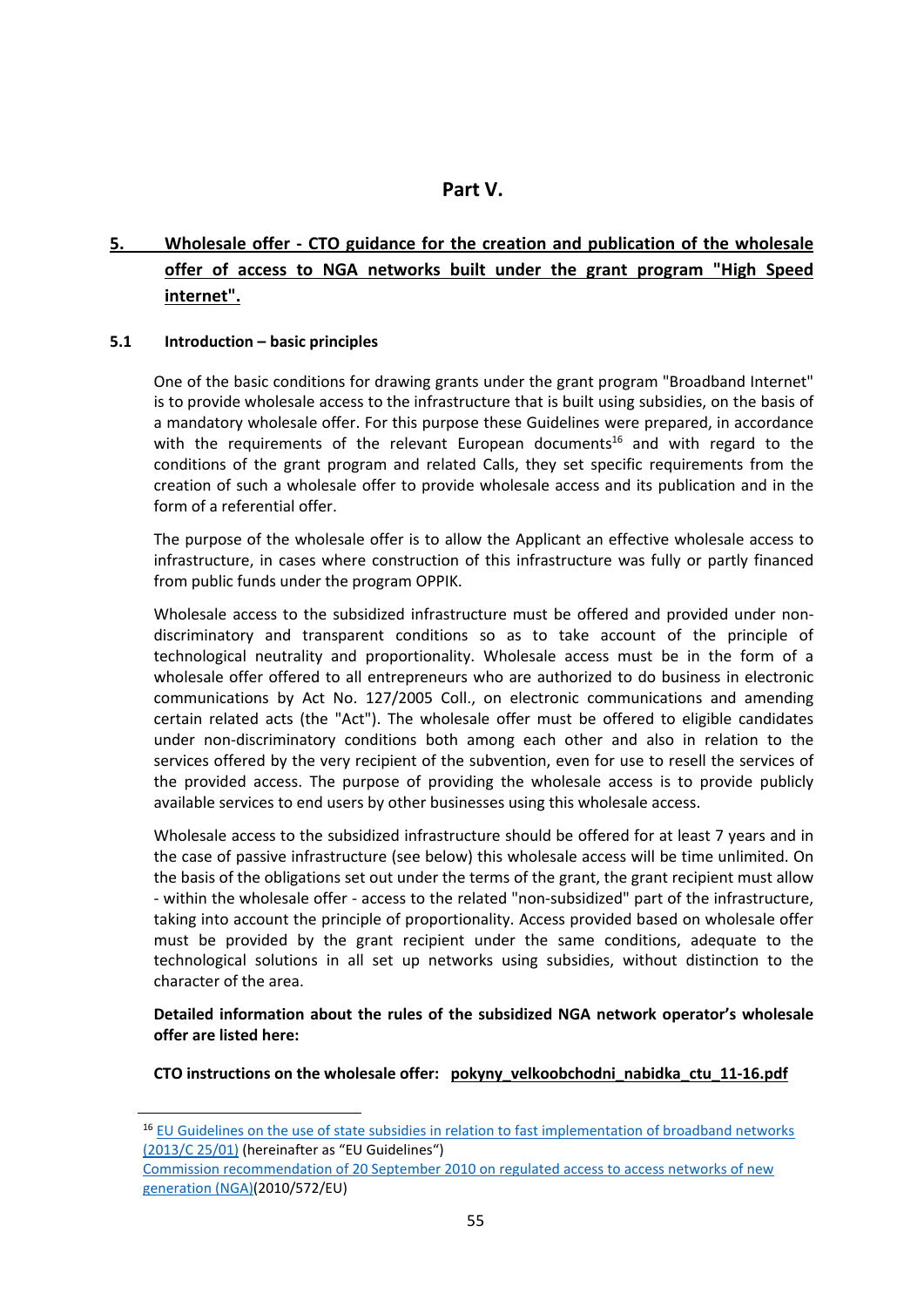# **5.2. Method of assessing and ensuring compliance of the offers with this document and dispute resolution**

### **5.2.1. Assessment of compliance of the wholesale offer with the Guidelines**

An integral part of the Grant Award Decision will be these guidelines. The grant recipient undertakes to comply with the Guidelines in drafting their wholesale (reference) offers.

No later than six months before the planned launch of the network of the grant recipient, along with the publication of a reference offer, the recipient shall submit this offer to the Grant Provider for assessment along with these Guidelines.

When assessing compliance of the wholesale (referential) offer, the Grant Provider shall, if needed, ask the Czech Telecommunication Office for expertise. In the case of non-compliance of a specific wholesale (referential) offer with these Guidelines, the Grant Provider shall ask the grant recipient to solve the problem urgently. A persistent noncompliance of the wholesale (referential) offer with these Guidelines may be evaluated by the Grant Provider as a violation of the terms under which the grant is provided and may even lead to the removal of subsidies.

### **5.2.2. Resolution of disputes**

Disputes concerning failure to provide access under the terms of wholesale (referential) offers are solved by the Grant Provider. At the request of the Grant Provider, the CTO shall provide expert assessment on the subject of the dispute, as regards the application of conditions and requirements imposed by these Guidelines to the wholesale offer.

The Grant Provider, when resolving the dispute, shall focus on the fulfilment of the defined conditions of the provided grant, i.e. if in the subject of the dispute the access offered or provided under the terms of the wholesale offer as stated in these Guidelines, i.e. in compliance with the Grant Award Decision. In these cases is not a dispute pursuant to the Act on Electronic Communications.

In the event that during the dispute resolution process the Grant Provider concludes that the access is not offered or provided in compliance with the conditions of the provided subvention, including the terms of these Guidelines, the Grant Provider shall ask the grant recipient to remedy the problem immediately. Any non-compliance with the terms of the offered or provided access detected in the course of the dispute resolution may be evaluated by the Grant Provider as a breach of conditions under which the grant was provided and it may lead to grant withdrawal.

**End of Part V.**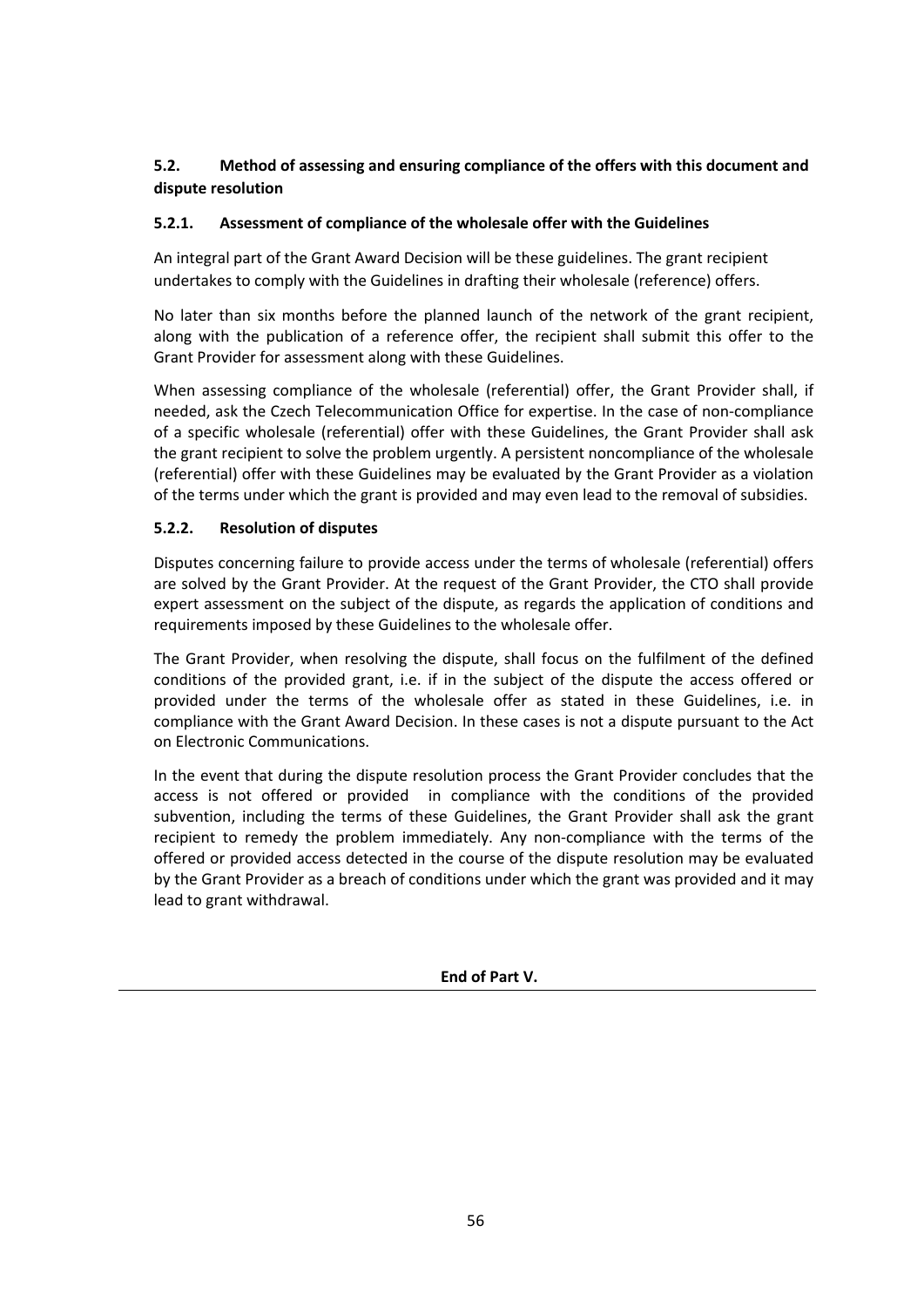# **Part VI.**

#### **6. Related documents, links to sources, used terms and abbreviations**

**6.1. Related documents:**

| National plan of the Next Generation Networks development -<br>$\bullet$                    | hyperlink |
|---------------------------------------------------------------------------------------------|-----------|
| <b>EC Guidelines 2013/C25/01</b><br>$\bullet$                                               | hyperlink |
| Act no. xyz/2017 Coll. About facilitation of network construction (draft)<br>$\bullet$      | hyperlink |
| Electronic communication act 127/2005 Coll.<br>$\bullet$                                    | hyperlink |
| CTO methodology of measurement in fixed electronic communication networks<br>$\bullet$      |           |
|                                                                                             | hyperlink |
| CTO guidelines on wholesale offer at subsidised networks<br>$\bullet$                       | hyperlink |
| Assessment of the options to deploy the WIFI technology in the band 5 GHz when<br>$\bullet$ |           |
| realizing the NGA network                                                                   |           |

- **Administrative inspection of qualitative parameters in electric communication network** *hyperlink*
- **Simplified business plan of the investor and operator of broadband network of electronic communications, setup based on the expected cash flow** *hyperlink*

### **6.2. Links to sources:**

- 1. ČTÚ, "Stanovení základních parametrů a měření kvality služby přístupu k síti Internet," 2014, [Online]. Available: https://www.ctu.cz/cs/download/datovy\_provoz/rizeni\_datoveho\_provozu\_stanoveni\_za kladnich parametru 18 12 2014.pdf.
- 2. ČTÚ, "měření datových parametrů sítí pomocí TCP protokolu," 2014, [Online]. Available: http://www.ctu.cz/cs/download/datovy\_provoz/rizeni\_datoveho\_provozu\_metodika\_me reni\_17\_12\_2014\_v0\_4\_5.pdf.
- 3. IETF RFC 2544, "Benchmarking Methodology for Network Interconnect Devices", 1999, [Online]. Available: https://tools.ietf.org/html/rfc2544.
- 4. ITU-T Y.1564, "Ethernet service activation test methodology", 2011. [Online].
- 5. IETF RFC 6349, "Framework for TCP Throughput Testing", 2011, [Online]. Available: https://tools.ietf.org/html/rfc6349.
- 6. IETF RFC 4898, "TCP Extended Statistics MIB", 2007, [Online]. Available: https://tools.ietf.org/html/rfc4898.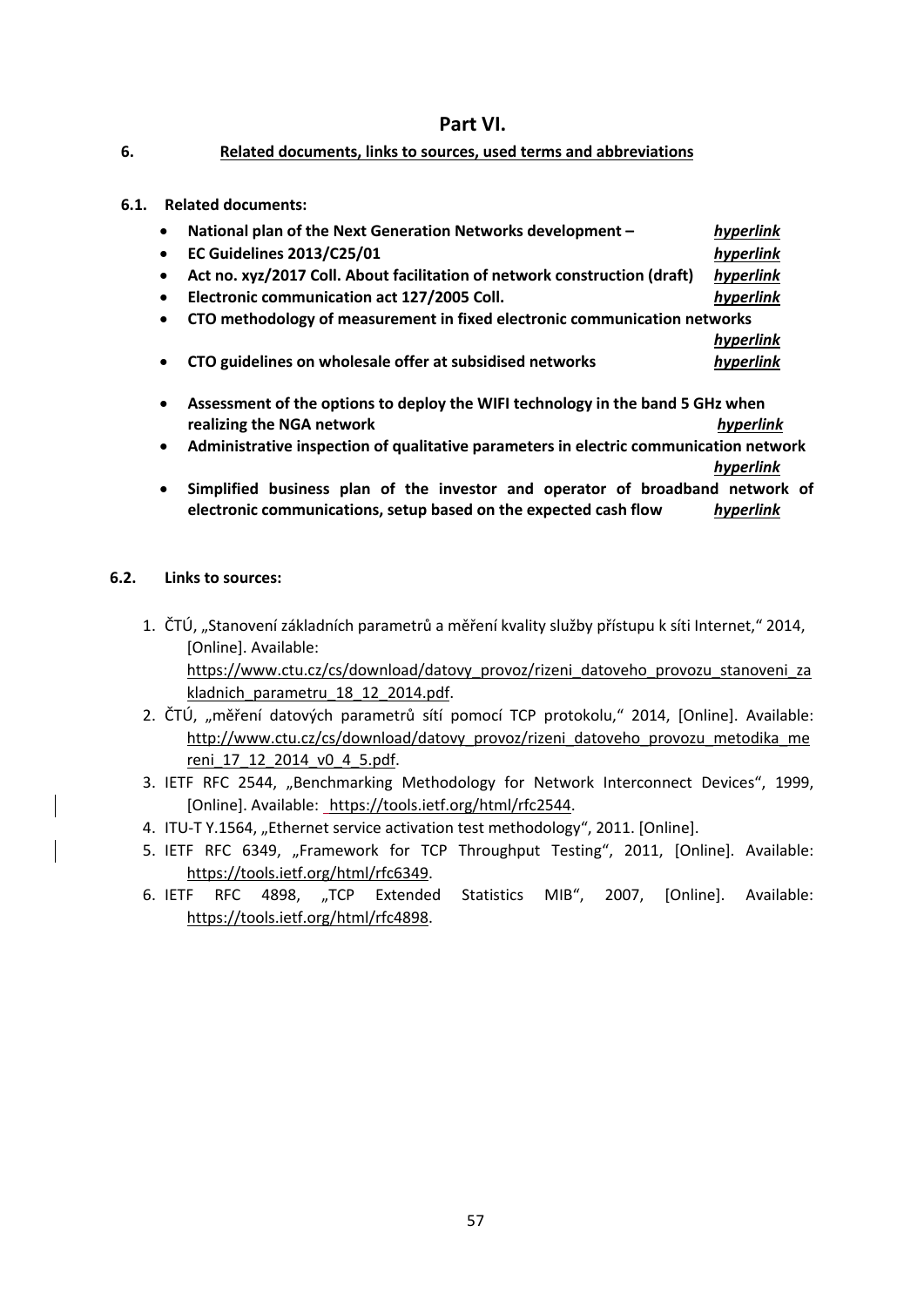## **6.3. Terms and abbreviations:**

| 100BASE-TX    | Transmission system for Ethernet 100 Mbit/s                                                                                                                                                |
|---------------|--------------------------------------------------------------------------------------------------------------------------------------------------------------------------------------------|
| 1000BASE-T    | Transmission system for Ethernet 1 Gbit/s                                                                                                                                                  |
| <b>AON</b>    | <b>Active Optical Network</b>                                                                                                                                                              |
| AP            | <b>Access Point</b>                                                                                                                                                                        |
| ARPU          | Average Revenue Per Unit                                                                                                                                                                   |
| ASA           | Autonomous system                                                                                                                                                                          |
| <b>BEREC</b>  | Body of European Regulators for Electronic Communications                                                                                                                                  |
| <b>BER</b>    | <b>Bit Error Rate</b>                                                                                                                                                                      |
| <b>BERT</b>   | <b>Bit Error Rate Test</b>                                                                                                                                                                 |
| <b>BGP</b>    | Border Gateway Protocol, router protocol                                                                                                                                                   |
| <b>BRAS</b>   | <b>Broadband Remote Access Server</b>                                                                                                                                                      |
| <b>BS</b>     | <b>Buffer Size</b>                                                                                                                                                                         |
| <b>CATV</b>   | Community Antenna Television, cable television, a cable network made of optical and<br>coaxial cables providing multimedia services and internet access based on a frequency<br>multiplex. |
| <b>CDN</b>    | <b>Content Delivery Network</b>                                                                                                                                                            |
| <b>CIR</b>    | Committed Information Rate - guaranteed minimum network throughput rate                                                                                                                    |
| <b>CMTS</b>   | Cable modem termination system $-$ a control and communication server in the DOCSIS<br>system for operation of data services in a CATV network                                             |
| CO            | Central Office, a central point of an access network, a central point in the NGA network                                                                                                   |
|               | in which there is an active technology to which all participants in the perimeter of                                                                                                       |
|               | certain NGA network are connected                                                                                                                                                          |
| CoS           | <b>Class of Service</b>                                                                                                                                                                    |
| <b>CPE</b>    | Customer-premises equipment                                                                                                                                                                |
| <b>CWDM</b>   | Coarse wavelength-division multiplexing                                                                                                                                                    |
| ČTÚ (CTO)     | Český Telekomunikační Úřad, Czech Telecommunication Office                                                                                                                                 |
| DB            | Distribuční Bod (Distribution Point)                                                                                                                                                       |
| DC            | <b>Distribution Centre</b>                                                                                                                                                                 |
| <b>DDoS</b>   | Distributed Denial of Service                                                                                                                                                              |
| <b>DOCSIS</b> | Data Over Cable Service Interface Specification                                                                                                                                            |
| <b>DSLAM</b>  | Digital User Line Access Multiplexer                                                                                                                                                       |
| EK (EC)       | Evropská Komise (European Commission)                                                                                                                                                      |
| <b>EMC</b>    | <b>Electromagnetic Compatibility</b>                                                                                                                                                       |
| <b>ENNR</b>   | <b>European Net Neutrality Rules</b>                                                                                                                                                       |
| EP            | European Parliament                                                                                                                                                                        |
| EU            | <b>European Union</b>                                                                                                                                                                      |
| <b>FTTx</b>   | Fibre To The x (Home, Building, Cabinet, etc.)                                                                                                                                             |
| <b>FSO</b>    | <b>Free Space Optics</b>                                                                                                                                                                   |
| G-fast        | modernised VDSL system for user loops shorter than500 m                                                                                                                                    |
| <b>GPON</b>   | Gigabit Passive Optical Networks, Gigabit network under ITU-T G.98                                                                                                                         |
| GPS           | <b>Global Positioning System</b>                                                                                                                                                           |
| <b>HDPE</b>   | High density polyethylene                                                                                                                                                                  |
| <b>HFC</b>    | <b>Hybrid Fibre Coax</b>                                                                                                                                                                   |
| НS            | Head Station, main station                                                                                                                                                                 |
| <b>HTTP</b>   | Hypertext Transfer Protocol,                                                                                                                                                               |
| <b>ICMP</b>   | Internet Control Message Protocol                                                                                                                                                          |
| <b>IEEE</b>   | Institute of Electrical and Electronics Engineers                                                                                                                                          |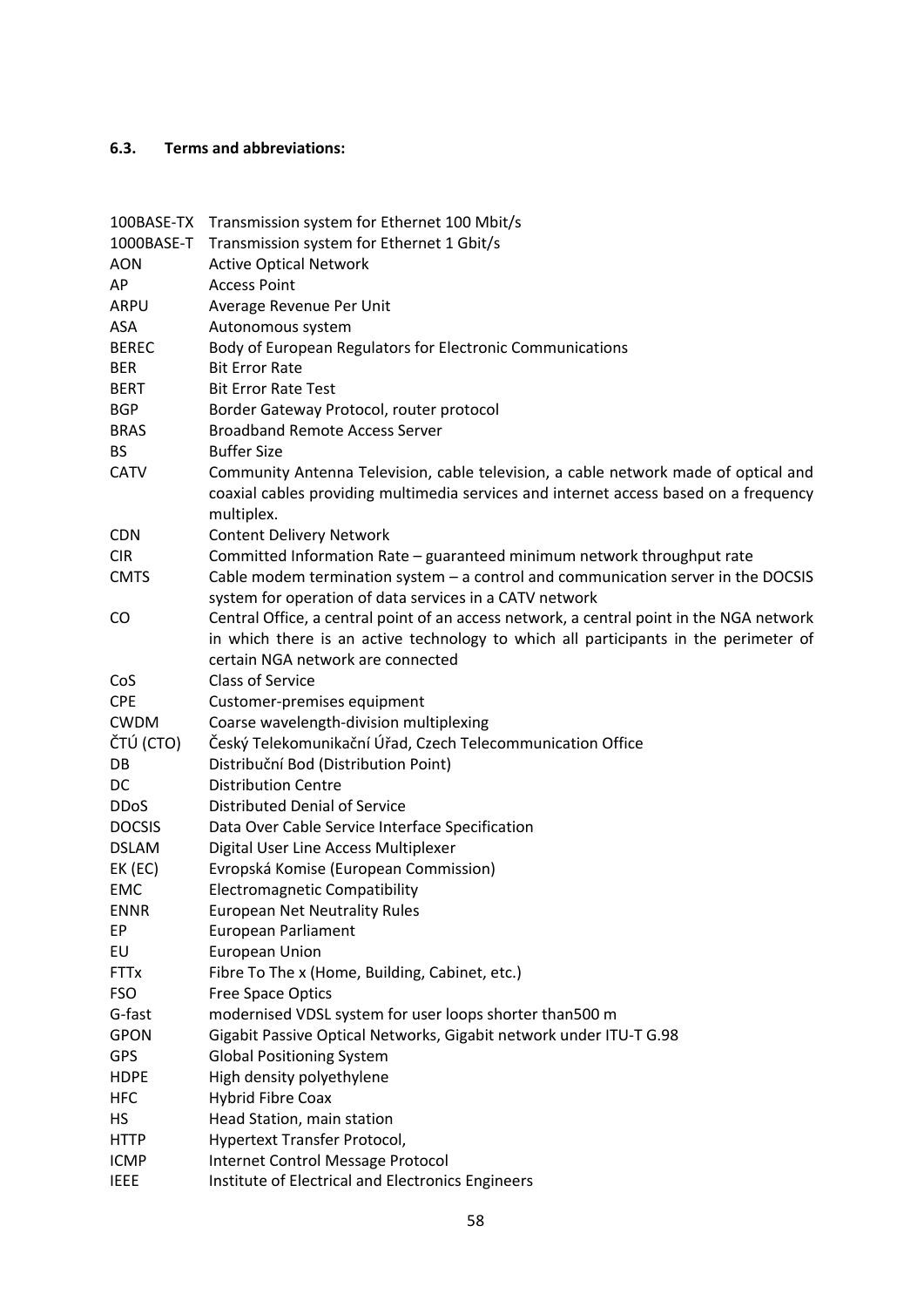| <b>IETF</b>   | <b>Internet Engineering Task Force</b>                                                    |
|---------------|-------------------------------------------------------------------------------------------|
| IP            | Internet protocol                                                                         |
| <b>IPTV</b>   | IP based digital television                                                               |
| <b>IRU</b>    | Indefeasible Right of Use, long term lease                                                |
| <b>ISO</b>    | International Organization for Standardization                                            |
| <b>ITU</b>    | International Telecommunication Union                                                     |
| LAN           | Local Area Network                                                                        |
| <b>LTE</b>    | Long Term Evolution                                                                       |
| <b>MAC</b>    | Media Access Control                                                                      |
| MB            | Megabyte                                                                                  |
| <b>MDU</b>    | Multiplexer Decoder Unit                                                                  |
| <b>MEF</b>    | Metro Ethernet Forum                                                                      |
| <b>MFČR</b>   | Ministerstvo Financí ČR (Ministry of Finance)                                             |
| <b>MIB</b>    | <b>Management Information Base</b>                                                        |
| <b>MIMO</b>   | Multiple-input multiple-output                                                            |
| <b>MMR</b>    | Ministerstvo pro Místní Rozvoj (Ministry of Regional Development)                         |
| MoCA          | Multimedia over Coax Alliance                                                             |
| <b>MPO</b>    | Ministerstvo Průmyslu a Obchodu (Ministry of Industry and Trade)                          |
| <b>MTU</b>    | <b>Maximum Transmission Unit</b>                                                          |
| <b>NAT</b>    | <b>Network Address Translation</b>                                                        |
| NG-PON2       | Next Generation Passive Optical Network $2 - a$ developer standard for passive optical    |
|               | networks (PON)                                                                            |
| <b>NGA</b>    | <b>New Generation Access</b>                                                              |
| <b>NGN</b>    | <b>New Generation Networks</b>                                                            |
| <b>NIX</b>    | Neutral Internet Exchange                                                                 |
| <b>NNI</b>    | Network-to-network interface;                                                             |
| <b>NPRSNG</b> | Národní Plán Rozvoje Sítí Nové Generace (National plan of the Next Generation             |
|               | Network development)                                                                      |
| <b>ODF</b>    | <b>Optical Distribution Frame</b>                                                         |
| OLT           | <b>Optical Line Termination</b>                                                           |
| <b>ONT</b>    | <b>Optical Network Terminal</b>                                                           |
| ONU           | <b>Optical Network Unit</b>                                                               |
| <b>OPPIK</b>  | Operational programme of business and innovation for competitive strength                 |
| OSI           | Open Systems Interconnection                                                              |
| OTT           | Over-The-Top, delivery of audio and video content and other media via internet            |
|               | without involving the internet provider in the content inspection or distribution.        |
| <b>PLR</b>    | Packet Loos Rate                                                                          |
| P-MP          | Point To Multipoint                                                                       |
| <b>PON</b>    | Passive Optical Network                                                                   |
| <b>POP</b>    | Point Of the Presence                                                                     |
| $P - P$       | Point To Point                                                                            |
| <b>PSTN</b>   |                                                                                           |
| <b>RFC</b>    | Public Switched Telephone Network                                                         |
|               | <b>Requests For Comments</b>                                                              |
| <b>RFOG</b>   | Radio Frequency Over Glass, a system for transmission of high-frequency signals via       |
|               | optical fibre (e.g. for transmission of TV in the form usual in cable TV networks)        |
| <b>RPI</b>    | Registr Pasivní Infrastruktury (Register of Passive Infrastructure)                       |
| <b>RTT</b>    | Round Trip Time                                                                           |
| <b>RUIAN</b>  | Registr územní identifikace, adres a nemovitostí (Register of territorial identification, |
|               | addresses and real estates)                                                               |
| RWND          | <b>Receiver Window</b>                                                                    |
| <b>SC</b>     | Street cabinet                                                                            |